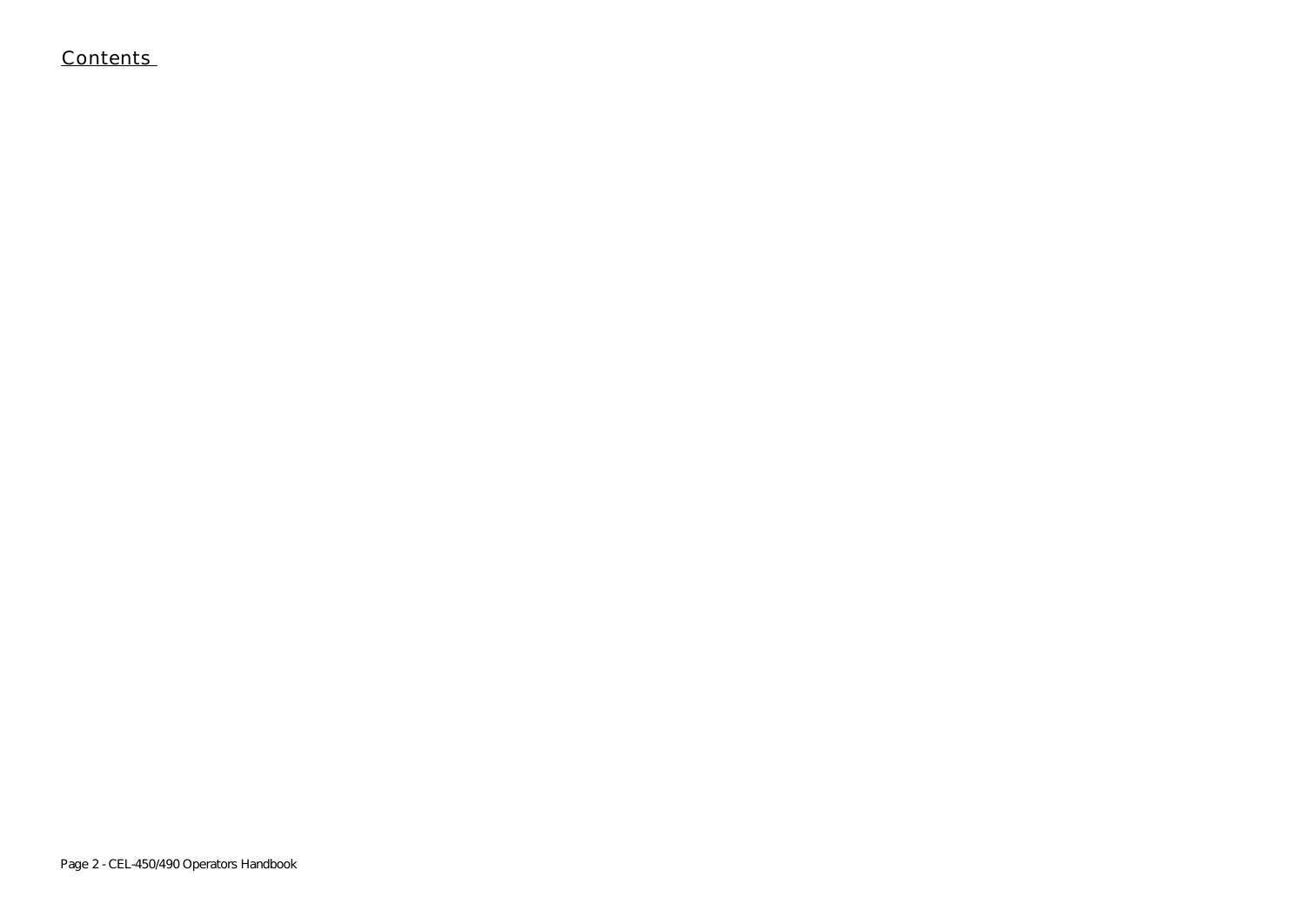### Warnings !

LOAD BATTERIES following the instructions given in Section 1.3. Make sure they are inserted in the orientations shown inside the battery compartment .

A single cell installed with the wrong polarity may still allow the instrument to function, but will cause overheating severe enough to rupture a cell, with consequent risk to the operator and damage to the instrument.

DO NOT REMOVE the protective grid from Class 1 microphone capsules as this will expose the diaphragm, which is extremely vulnerable to damage.

UNDER NO CIRCUMSTANCES should these instruments be cleaned using a solvent based cleaner.

Repairs of damage caused by a failure to observe these warnings will NOT be covered by the normal warranty conditions.

### Notes !

The CEL-450 and CEL-490 are supplied complete with Class 1 or Class 2 Electret Microphones and have no need of a 200 V polarizing supply. Therefore no such supply is available and it is safe to ignore the 200 V polarising supply warnings shown on CEL-250 or MK 250 microphone packaging.

Throughout this book, display screens that are available only on a CEL-490 will be shown with a dashed - - - - outline.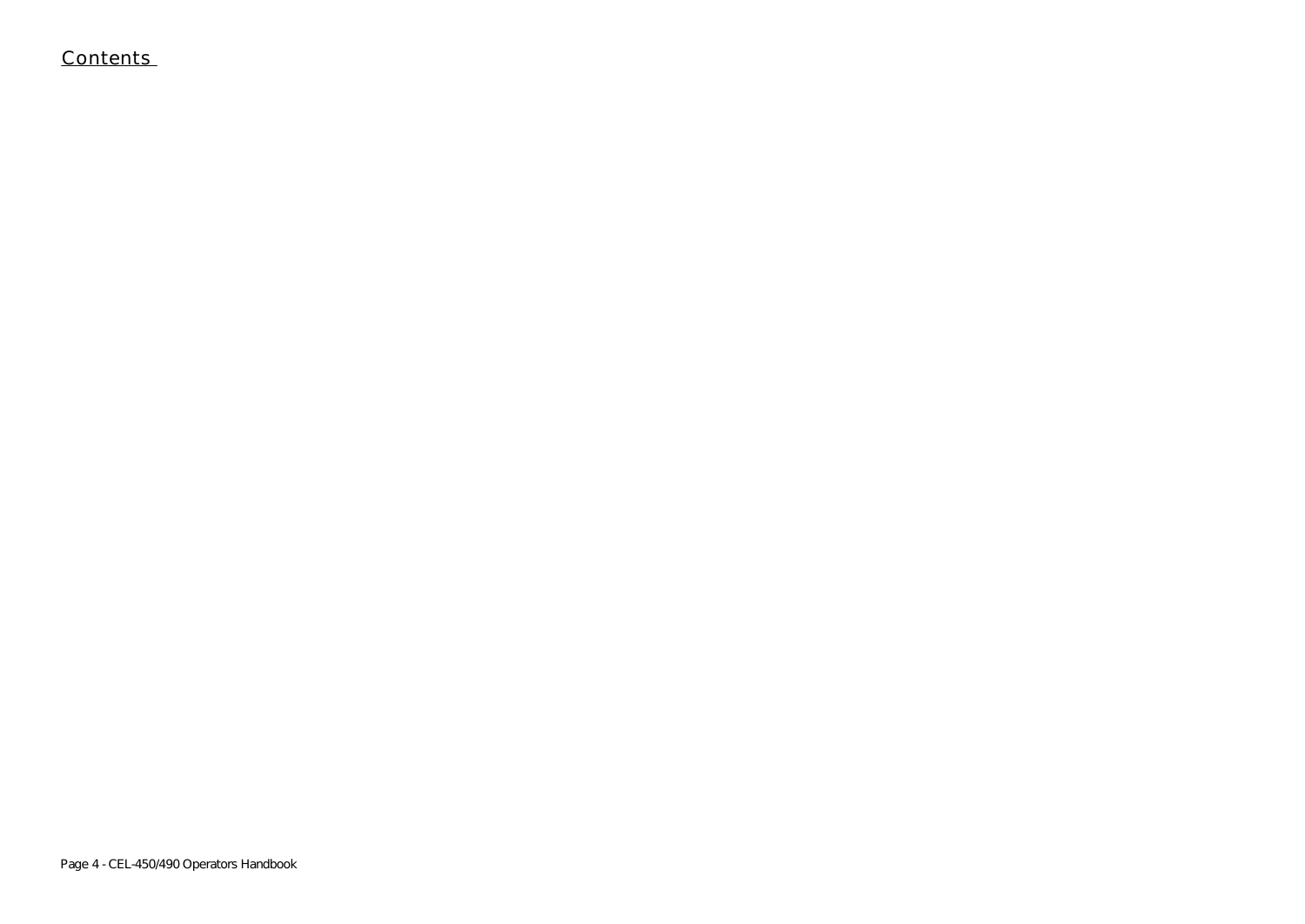| Chapter          |                                       | a de la decembra de la decembra de la decembra de la Page                                                                                                                                                                                               |                            |
|------------------|---------------------------------------|---------------------------------------------------------------------------------------------------------------------------------------------------------------------------------------------------------------------------------------------------------|----------------------------|
| 1.               |                                       | INTRODUCTION                                                                                                                                                                                                                                            | 7                          |
|                  | 1.1<br>1.2<br>1.3<br>1.4<br>1.5       | Install Microphone, Preamplifier & Batteries<br>Switch Instrument ON/OFF                                                                                                                                                                                | 9<br>10<br>10<br>12        |
|                  | 1.6<br>1.7<br>1.8<br>1.9              | CEL-450 Sound Level Meters<br>CEL-490 Sound Level Meter<br>Instrument Power Supplies<br>dB23 SoundTrack Software                                                                                                                                        | 14<br>15<br>16<br>17       |
| $\overline{2}$ . |                                       | PRELIMINARY OPERATIONS                                                                                                                                                                                                                                  | 19                         |
|                  | 2.1                                   | Select Instrument Configuration (Language,<br>Microphone Response Etc.).                                                                                                                                                                                | 19                         |
| 3.               |                                       | SELECT MEASUREMENT MODE,<br>TIMER SETTINGS & SETUP 23                                                                                                                                                                                                   |                            |
|                  | 3.1<br>3.2<br>3.3<br>3.3.1<br>3.3.2   | Select Measurement Mode<br>Select Run Timing $\ldots \ldots \ldots \ldots \ldots \ldots \ldots$<br>Select Measurement Setup<br>(Factory- or User-Prepared Setups)<br>Select Broadband Measurement Setup<br>Select Narrow Band Measurement Setup Alberts | 23<br>23<br>27<br>27<br>32 |
| 4.               |                                       | ACOUSTIC CALIBRTION CHECK                                                                                                                                                                                                                               | 37                         |
|                  | 4.1<br>4.1.1<br>4.1.2                 | Perform Acoustic Calibration Check Table 1 and 2 and 2<br>Automatic Calibration Check<br>Manual Calibration Check                                                                                                                                       | 37<br>38<br>41             |
| 5.               | <b>OPERATION</b>                      | and a series of the contract of the con-                                                                                                                                                                                                                | 45                         |
|                  | 5.1<br>5.1.1<br>5.1.2<br>5.1.3<br>5.2 | Start Measurement<br>Broadband Measurement<br>Narrow Band Measurement Alberta, Alberta, Alberta, Alberta, Alberta, Alberta, Alberta, Alberta, Alberta, Alber<br>Recall Stored Data                                                                      | 45<br>45<br>46<br>49<br>54 |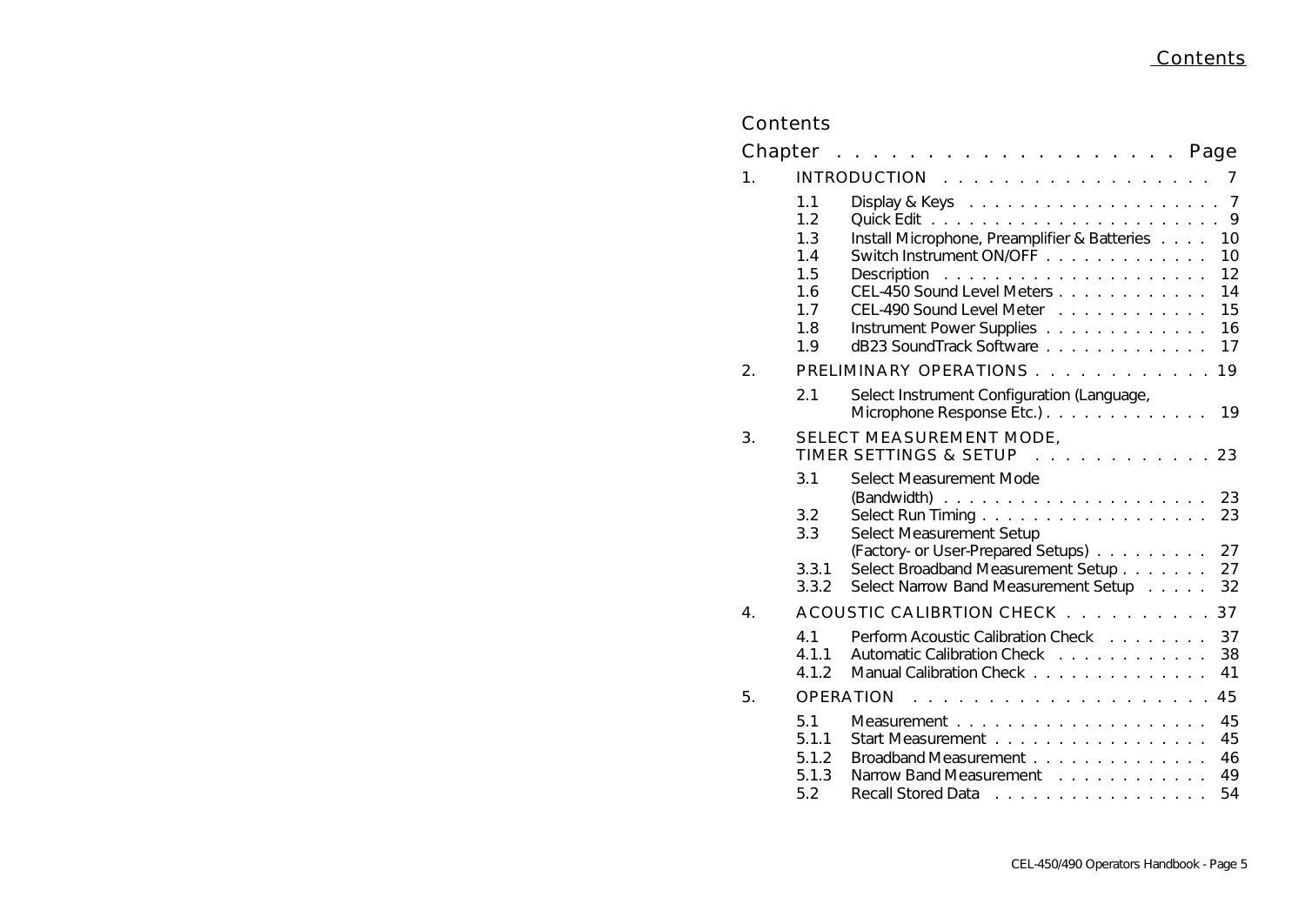| Chapter |                              | a de la caractería de la caractería de la caractería<br>Page                                                                   |                      |
|---------|------------------------------|--------------------------------------------------------------------------------------------------------------------------------|----------------------|
|         | 5.3<br>5.4.<br>5.5           | Delete Stored Data readership readership and Delete Stored Data readership<br>Format Memory<br>Use With Tape and DAT Recorders | 56<br>57             |
|         | 4.5.1<br>4.5.2               | (Including Calibration For Line Input)                                                                                         | 58<br>59<br>61       |
| 6.      |                              | SPECIFICATION.                                                                                                                 | 63                   |
|         | 6.1<br>6.2<br>6.2.1<br>6.2.2 | Measurement Functionality                                                                                                      | 63<br>67<br>67<br>69 |
| 7.      | PARTS & WARRANTY             |                                                                                                                                | 71                   |
|         | 71<br>72                     | Instrument Servicing & Warranty                                                                                                | -71<br>72            |

## Getting Started

The following steps will get your CEL-450 or CEL-490 started.

- 1. Refer to Sections 1.1 and 1.2 to learn what is shown on the display and how to use the Quick Edit function.
- 2. Install the microphone, preamplifier and batteries according to Section 1.3.
- 3. Switch the instrument ON and follow the preliminary messages as described in Section 1.4.
	- The messages indicate the instrument type and version.
- 4. Check "Hints for using Menus" between Chapters 1 and 2.
- 5. Select the display language and microphone response according to Section 2.1.
- 6. Select a bandwidth, run timing and pre-set measurement set-up according to Chapter 3.
- 7. Perform an acoustic calibration check as detailed in Chapter 4.
- 8. Start measurement and data logging as described in Section 5.1.
- 9. Recall stored data it according to Section 5.2.
- 10. Record data on a tape or DAT recorder and replay it as described in Section 5.5.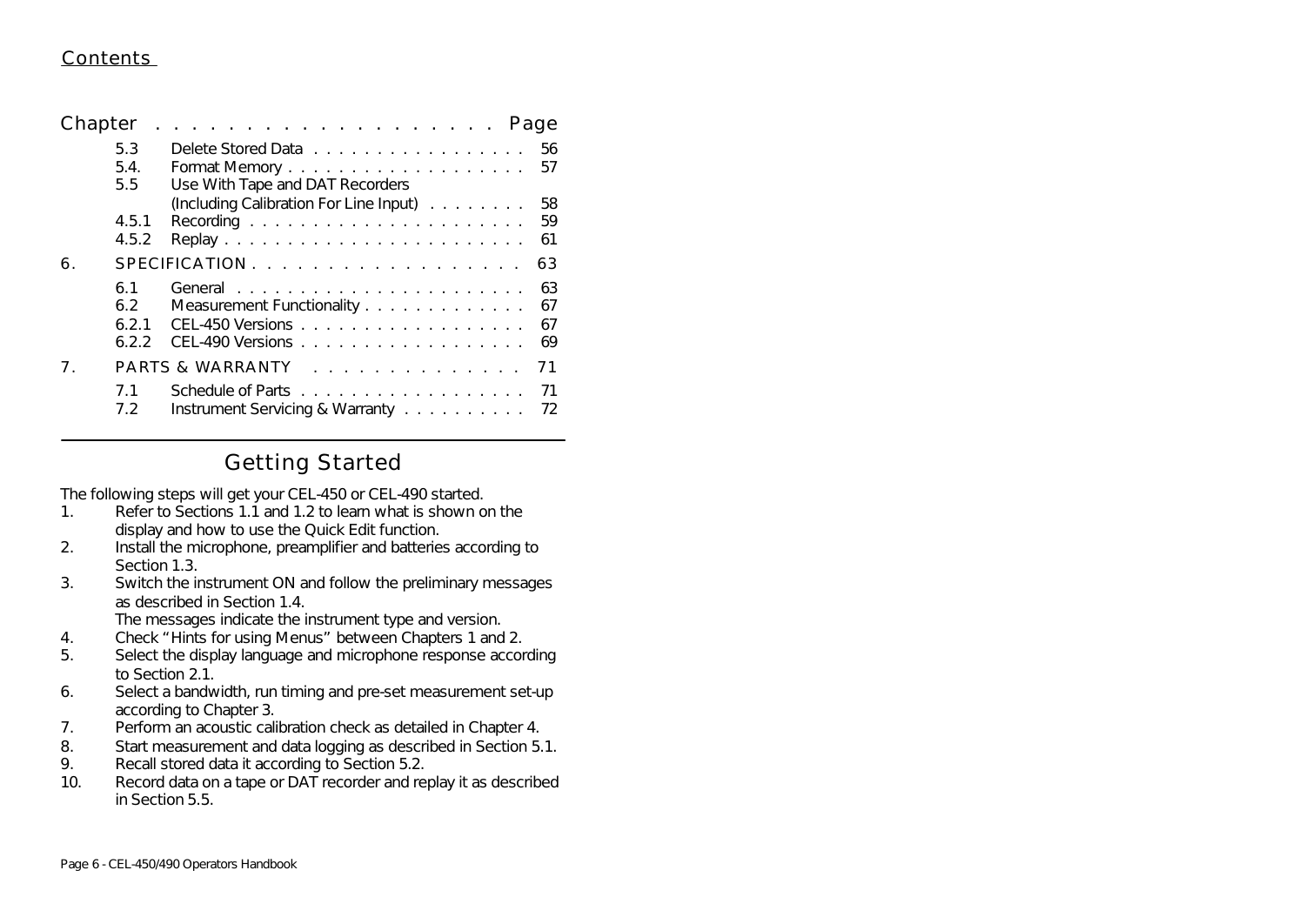## 1. INTRODUCTION

Please read Sections 1.1 to 1.4 before commencing measurement. For a quick introduction to instrument operations, Chapter 4 may be used as a tutorial.

### 1.1 Display & Keys



*(Further icons may be shown during operation)*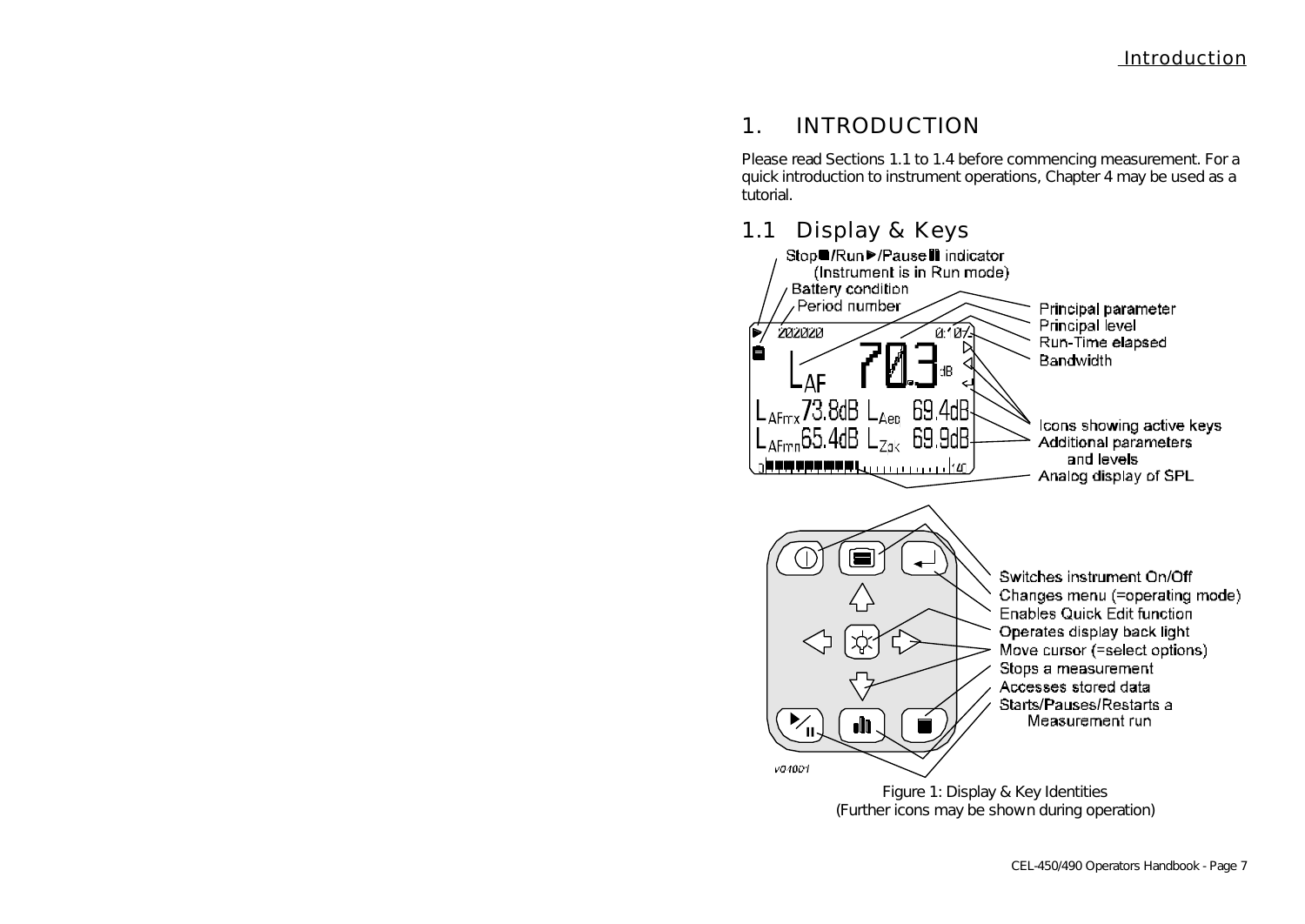The broadband screen in Figure 1 shows one principal and four subordinate parameters, where the principal parameter is a level as identified below.

$$
\overbrace{\text{Level} \setminus \text{Area} \setminus \text{Time Weighting}}^{\text{Frequency Weighting}}
$$

The following frequency weightings may be shown:

A-, C- and Z- (Linear) weighted.

The following time weightings and other identities may be shown.

| S                      | Slow.                                                 |
|------------------------|-------------------------------------------------------|
| F                      | Fast.                                                 |
| I                      | Impulse.                                              |
| pk                     | Peak.                                                 |
|                        | Maximum.                                              |
| mx                     |                                                       |
| mn                     | Minimum.                                              |
| eq                     | Equivalent continuous level.                          |
| AV                     | Average level.                                        |
| Tm3                    | Taktmaximal 3 sek.                                    |
| Tm <sub>5</sub>        | Taktmaximal 5 sek.                                    |
| EP, V                  | L <sub>eg</sub> based noise dose normalised to a user |
|                        | specified period of hours and minutes.                |
|                        | When the period is specified as 8 hours, this         |
|                        | measurement unit will be shown as EP,d.               |
| <b>TWA<sub>v</sub></b> | Time Weighted Average is the normalised time          |
|                        | averaged sound pressure level with the selected       |
|                        | frequency and time weighting that represents          |
|                        | the total average of a persons workplace noise        |
|                        | exposure averaged over a user specified period        |
|                        | of hours and minutes.                                 |
|                        | This unit of measurement is specified in the          |
|                        | USA: OSHA standard 1910-95 published in 1983.         |
|                        | When the period is specified as 8 hours, this         |
|                        | measurement unit will be shown as TWA.                |
| N                      | Percentile sound level.                               |
| AE                     | Sound exposure level.                                 |
| HML                    |                                                       |
|                        | Calculated as Lceq - LAeq                             |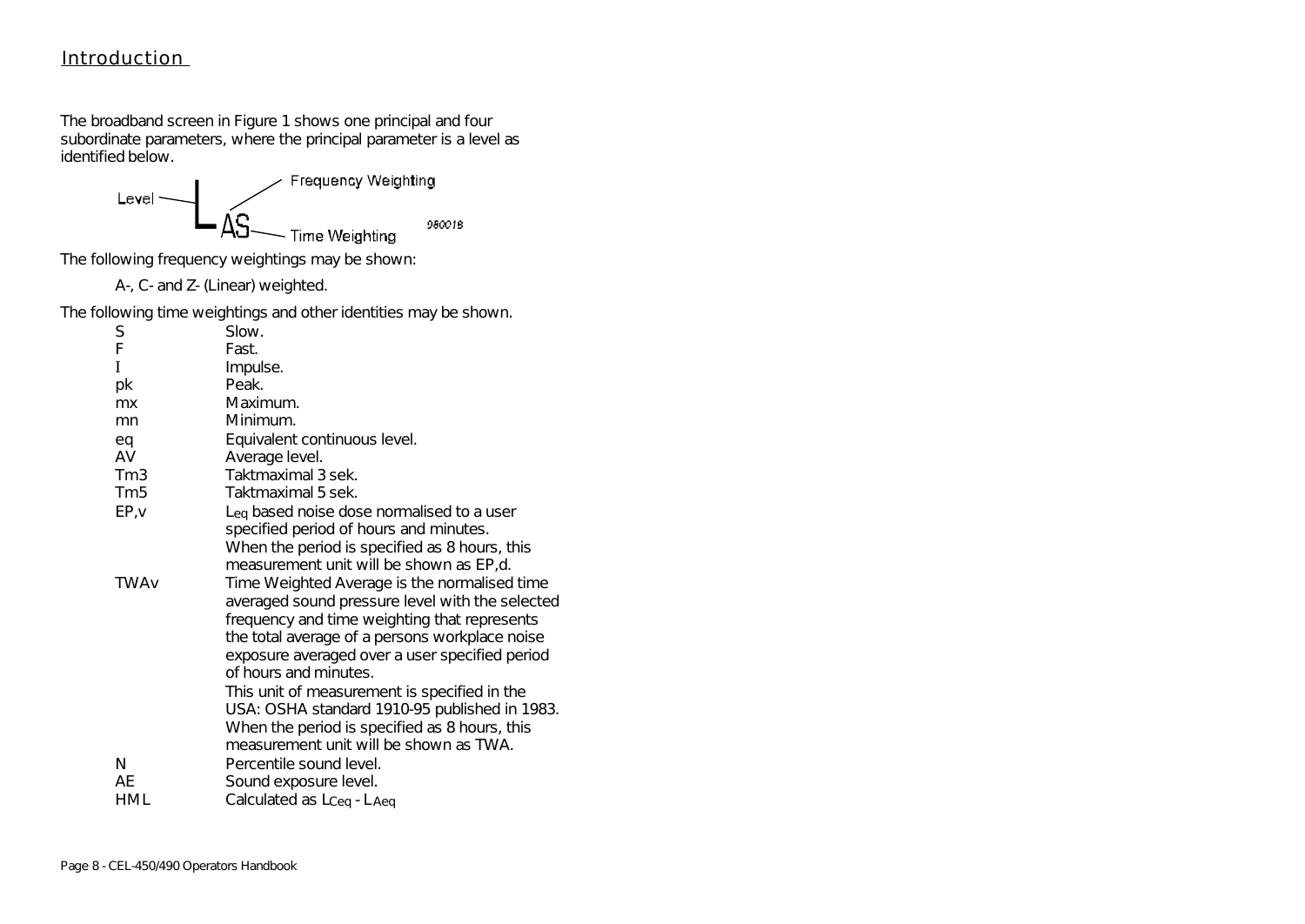

### 1.2 Quick Edit

All control functions for the CEL-450 and CEL-490 are accessed via menu displays. In addition a powerful Quick Edit facility can be invoked by

the  $\biguplus$  key to allow measurement parameters and settings to be changed quickly and easily on screen. Figure 2 shows how the quick edit function enables the cursor keys to edit the current settings.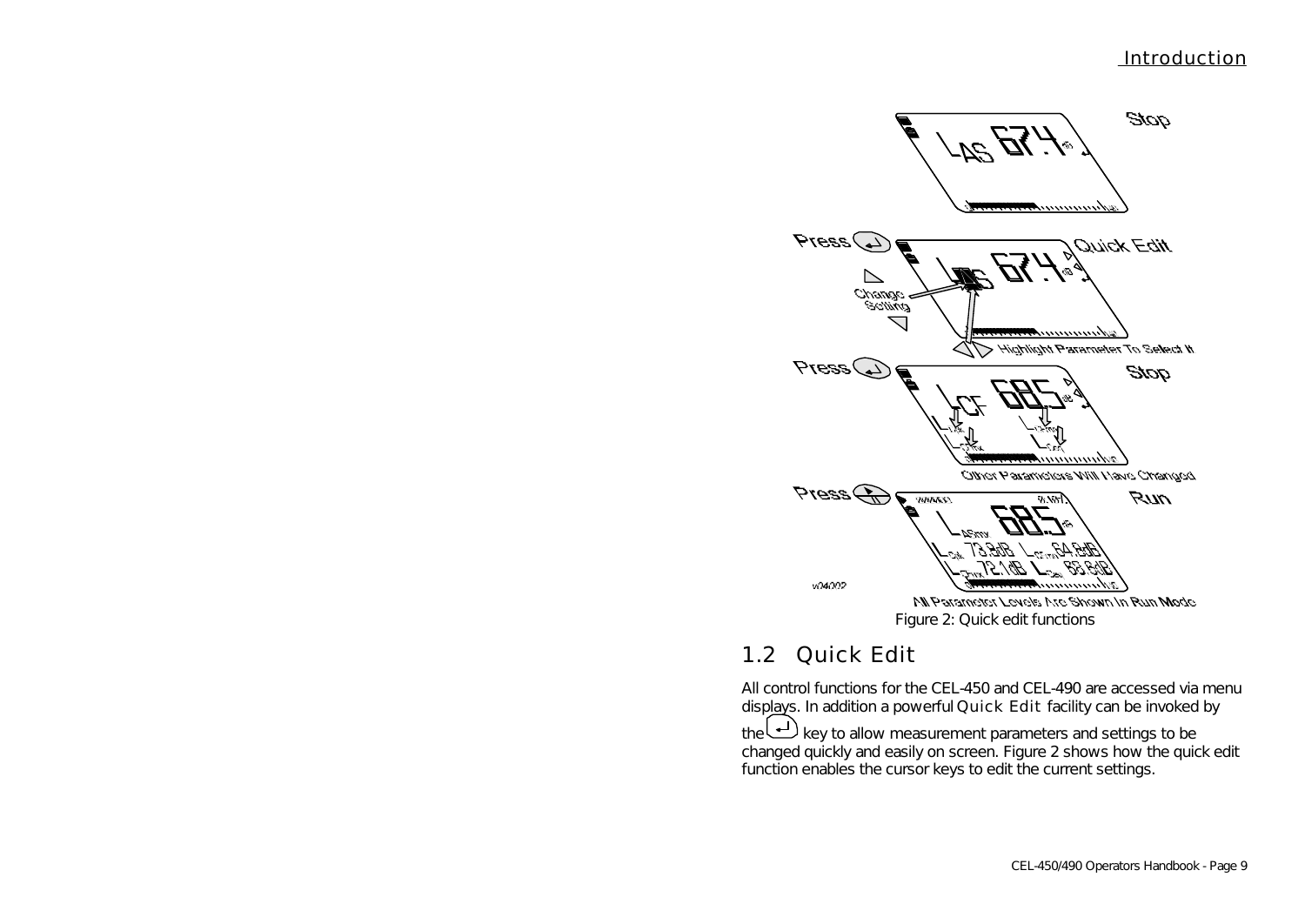## 1.3 Install Microphone, Preamplifier & Batteries

Screw the Class 1 microphone "finger tight" on to the preamplifier. With the instrument switched OFF, insert the connector of the preamplifier plus Class 1 microphone or Class 2 microphone / preamplifier unit into the socket in the cone at the top of the instrument case. Face the red dot on the preamplifier to the front of the instrument so that the key engages in a keyway in the socket to ensure correct pin connection.



(To disconnect the preamplifier unit from the instrument, pull on the knurled sleeve.)

Load four new 1.5 V batteries (AA or equivalent) into the battery compartment in the rear of the instrument (Figure 3). Make sure they are

inserted in the orientations

Tripod Bush (1/4" Whit.)

*Figure 3: Battery orientation*

shown inside the compartment.

One cell installed with wrong polarity may still allow the instrument to function, but can cause overheating severe enough to rupture a cell and damage the instrument.

## 1.4 Switch Instrument ON/OFF

1. Press  $\circled{1}$  to switch the instrument ON.

The instrument starts a series of self tests, during which it indicates the instrument type, firmware version, preamplifier type and interface status.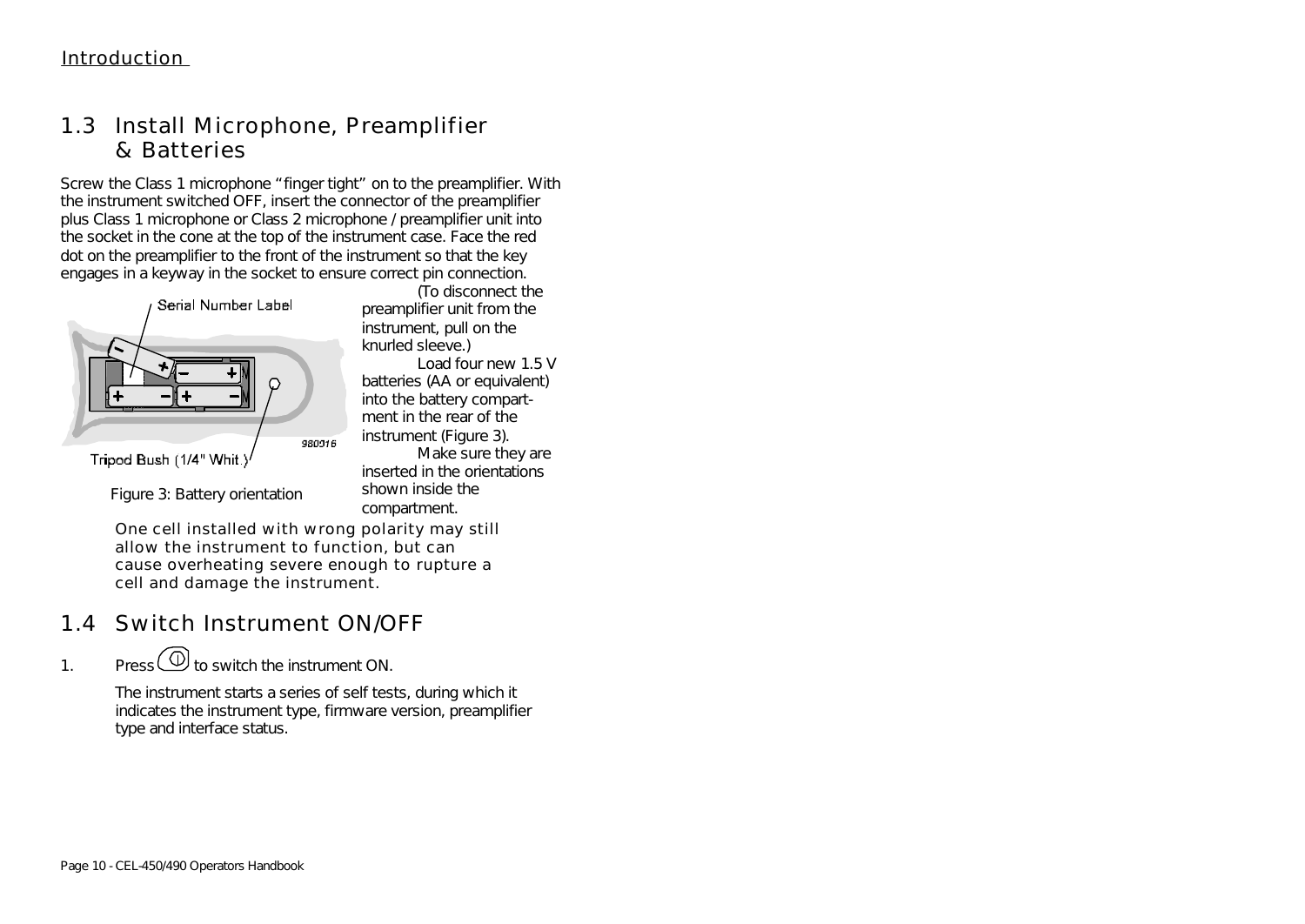

At the end of the self test sequence, the instrument displays memory information and battery voltage,



followed by the identity of the last used setup.



Finally it enters calibration check mode (described in Chapter 2).



The dates and times of the last 4 calibrations are stored.

See Section 2.2.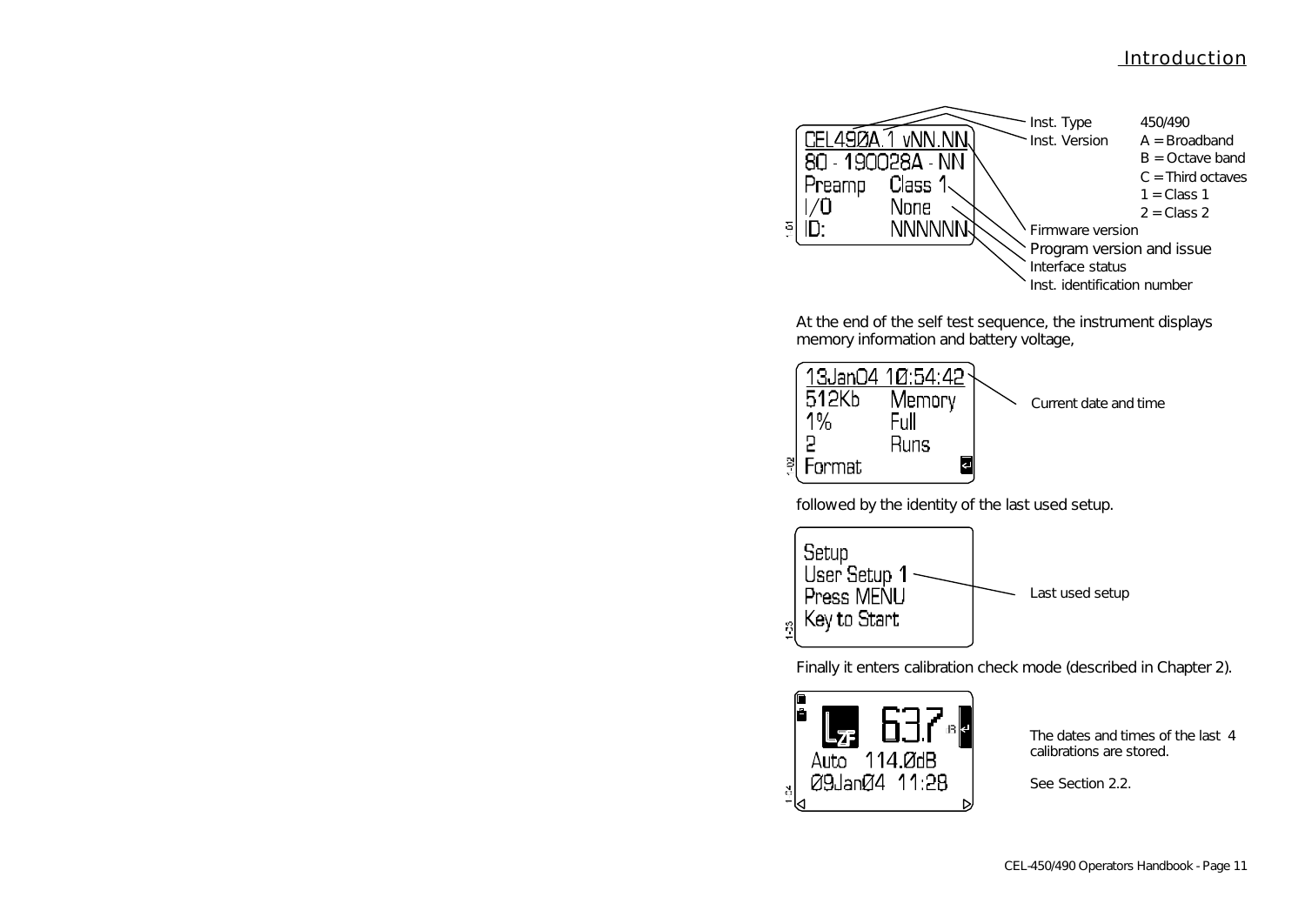2. Press  $\circled{D}$  to switch the instrument OFF when all measurement, setup and data recall operations are finished.

## 1.5 Description

Both the CEL-450 and CEL-490 Sound Level Meters make use of recent developments in digital processors to feature a full 0 - 140 dB dynamic range on a single uninterrupted scale. In addition, the narrow band versions of these instruments offer real time frequency analysis.

Versions of these instruments are available with Class 1 or Class 2 measurement accuracy to give an ability to make comprehensive

| sound level measurements.  |                        |                 |
|----------------------------|------------------------|-----------------|
|                            |                        | CEL-450 CEL-490 |
| The main                   | Cumulative Measurement |                 |
| difference between the     |                        |                 |
|                            | ll Profile Measurement | X               |
| CEL-450 and CEL-490 are    | Period Measurement     | x               |
| the additional timing      |                        |                 |
| facilities included in the | <b>Duration Timers</b> | x               |
|                            | <b>Delay Timers</b>    | x               |
| CEL-490. The CEL-450 is    | Ln% Measurement        |                 |
| intended primarily to make |                        |                 |

the noise measurements required for Industrial Hygiene and Health & Safety standards, while the more comprehensive timing features of the CEL-490 make it more suited to the monitoring of Environmental noise.

Versions of both instruments are available for broadband measurement, broadband plus octave band, and broadband, octave band and third-octave band measurement. All frequency bands operate in real

time, using Class 0 filters.

| To simplify                |
|----------------------------|
| operation, frequently used |
| measurement setups can     |
| be stored for re-use. The  |
| setup memory can           |
| accommodate one factory    |
| setup and up to four user  |
| specified setups for each  |
| bandwidth.                 |

*Class 1 and Class 2 Measurement. Broadband, Octave Band and Third Octave Band versions. Simultaneous measurement of up to 16 parameters in broadband mode. Simultaneous measurement of up to 10 parameters in narrow band mode. Quick Edit function for immediate parameter change. One factory setup and up to four user specified setups stored for each bandwidth. Up to four profiles can be attached to each measurement.*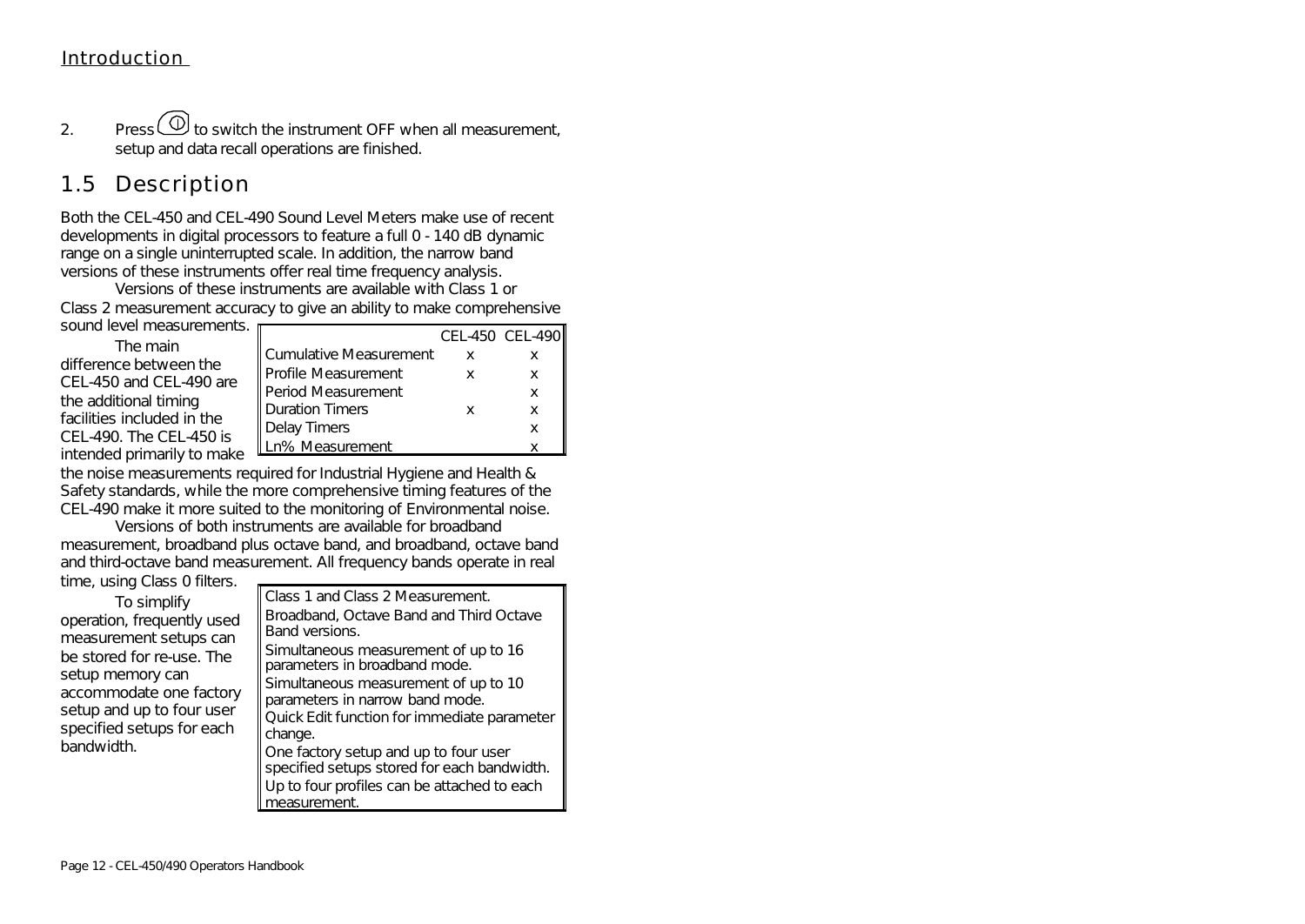

*Figure 4: Simplified menu structure (Some of these options may not be available on all versions)*

Simple procedures allow a measurement setup to be selected and the instrument to make the required measurements and save them automatically in separate data memories for each bandwidth.

Data stored in the memory can be recalled to the display for inspection, so that the operator can confirm that the results are valid before leaving the test site.

The instruments can be operated and deliver adequate results without the need for other equipment, beyond an acoustic calibrator. All operations can be controlled via the instrument keypad and simple menu options. Figure 4 shows the basic arrangement of the main menu, while a more comprehensive menu structure is given on the fold out sheet at the back of this book.

However, the instruments become even more versatile when their measurement and setup data is downloaded to a PC using the dB23 Windows™ based software. This software has the facilities expected of fully featured Windows™ packages offering post processing, cut and paste between applications, comprehensive word processing capabilities, and extensive on screen graphing facilities.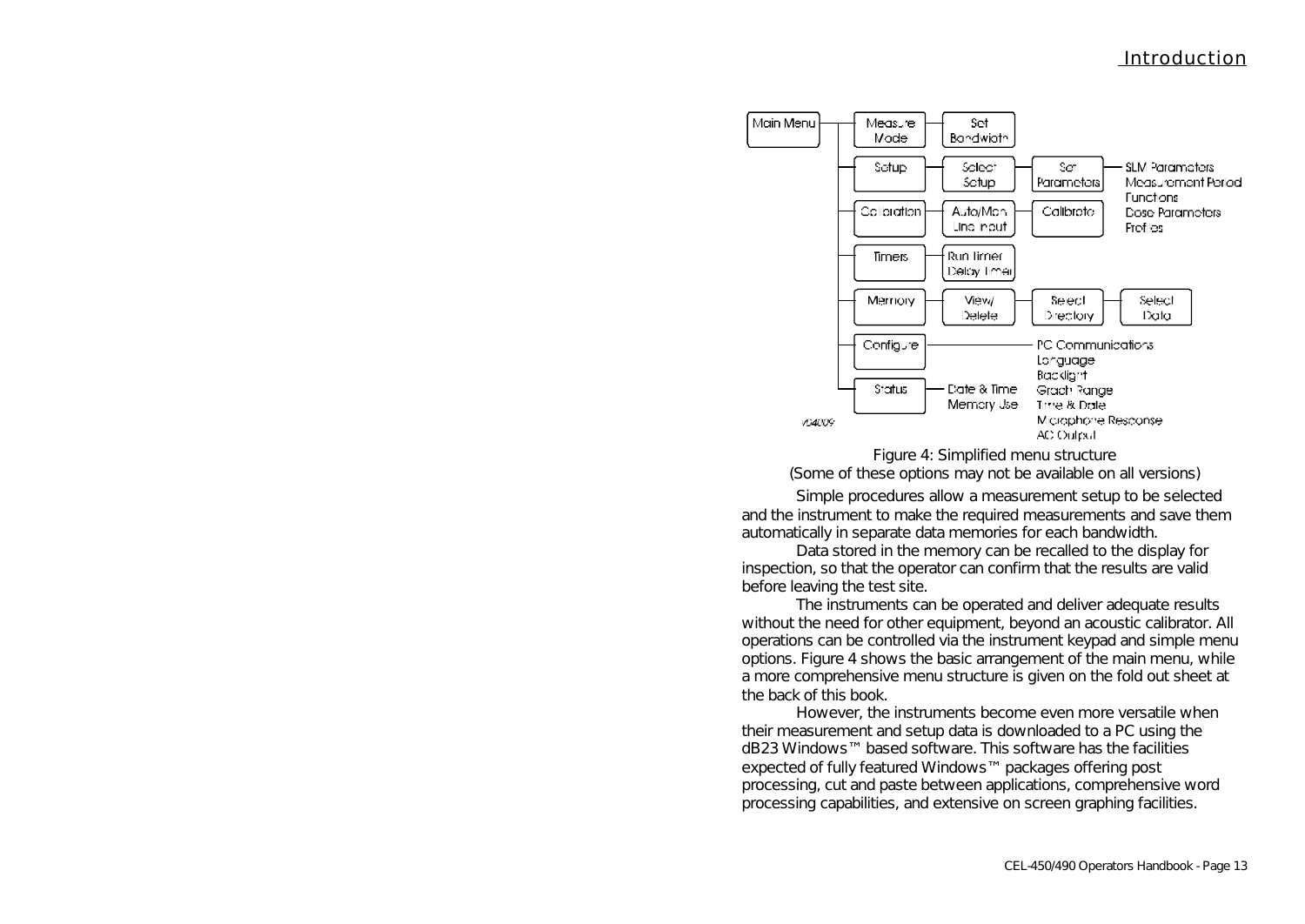These instruments are constructed to withstand some of the toughest industrial conditions with cases formed from a polyester/ polycarbonate material, giving them a high resistance to damage. Data integrity is further protected by the use of robust electret microphones.

## 1.6 CEL-450 Sound Level Meters

The CEL-450 is ideal for on-site noise surveys and can also monitor personal noise exposure in accordance with European - ISO or USA - OSHA and DOD standards. The following weightings can be set:

|                                       | OSHA and DOD standards. The following weightings can be set:                                  |
|---------------------------------------|-----------------------------------------------------------------------------------------------|
| RMS:                                  | A, C, Z (see section 1.1) weightings,                                                         |
| Peak:                                 | A, C, Z weightings,                                                                           |
| Time:                                 | F (fast), S (slow), I (impulse),                                                              |
| Q:                                    | 3, 4, 5, 6 energy conversion factor.                                                          |
|                                       | Broadband models can measure all of the following parameters simul-                           |
| taneouslywith a single time constant. |                                                                                               |
| LAF                                   | Sound level, with current weightings (A and F<br>are shown),                                  |
| LAFmx                                 | Maximum level, with current weightings,                                                       |
| LAFmn                                 | Minimum level, with current weightings,                                                       |
| $L$ Aeq                               | Equivalent continuous level, with current                                                     |
|                                       | frequency weighting,                                                                          |
|                                       | Together with Lceq is used for HML calculations                                               |
|                                       | of heaing damage,                                                                             |
| $L$ Aleq                              | Equivalent continuous level, with impulse<br>weighting,                                       |
| $L$ Zpk                               | Linear peak,                                                                                  |
| LAE                                   | Sound exposure level (sometimes known as SEL),                                                |
| $L_{Ep,v}$                            | Noise dose normalised to a user selected                                                      |
|                                       | (variable) period of hours and minutes,                                                       |
|                                       | When the period is set to 8 hours, this will be                                               |
|                                       | shown as Lex, 8h.                                                                             |
| $L$ Tm3                               | Cumulative average of fast weighted maximum                                                   |
|                                       | values taken over 3 s periods (Taktmaximal 3),                                                |
| $L$ Tm <sub>5</sub>                   | Cumulative average of fast weighted maximum<br>values taken over 5 s periods (Taktmaximal 5), |

TWAv Time Weighted Average is the normalised time averaged sound pressure level with the selected frequency and time weighting that represents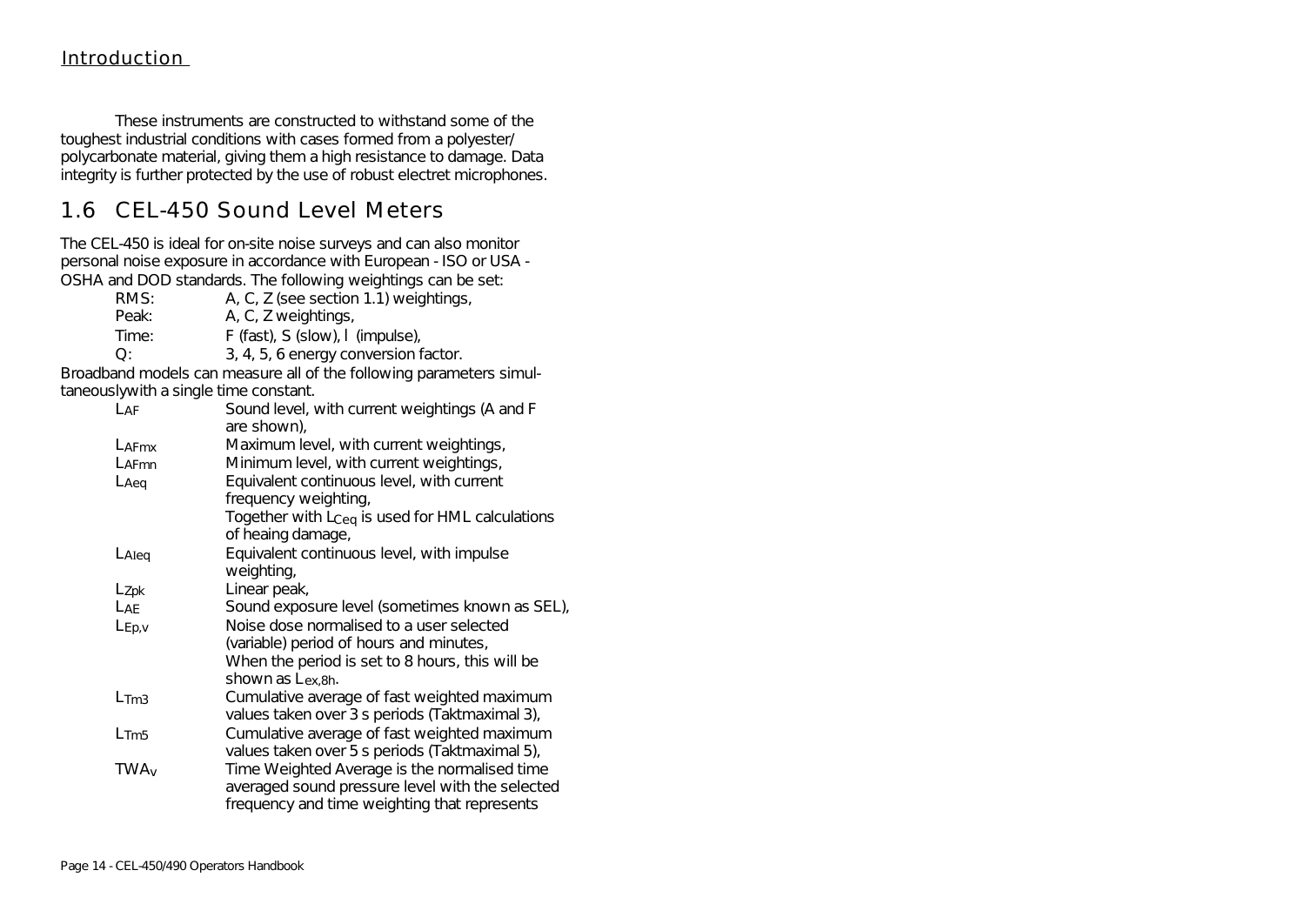the total L<sub>Avg</sub> of a person's workplace noise exposure averaged over a user selected (variable) period of hours and minutes. This unit is specified in the USA: OSHA standard 1910-95 published in 1983. When the period is set to 8 hours, the unit will be shown as TWA. L<sub>Avg</sub> Average level over the measurement period. HML This value is the calculation: L<sub>Ceq</sub> - LAeq. Profiles Up to 4 parameters can be selected to have their profile stored. Period times between 10 ms and 30 minutes can be selected.

Narrow band models can measure and scan the following parameters simultaneously.

| LAF               | Sound level, with current weightings (A and F |
|-------------------|-----------------------------------------------|
|                   | are shown here),                              |
| L <sub>AFmx</sub> | Maximum level, with current weightings,       |
| LAFmn             | Minimum level, with current weightings,       |
| $L_{Aeq}$         | Equivalent continuous level, with current     |
|                   | frequency weighting.                          |
| $L_{\rm pk}$      | User selectable measured broadband Lzpk, Lcpk |
|                   | or LApk presented as a single result.         |
|                   |                                               |

Cumulative measurements are saved for each user enabled paramater. In addition, broadband mode allows up to four profiles to be stored for each result set, with intervals from 10 ms to 30 min. LN% statistical data can be measured and stored.

All sound level measurement parameters can be set from the keypad and the whole measurement range is shown on a single 0 - 140 dB scale. The instruments have 2 Mb of memory, which is used on a first-come basis. Duration timers can also be set in the main menu, allowing the instrument to automatically switch off after a pre-defined time.

### 1.7 CEL-490 Sound Level Meters

The CEL-490 is recommended for detailed measurements as, in addition to the CEL-450 capabilities described above, it has more comprehensive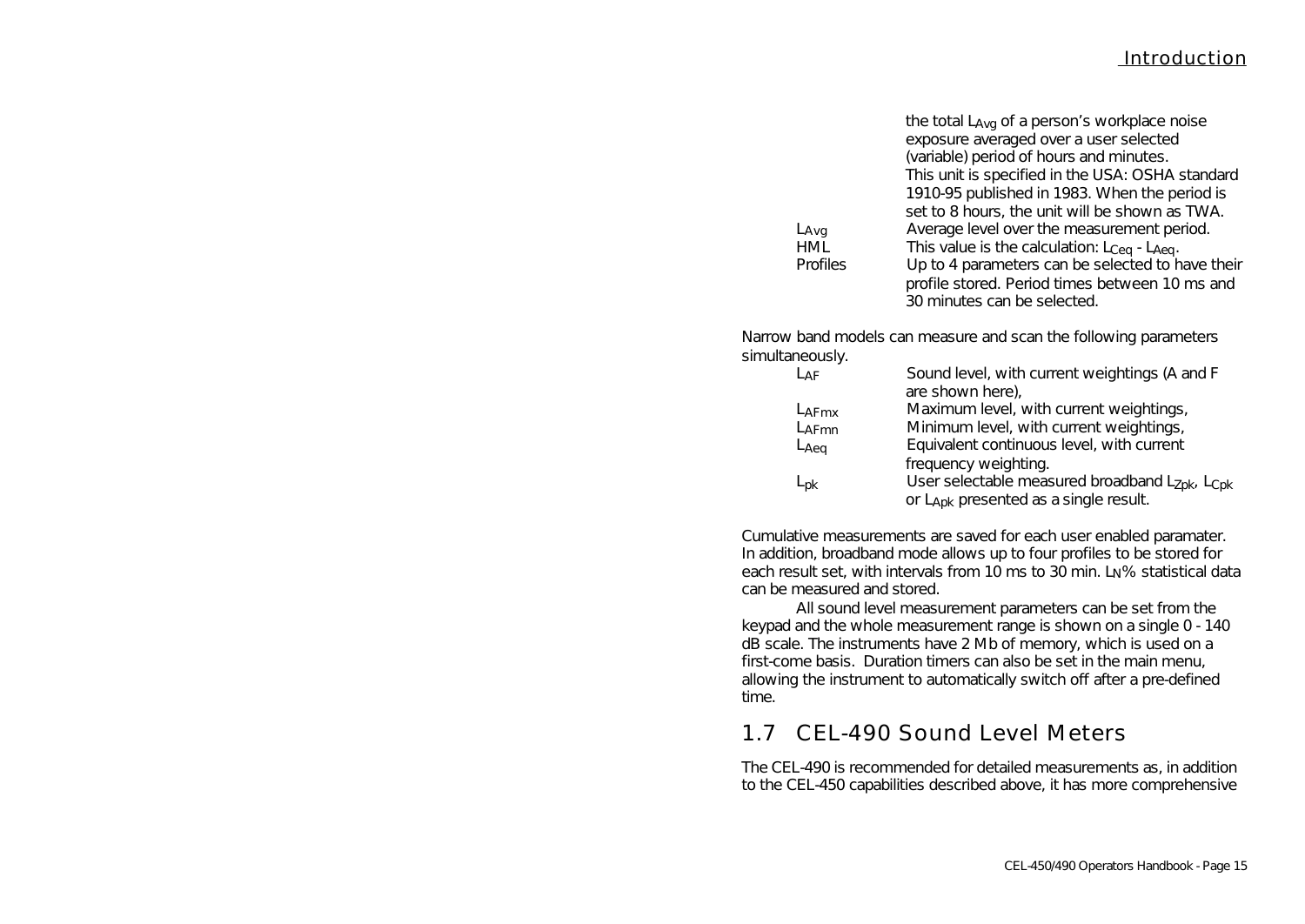run timing facilities. These allow it to operate with user set delayed start and stop times, and to store period results taken at regular intervals.

## 1.8 Instrument Power Supplies

All of these instruments are powered by a set of four standard AA size batteries in a compartment in the back of the instrument case, and it is recommended that alkaline IEC Type LR6 be used. Rechargeable batteries can also be employed, but some types may give a shorter operating life. Zinc carbon batteries are NOT recommended.

If there is doubt whether the batteries will be able to power the instrument for the start and stop times set, or when measurements are needed over long periods, the instrument can be powered directly from an external 12 V DC supply without the need to remove the internal batteries.

> DAMAGE to the instrument will occur if an external power supply exceeds 14 V DC. The nominal external supply is 12 V DC.

External power for the instrument is supplied via a 2.1 mm co-axial 2-line D.C. connector in the bottom of the instrument case. Terminal polarity is +12 V DC on the tip and 0 V DC ground on the sleeve.

A Casella CEL Universal Power Supply (-PC18) may be used to power the instruments from nominal 110-240 V 50/60 Hz mains supplies. To prevent loss of data should an external power supply be interrupted for any reason during measurement, it is recommended that a usable set of batteries be kept in the instrument.

In general, download all important data and remove the batteries from the instruments when they are to be out of use for some time.

Note that when an instrument is returned to battery operation after being powered from an external supply, either: switch the instrument OFF then ON again, or: disconnect ALL devices from the DC input socket, in order to avoid additional discharging of the internal batteries.

The instrument contains a built in lithium battery to maintain stored data and setups for periods while the instrument is switched OFF.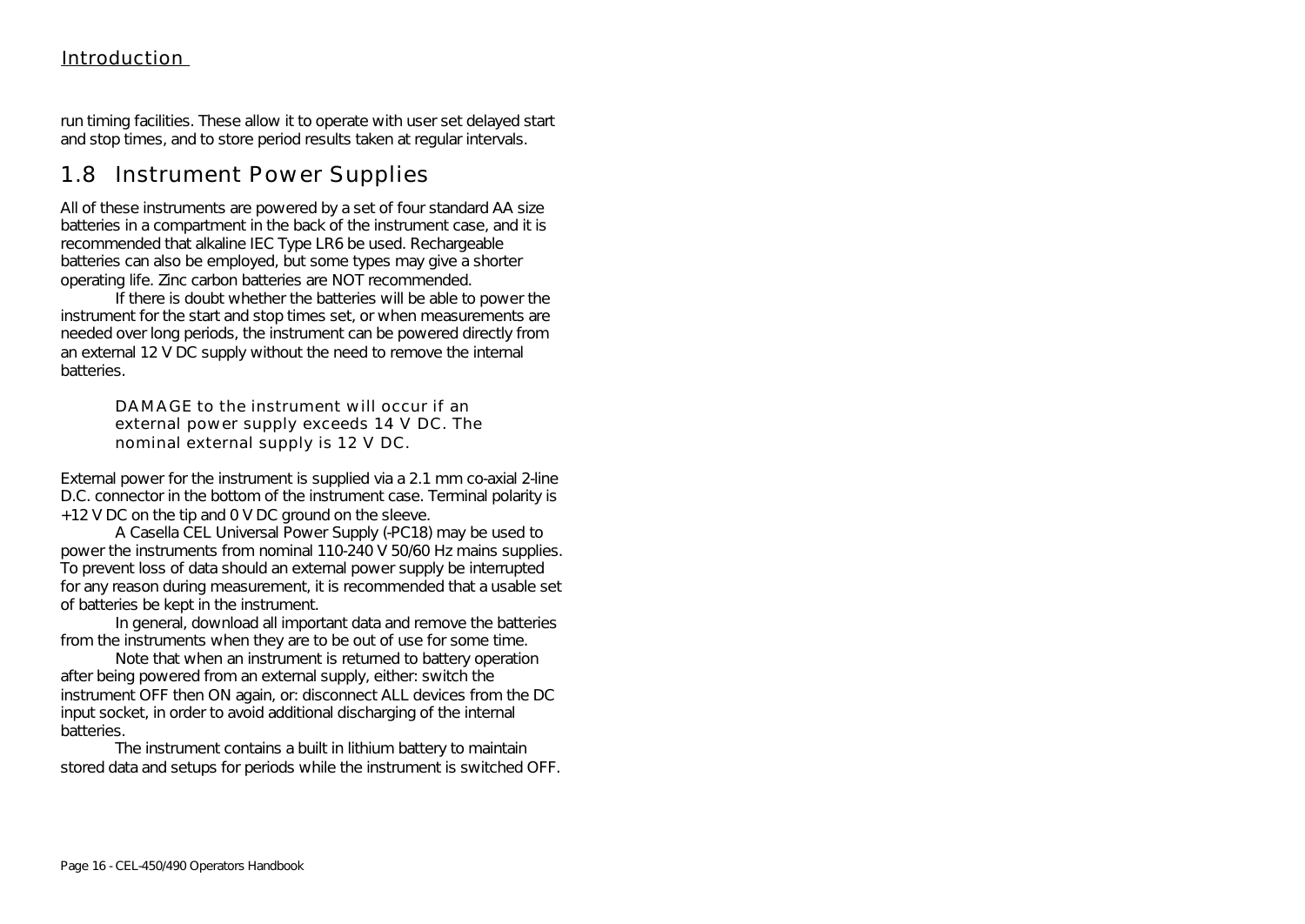## 1.9 dB23 SoundTrack Software

The CEL-6811 dB23 Software enables data collected by the CEL-450 and CEL-490 to be downloaded to a PC for storage, manipulation and the production of reports. It also enables the PC to exercise comprehensive control over the sound level meter.

Data can be exported in ASCII format to proprietary word processing software, while profile and statistical data can be exported as tab-delimited text files suitable for use with spreadsheets such as Lotus 123™ (Release 2 or later) and MS Excel™. In addition, on-screen graphing and reporting facilities are available and full on-line control can be exercised over the sound level meter.

The dB23 Software runs under MS Windows® taking advantage of the control facilities offered by the environment, so that once installed, users with a modest knowledge of Windows will find many operations are performed almost instinctively with a minimum of learning time.

Downloading is performed under the control of the PC. Data from each of the measurement runs in the sound level meter is transferred as a series of associated datafiles together with a note file in which comments and information can be written. Once downloaded, the user can display the following information:

¤ Run summary for each run,

- ¤ Data file,
- ¤ Up to four profiles for each run,
- ¤ Notepad for user-entered notes.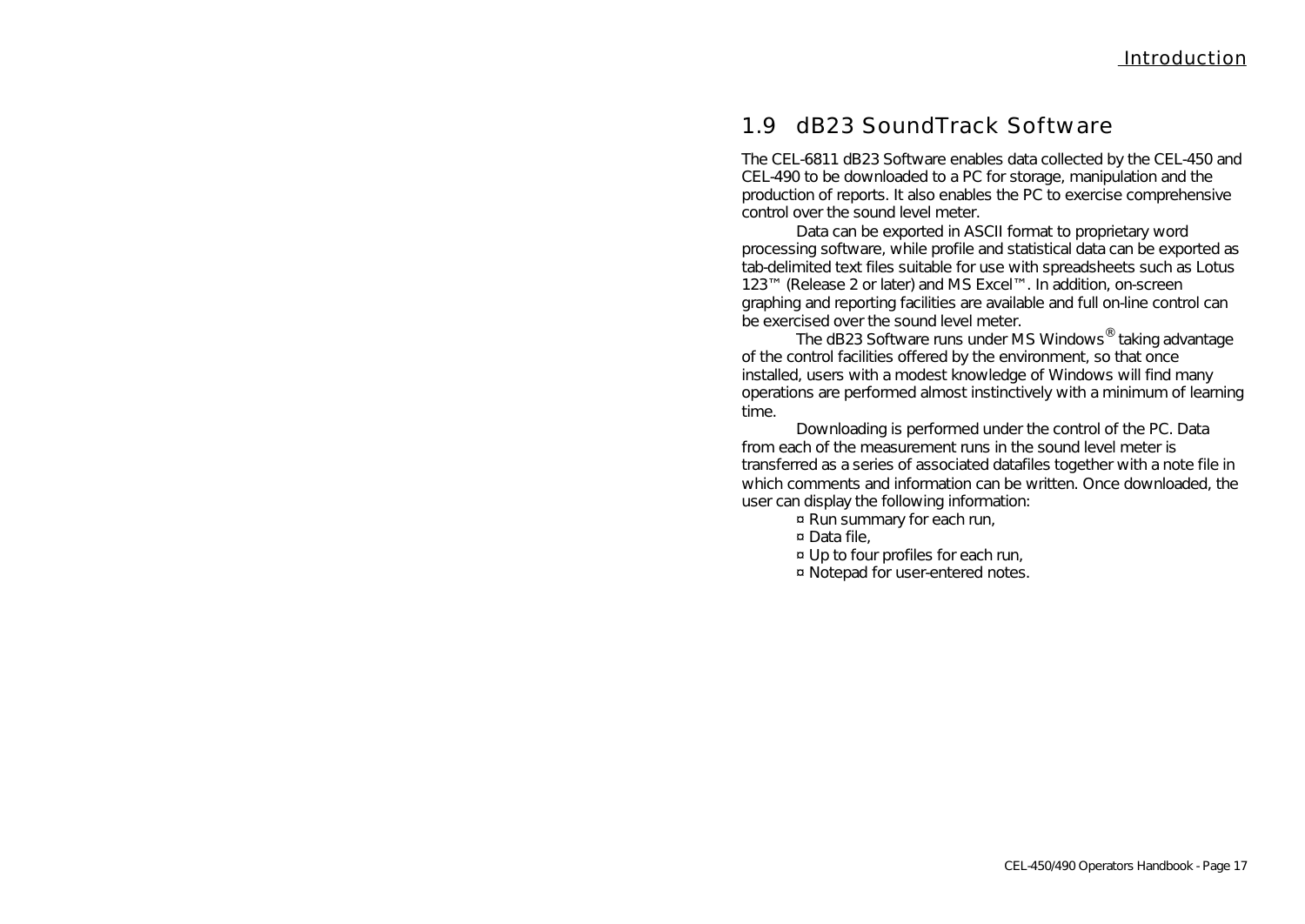## *Hints For Using Menus*

- 1.  $\Delta$   $\vee$   $\vee$   $\vee$  and  $\triangle$  displayed on a menu *show which option keys are active.*
- *2.* **In general, → and S keys move the** *reverse video cursor from field to field.*
- 3. **In general, <sup>1</sup>}** and  $\vee$  keys change the *entry in the cursor field.*
- *4. at the bottom of a menu list indicates there may be further options.*
- *5. An indication such as 3/5 at the bottom of a menu<sup>1</sup> shows that option 3 has been selected from the 5 available.*
- *6. Settings left highlighted on a menu screen become the active options.*
- Note 1: The illustrations in this book are for full featured instruments, other instruments may offer fewer or no options.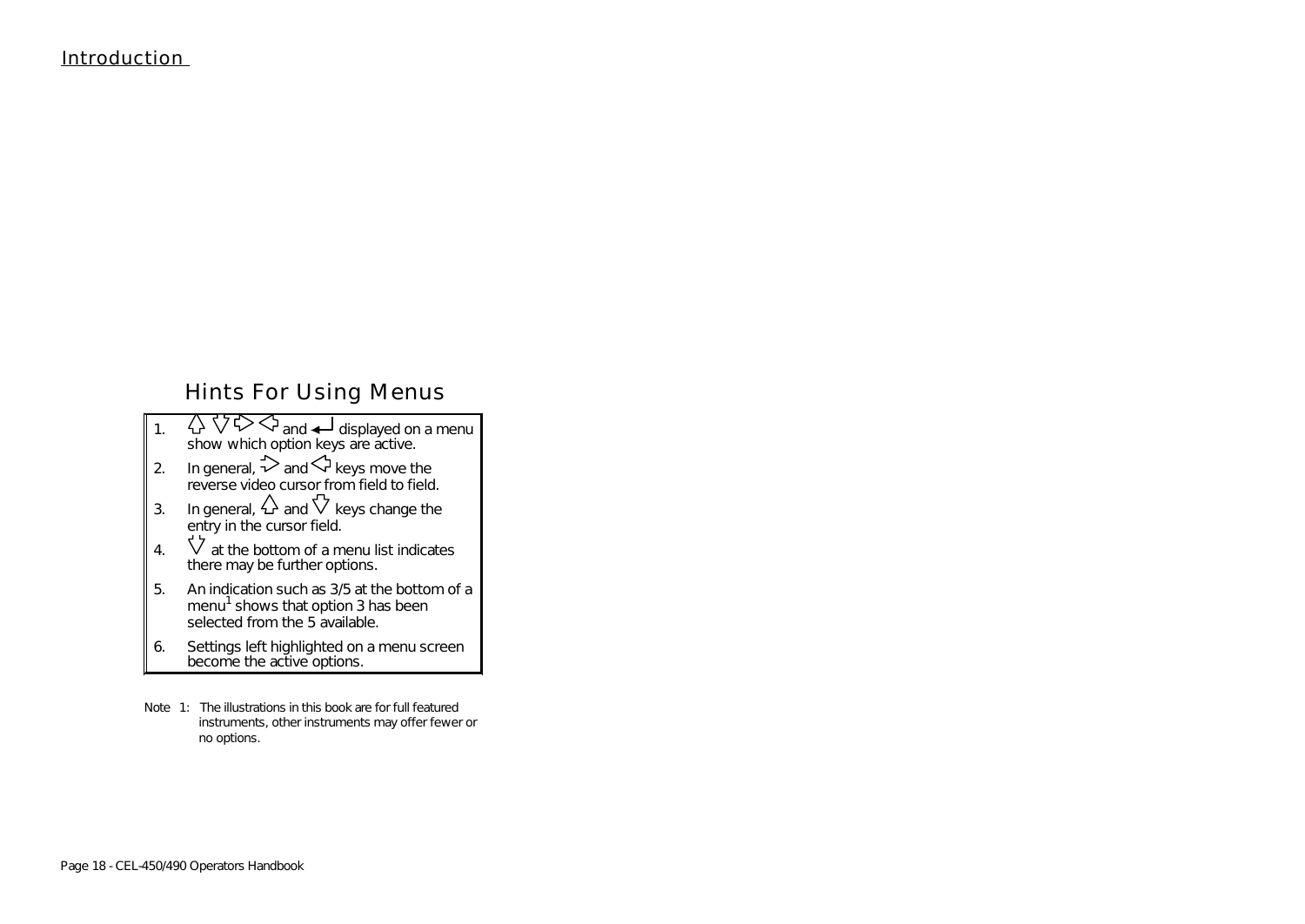### 2. PRELIMINARY OPERATIONS

### 2.1 Select Instrument Configuration (Language, Microphone Response Etc.)

Select the language in which the instrument will present menu options. This should be the first operation so that the displays and options will be understood.

Similarly, to get the most accurate results, these instruments must be operated with a known microphone directional response and be calibrated for this response.

When the language and microphone response are known to be correct for the proposed measurement task, go directly to Section 2.2 Calibration Check.

European IEC standards require measurements to be performed with microphones that have a Free Field response, while the U.S.A. ANSI standards require Random Incidence microphones. The microphone response is set via the Configuration menu.

Normally, these more permanent characteristics must be set only once, as the instrument will store the settings and use them the next time it is switched on.

Proceed as follows.

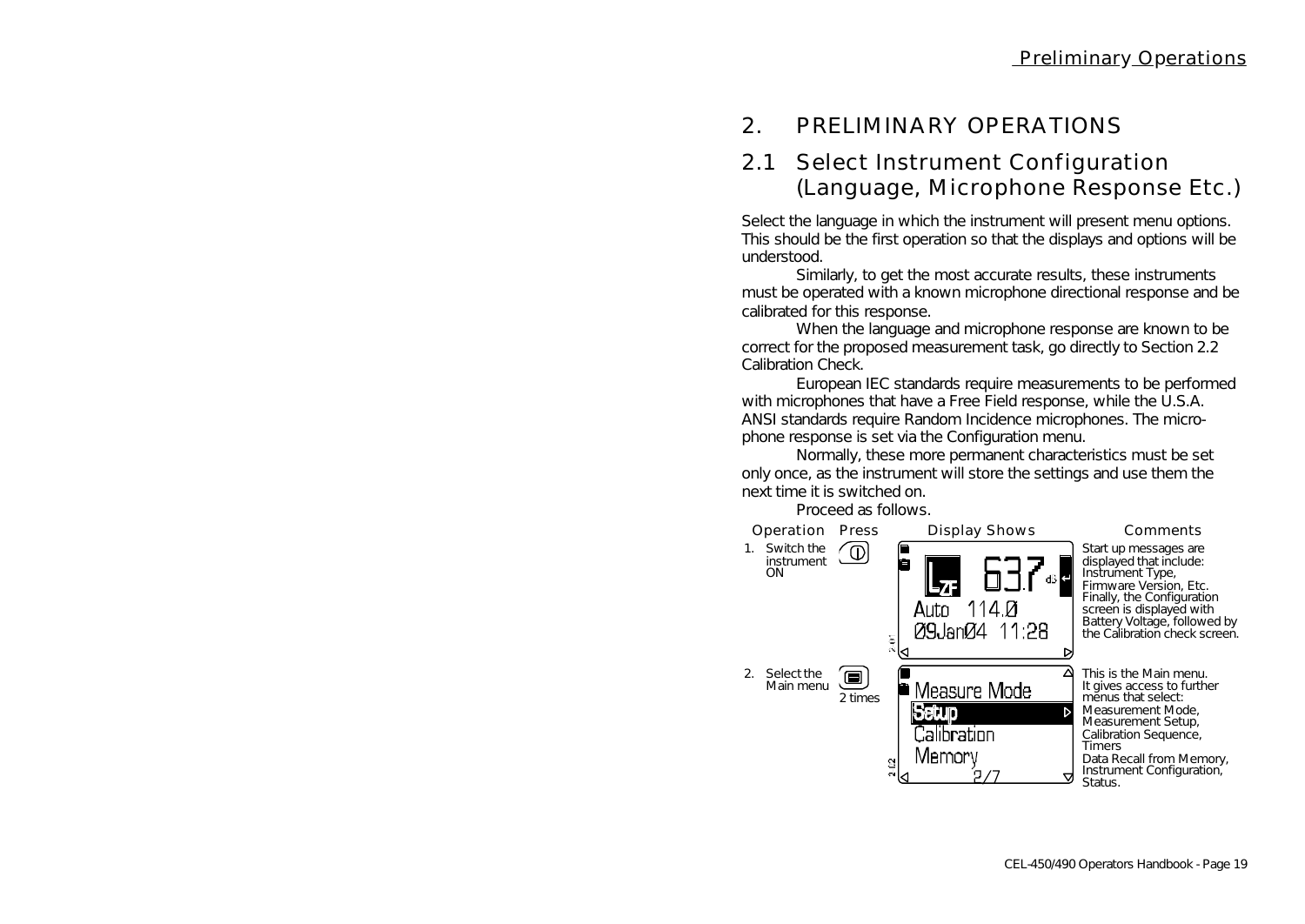### *Preliminary Operations*

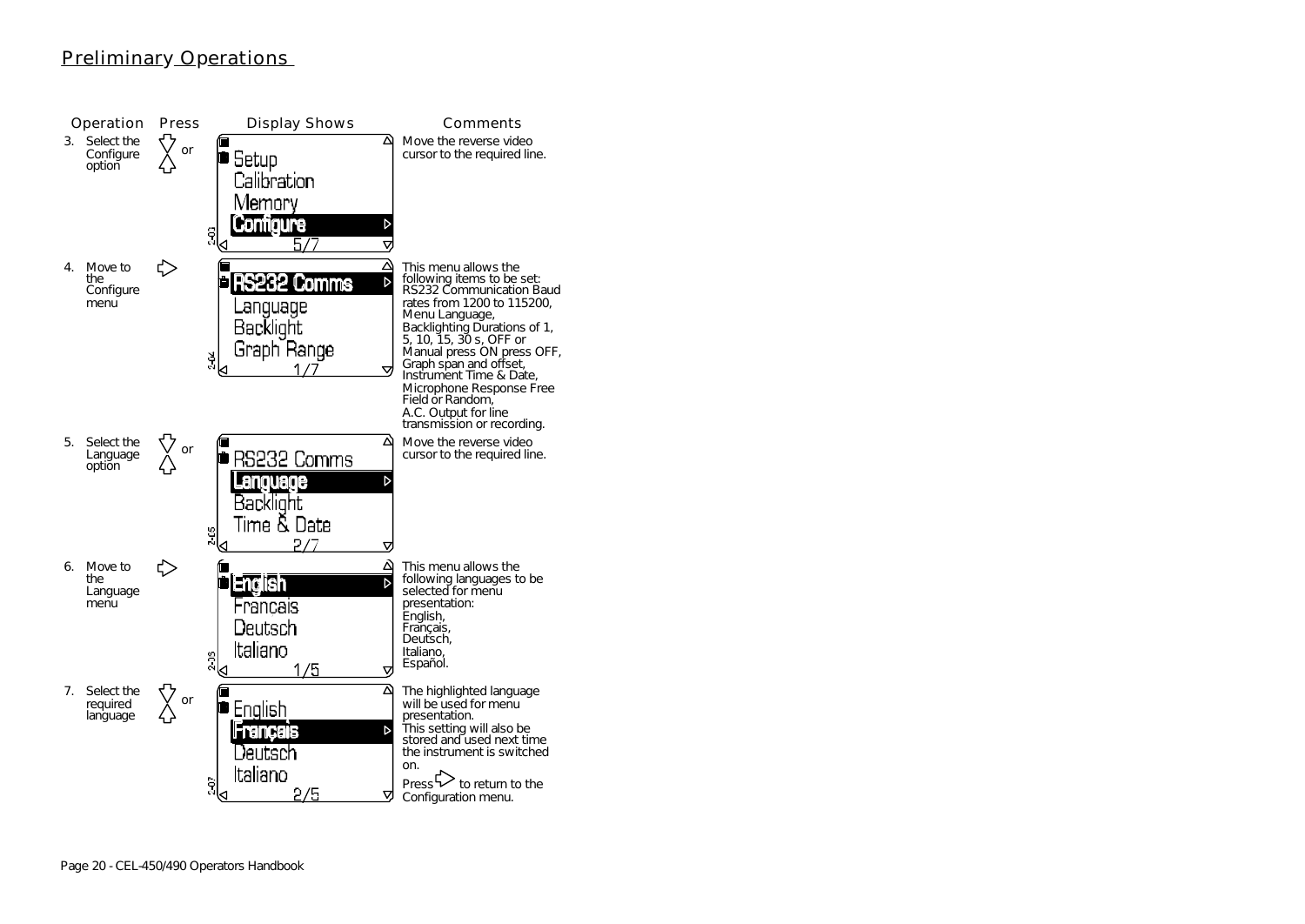switched on.

#### Operation Press Display Shows Comments

# The highlighted entries will

be used. These settings will also be stored and used next time the instrument is

8. Select the required microphone response (and other configuration items) in the same way.

Date and time are set using the quick edit function as follows.

9. Select the date and time option by moving the reverse video cursor to the required line on the Configure menu.



All of the configuration settings that have been left highlighted on the menu screens, plus any changes to the time and date, will be stored for use next time the instrument is switched on.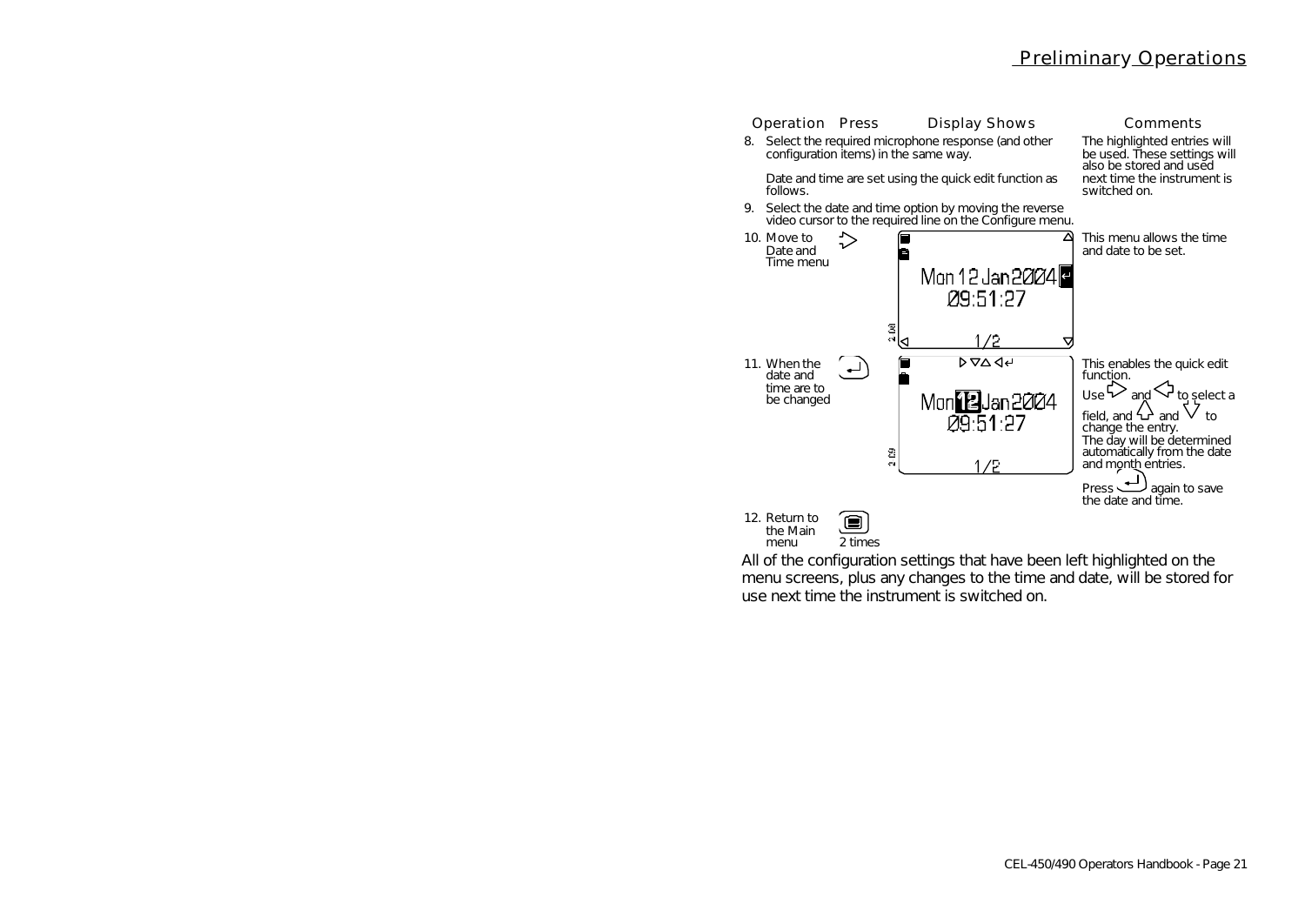*Preliminary Operations*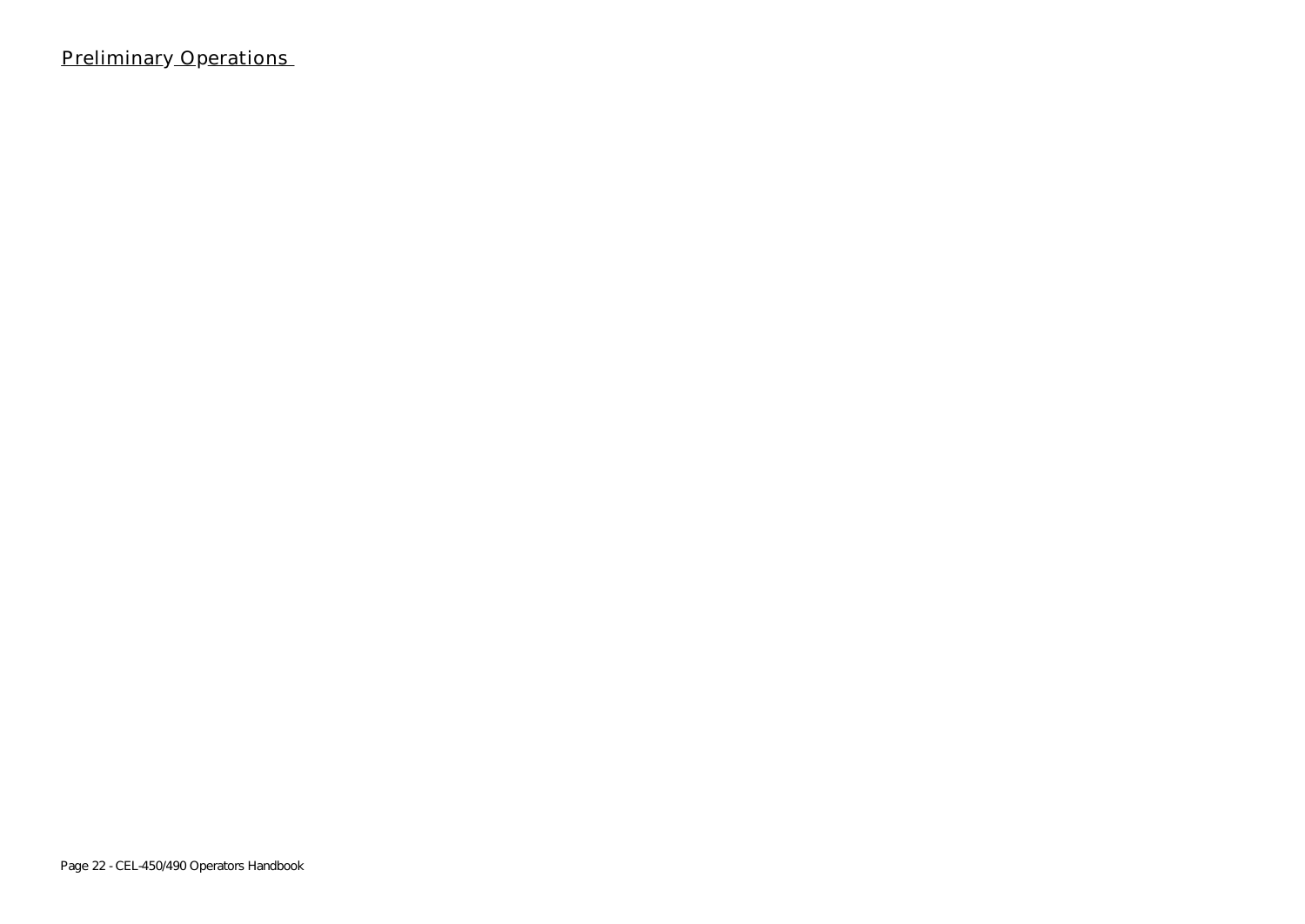### 3. SELECT MEASUREMENT MODE, TIMER SETTINGS, & SETUP

### 3.1 Select Measurement Mode (Bandwidth)

The measurement mode specifies the bandwidth that is to be used for measurement. Select the measurement mode as follows.



When the required bandwidth has been selected,  $pres$  $\Box$  once to obtain a Measurement screen or twice to obtain the Main menu that gives access to all settings and stored data.

## 3.2 Select Run Timing

Measurements can be timed as follows.

Timers Off Manually timed. This allows the user to start and stop a measurement run whenever they want.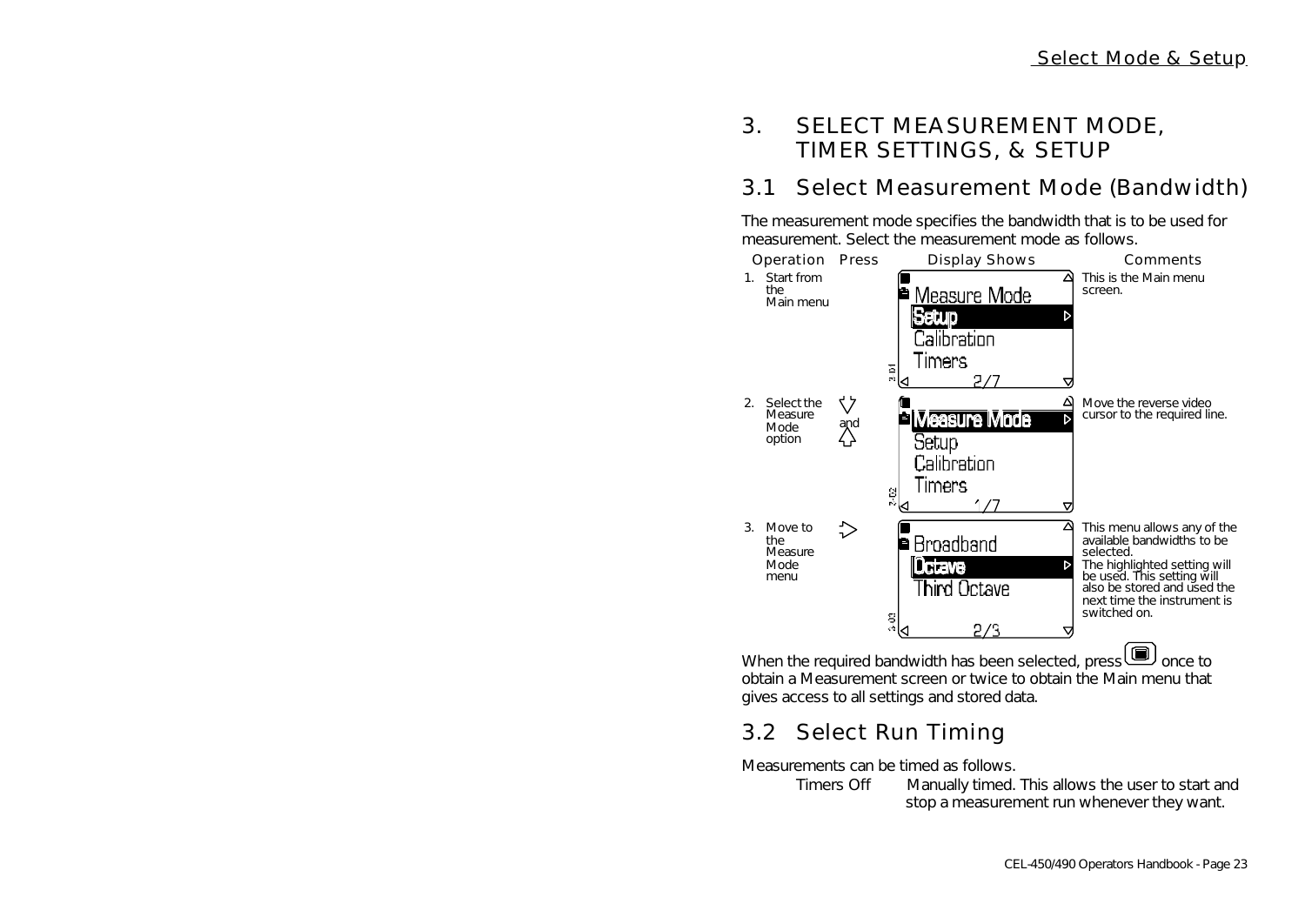| Duration    | Run for a predetermined duration after pressing    |
|-------------|----------------------------------------------------|
|             | the run key. This can be used to time a work       |
|             | shift, or to measure some particularly noisy       |
|             | operation with a known work cycle.                 |
| Sync timer  | (CEL-490 only) Run for a predetermined duration    |
|             | that is synchronized to start at the same time as  |
|             | the next measurement period which was set via      |
|             | the Setup menu. For example, if the Period Time    |
|             | is 30 minutes, the run will start when the time is |
|             | exactly on the hour or 30 minutes past the hour.   |
|             | This method is suggested when precisely timed      |
|             | measurements are required.                         |
| Delay Timer | (CEL-490 only) Run with preset start and stop      |
|             | times. This allows the instrument to start and     |
|             | stop up to seven accurately timed measurement      |
|             | runs while unattended.                             |
|             | In this way, different measuring times can be set  |
|             | for each day of the week with the option of        |
|             | repeating them over a period of several weeks.     |
|             | Each time is set as Day: Hour: Minute, so that     |
|             | delays can be set up to a month ahead.             |
|             | Set the Day to 00, to use this as a 24 hour timer. |

Once set, the timer settings become valid for all bandwidths and setups. Display screens that are available only for a CEL-490 are shown with a dashed - - - - line.

When timed measurements are required, proceed as follows.

1. Start from the Main menu

Operation Press Display Shows Comments<br>
1. Start from the the Main menu<br>
Measure Mode Screen.  $\overrightarrow{p}$  This is the Main menu screen. **Setup**  $\triangleright$ Calibration Timers . 다.<br>"L  $P/7$ ▿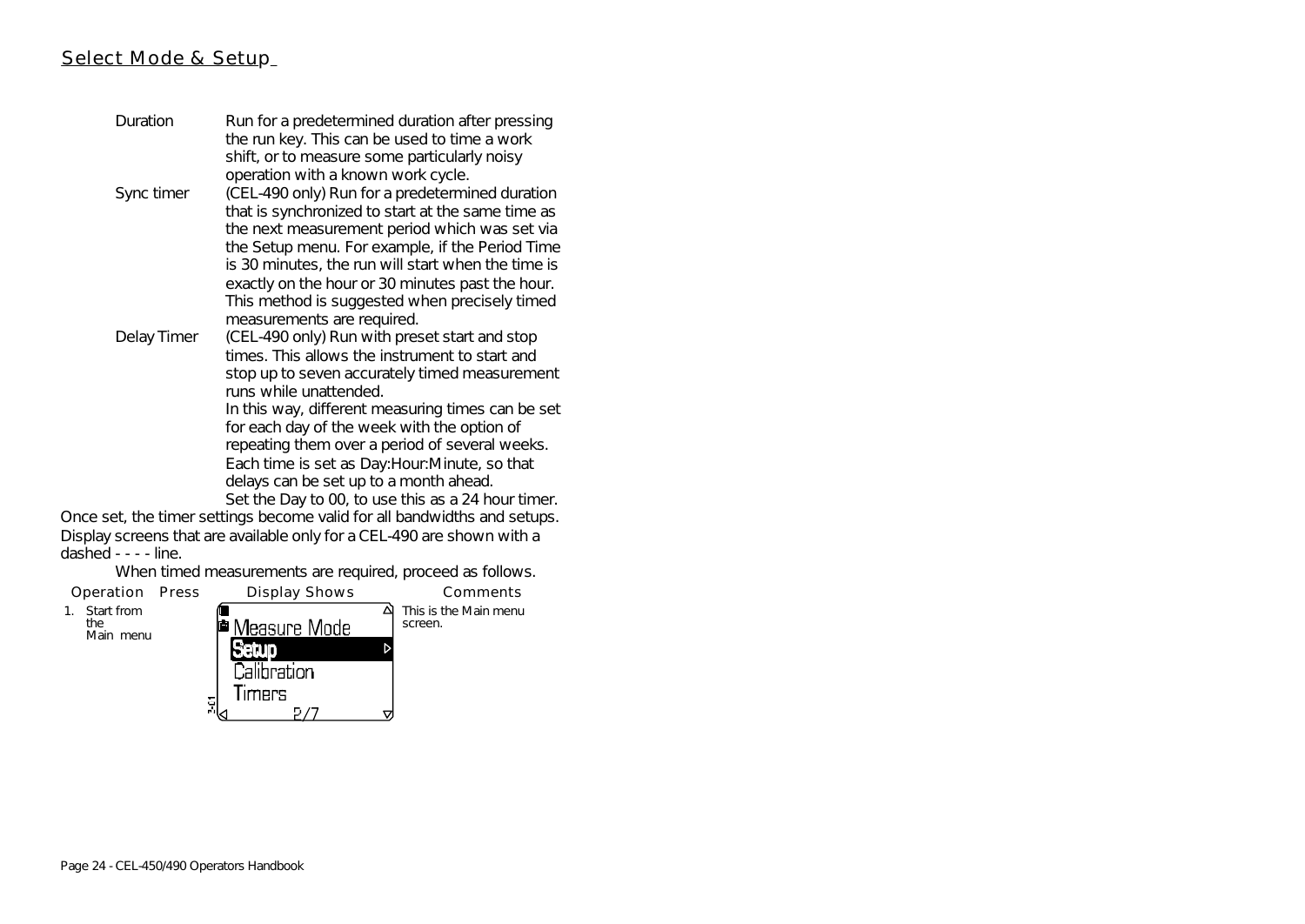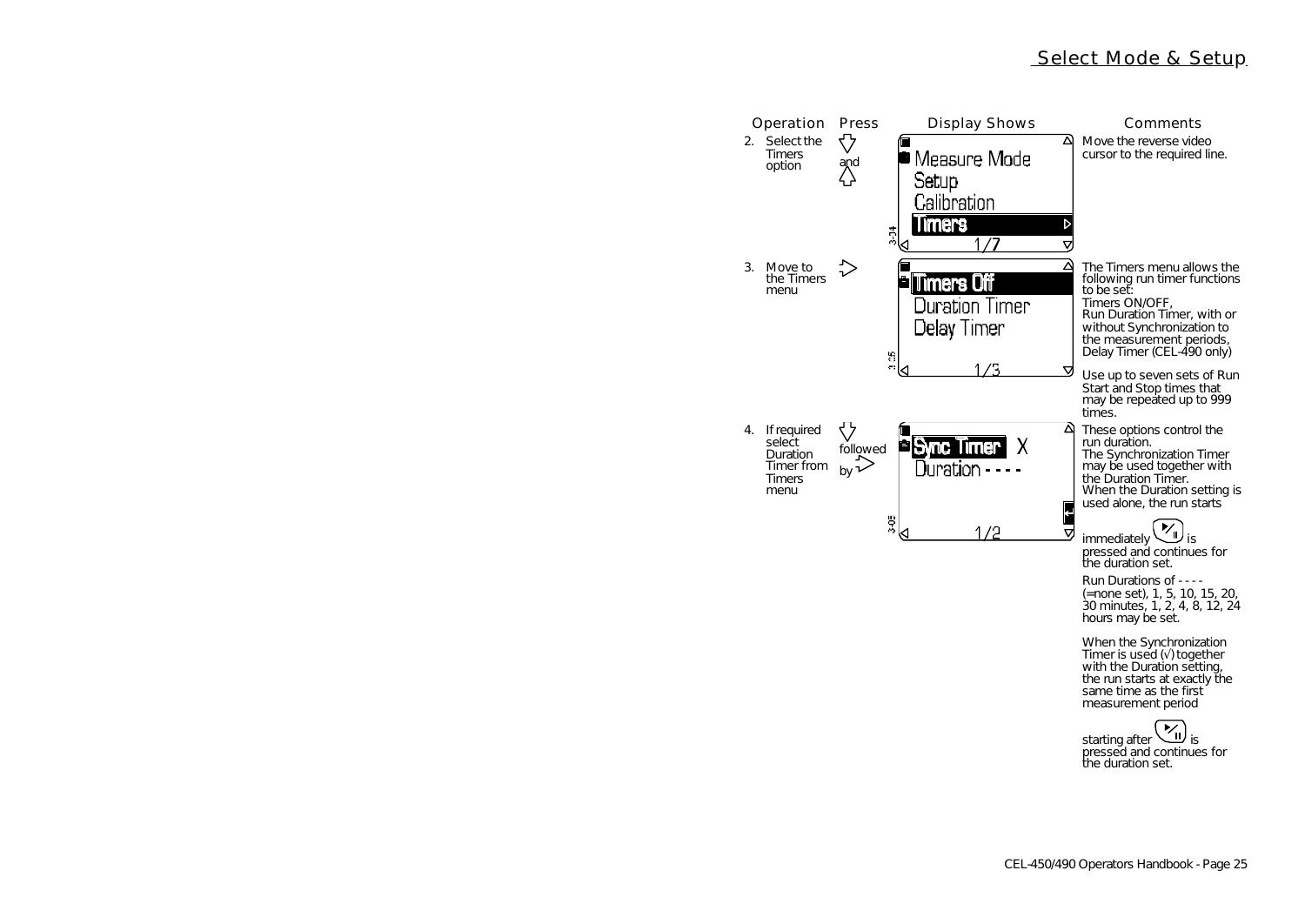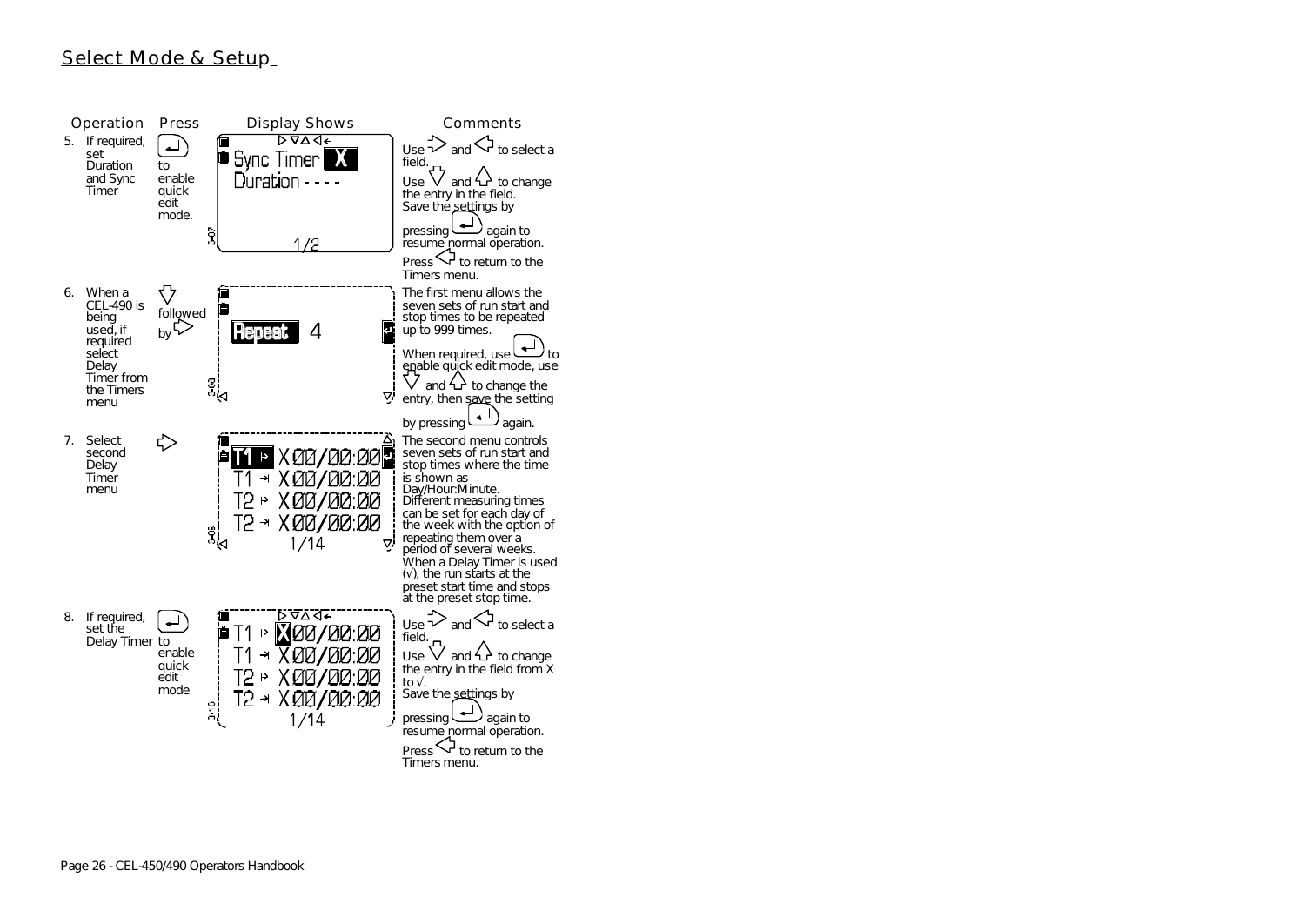When the required timer settings have been selected, press  $\Box$  once to obtain a Measurement screen or twice to obtain the Main menu that gives access to all settings and stored data.

## 3.3 Select Measurement Setup (Factory- or User-Prepared Setups)

The Setup specifies the particular parameters that are to be measured. Selection procedures for broadband and narrow band measurements are similar, although a wider choice of parameters is available for broadband, while the range of frequency bands displayed can be restriced for narrow band.

One factory configured setup and up to four user defined setups can be stored for each available bandwidth.

Measurements can be made at specified time intervals with storage of period noise data and exceedance  $(L_n)$  values and profiles. Display screens that are available only for a CEL-490 are shown with a dashed - - - - line.

#### 3.3.1 Select Broadband Measurement Setup

The factory setup for broadband measurement contains a set of standard parameters selected for general purpose use.

User setups contain parameters that have been selected to perform some particular task and are saved under a user setup identity. Changes to user setups are saved for re-use, however any changes to the factory setup will be lost and the standard settings offered each time the instrument is re-started.

Select and save broadband setups as follows.

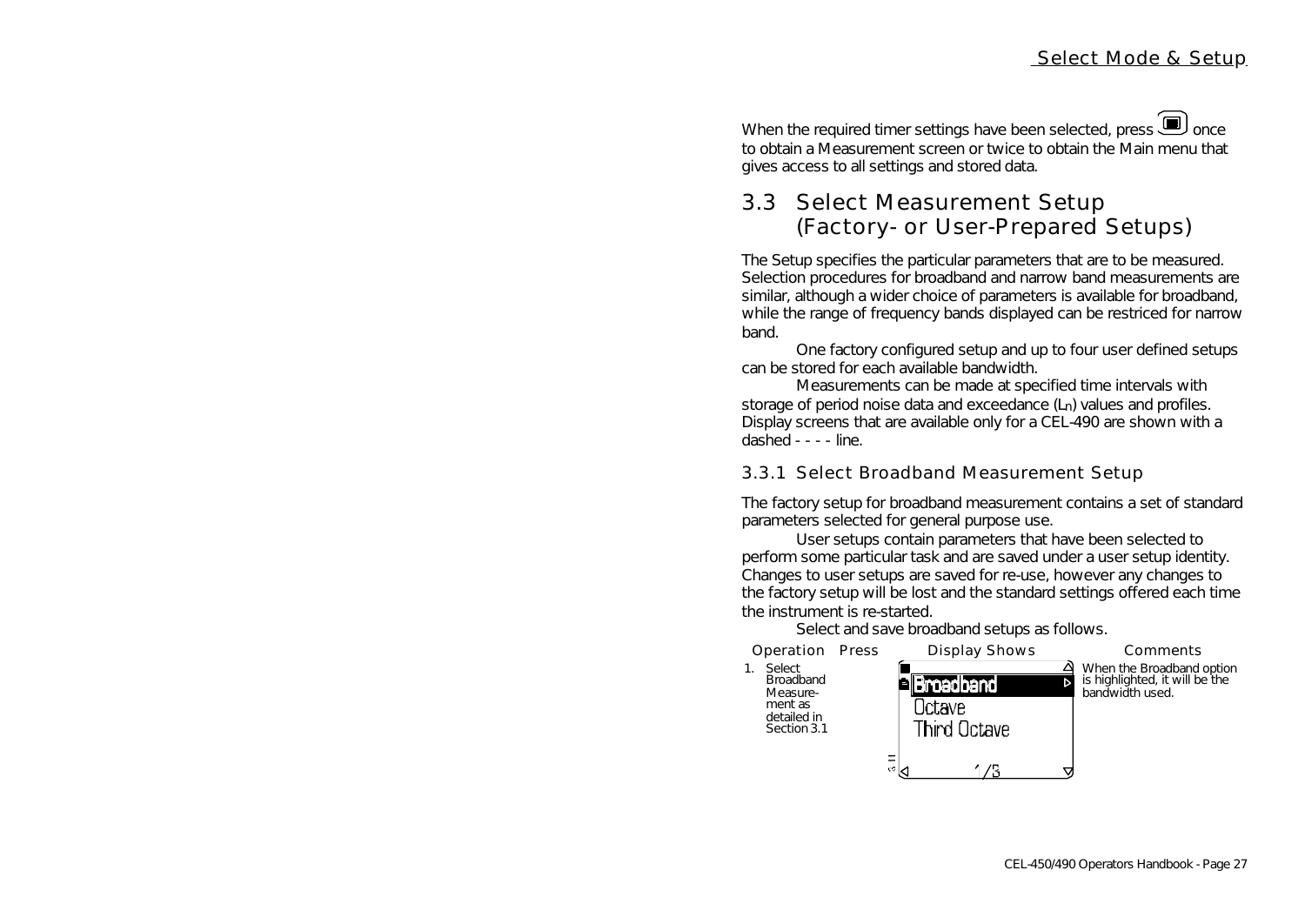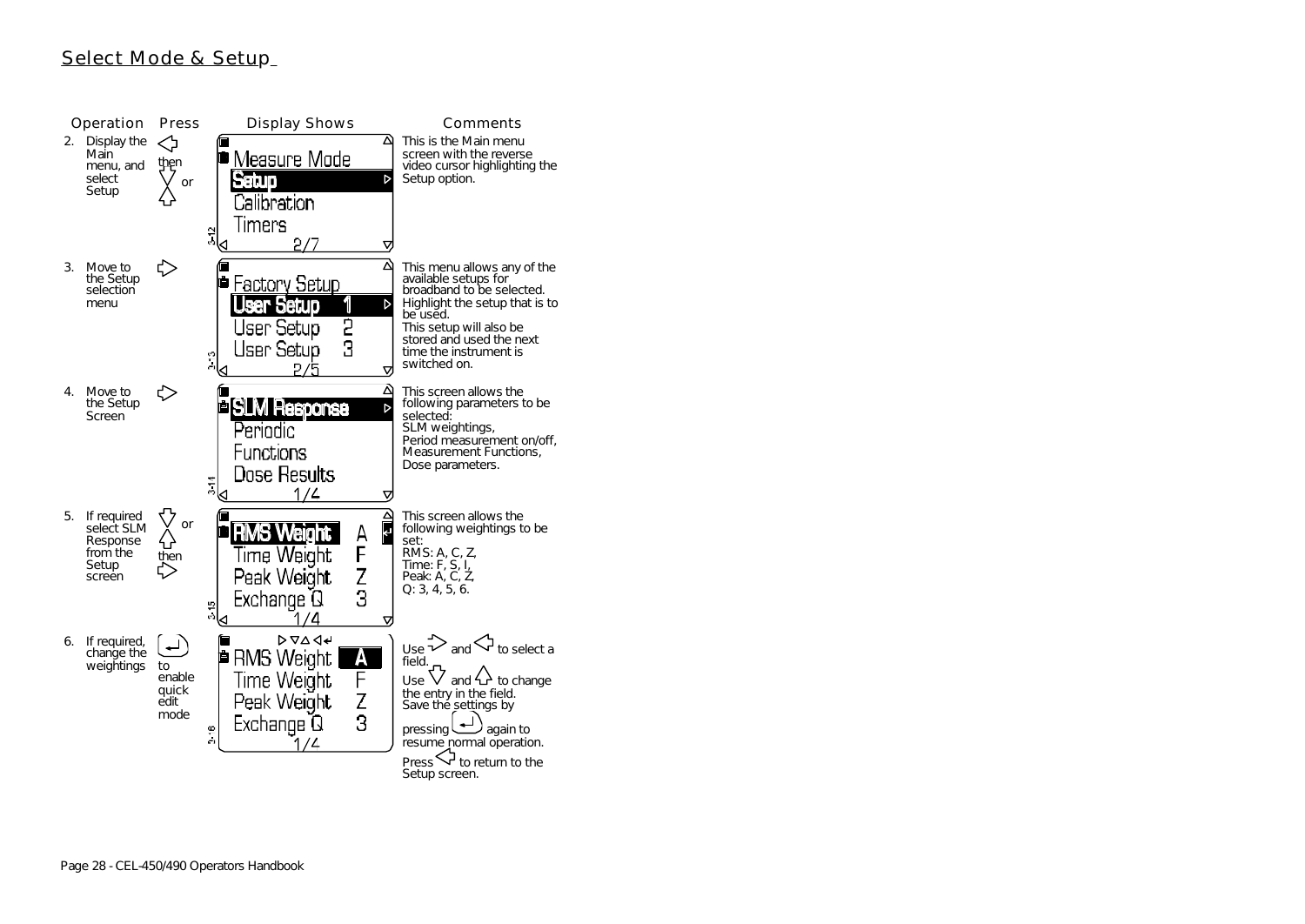

*CEL-450/490 Operators Handbook - Page 29*

principal parameter shown in large characters on the display to be changed to any of the selected functions.

Any LAF % value between 0.1 and 99.9 can be set.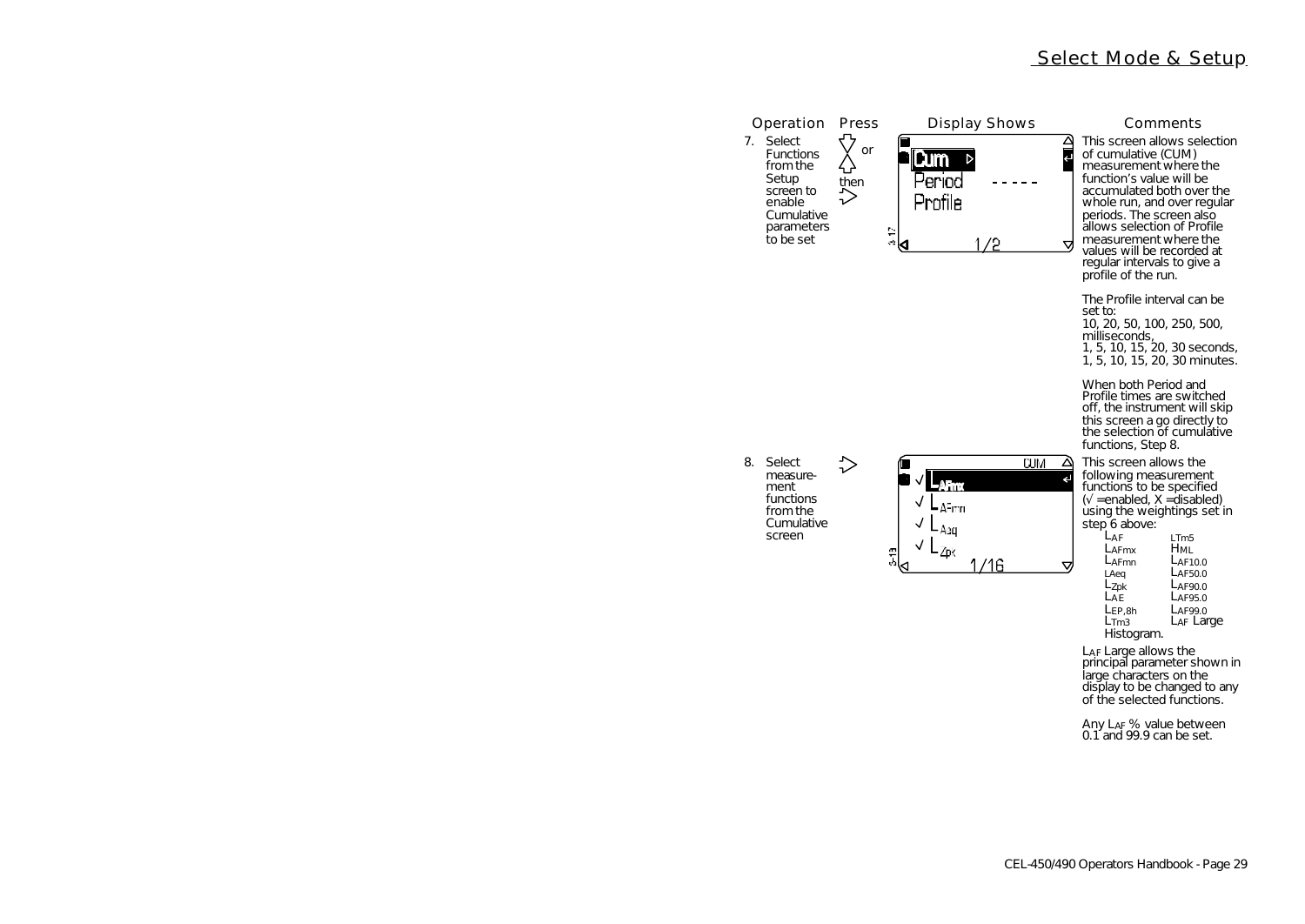

The predicted maximum run time with the currently selected parameters and periods and the available unused memory are also indicated. Period measurement is possible only with a CEL-490. The broadband measurement period can be set to: 1, 5, 10, 15, 20, 30 seconds, 1, 5, 10 ,15, 20 , 30 minutes, 1 hour, - - - - (=none). When available, the profile interval must be equal to or shorter than the period setting. The profile interval can be set to: 10, 20, 50, 100, 250, 500, milliseconds, 1, 5, 10, 15, 20, 30 seconds, 1, 5 10, 15, 20, 30 minutes. Profiles for any of the enabled parameters can be stored.  $Press$  to access quick

edit to specify measurement and profile periods.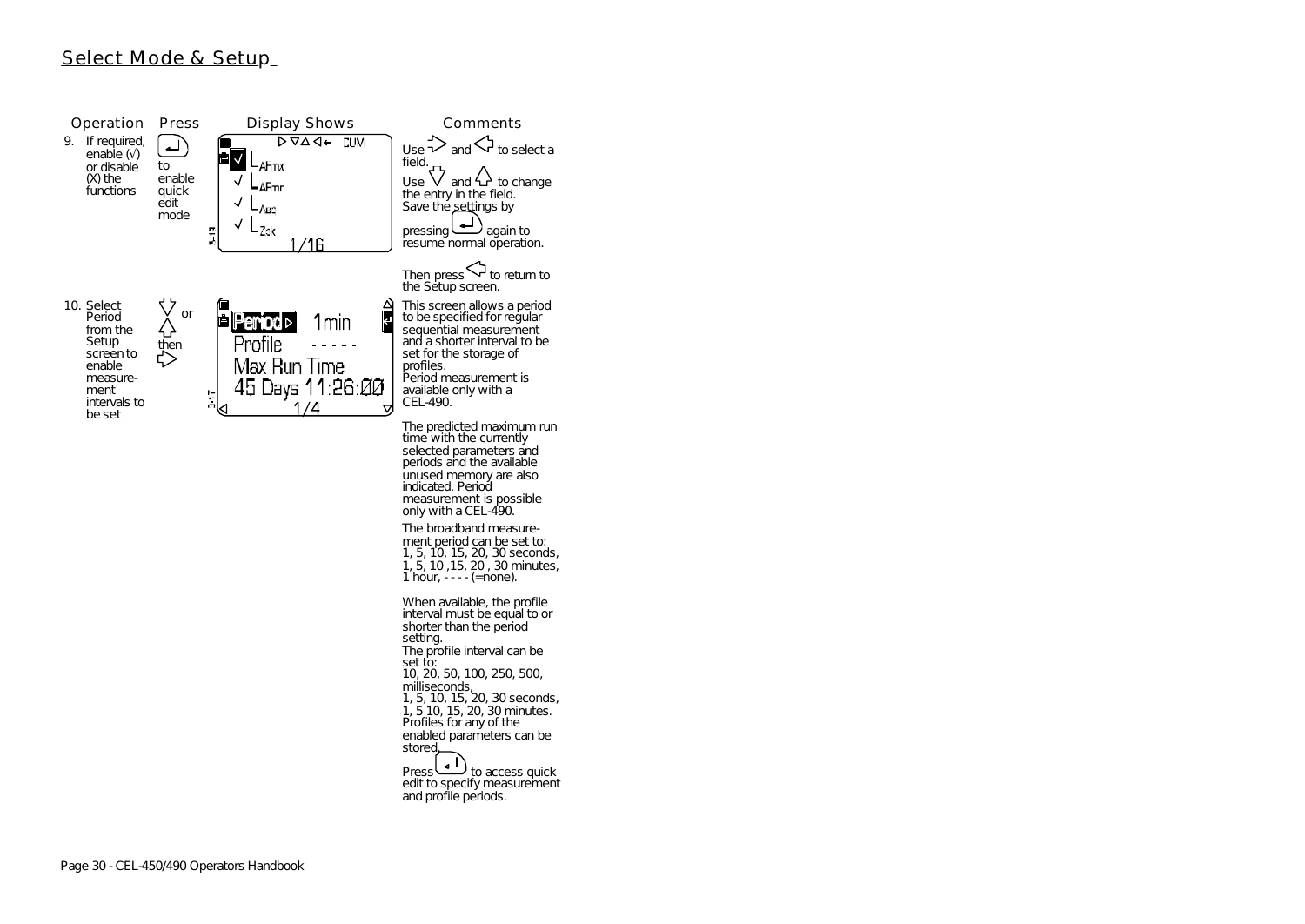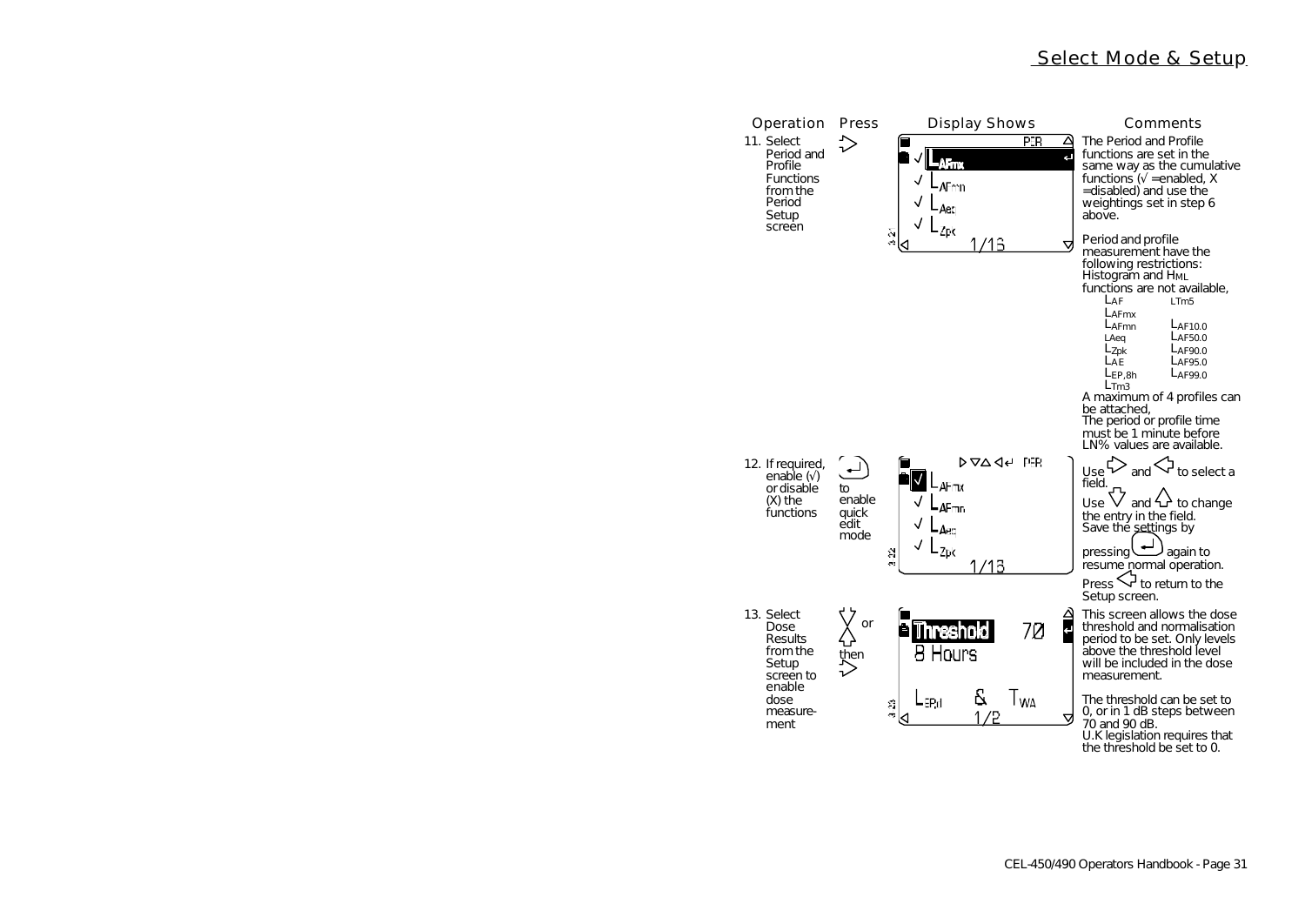

When the required broadband setup has been selected, press  $\Box$  once to obtain the Broadband Measurement screen or twice to obtain the Main menu that gives access to all settings and stored data.

#### 3.3.2 Select Narrow Band Measurement Setup

The factory setup for narrow band measurement contains a standard set of parameters selected for general purpose use. Octave and third octave setups have the same parameter selections and are selected in a similar way.

User setups contain parameters that have been selected to perform some particular task and are saved under a user setup identity. Changes to user setups are saved for re-use. However any changes to the factory setup will be lost and the standard settings offered each time the instrument is re-started.

Select and save narrow band setups as follows.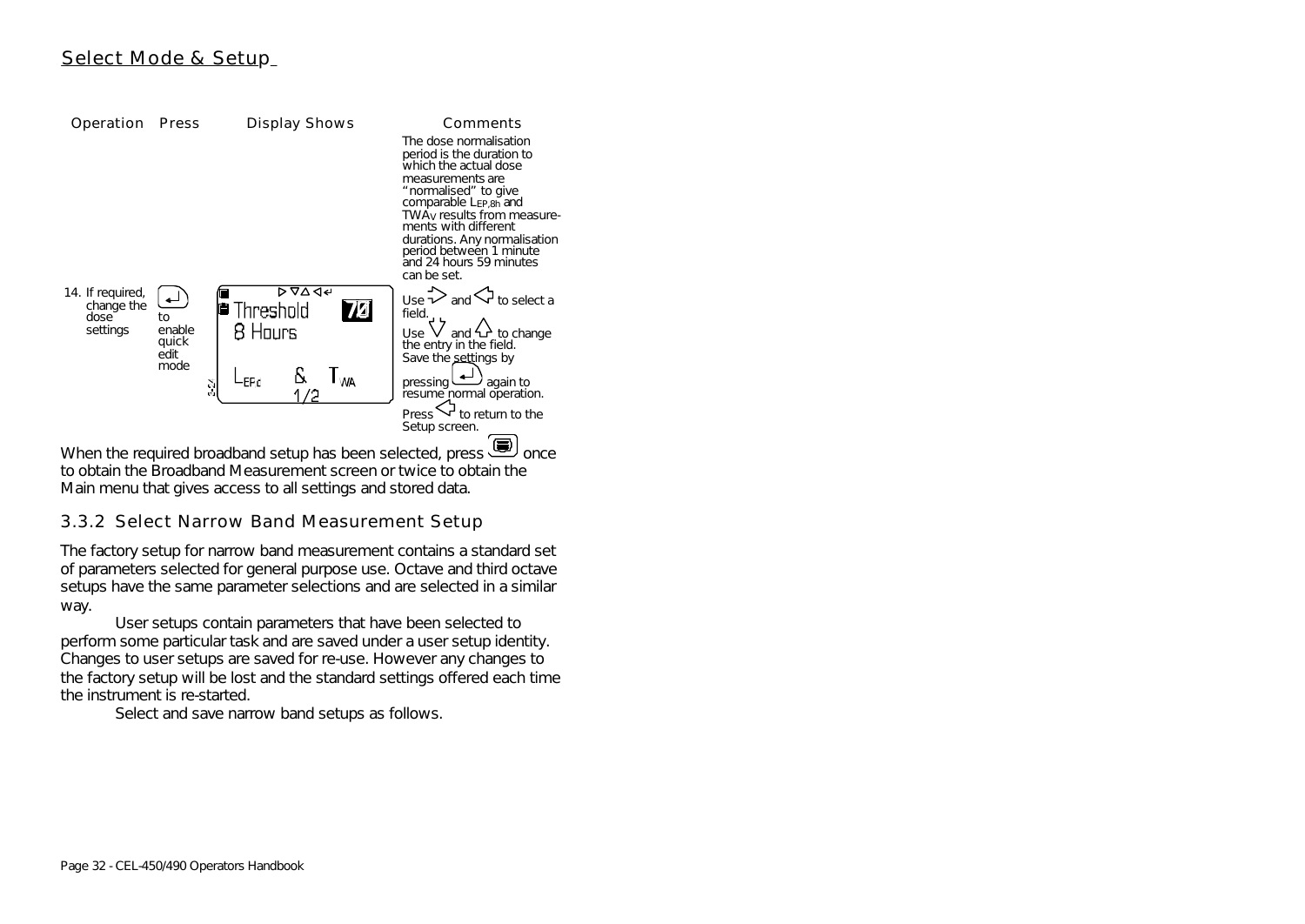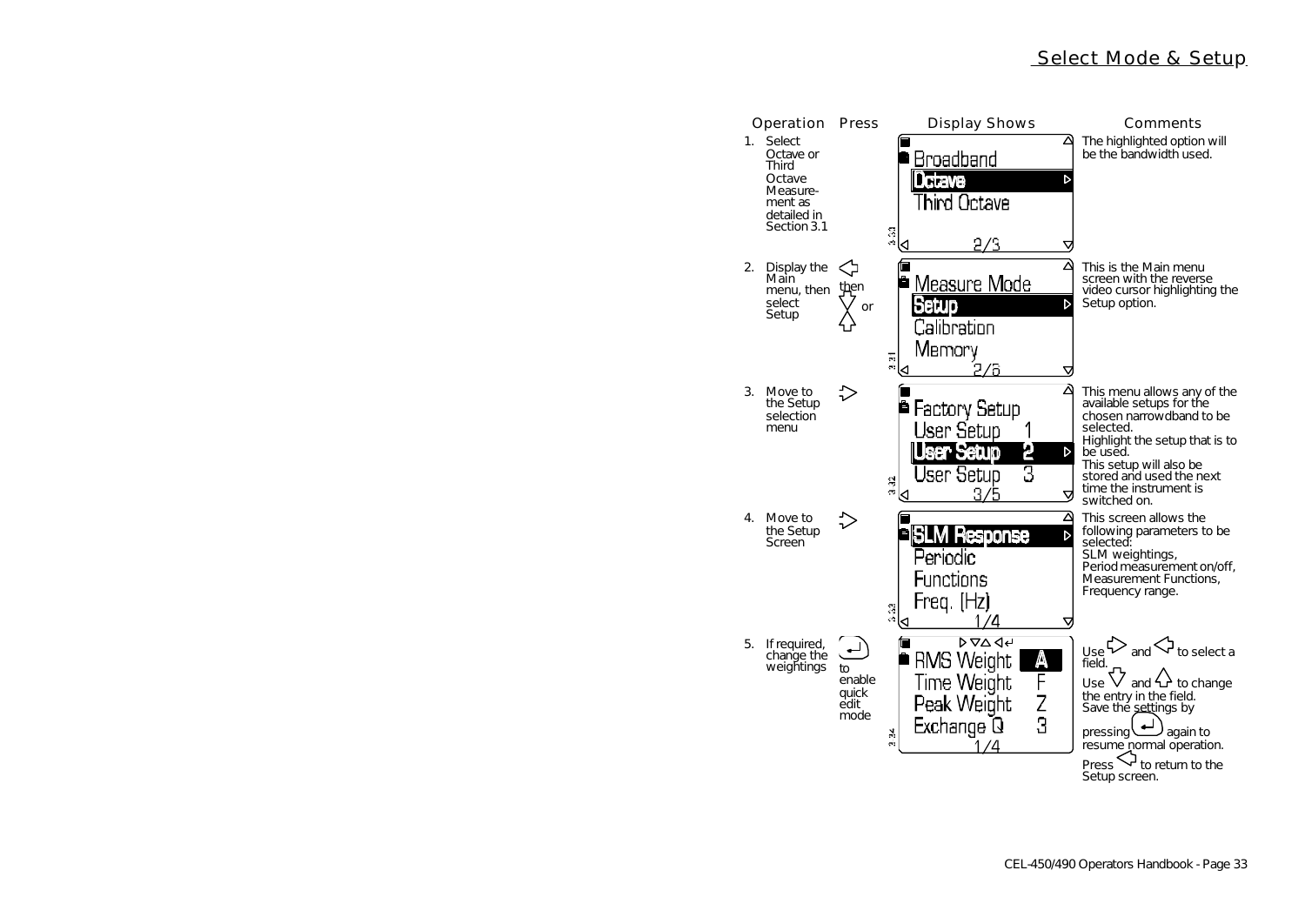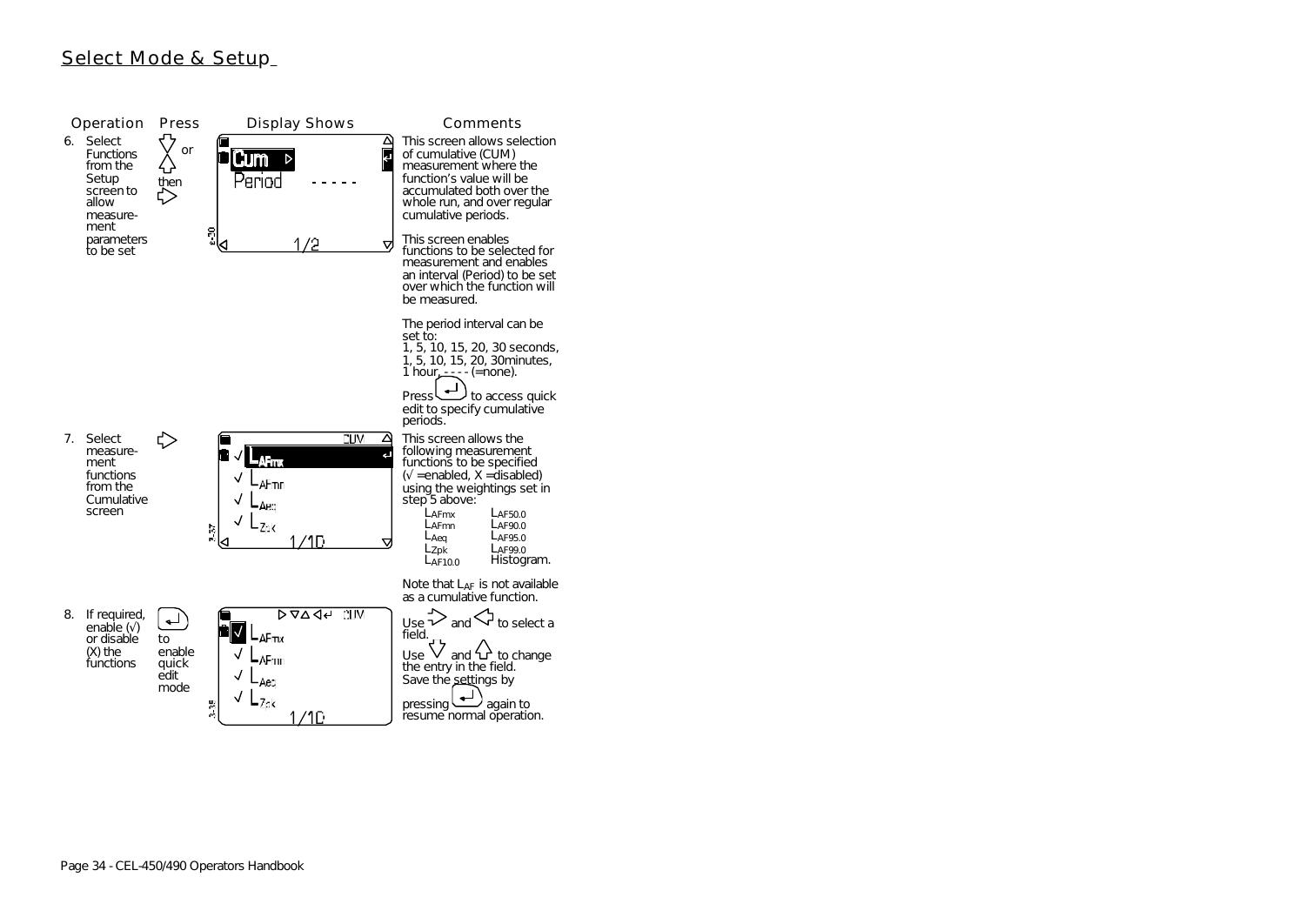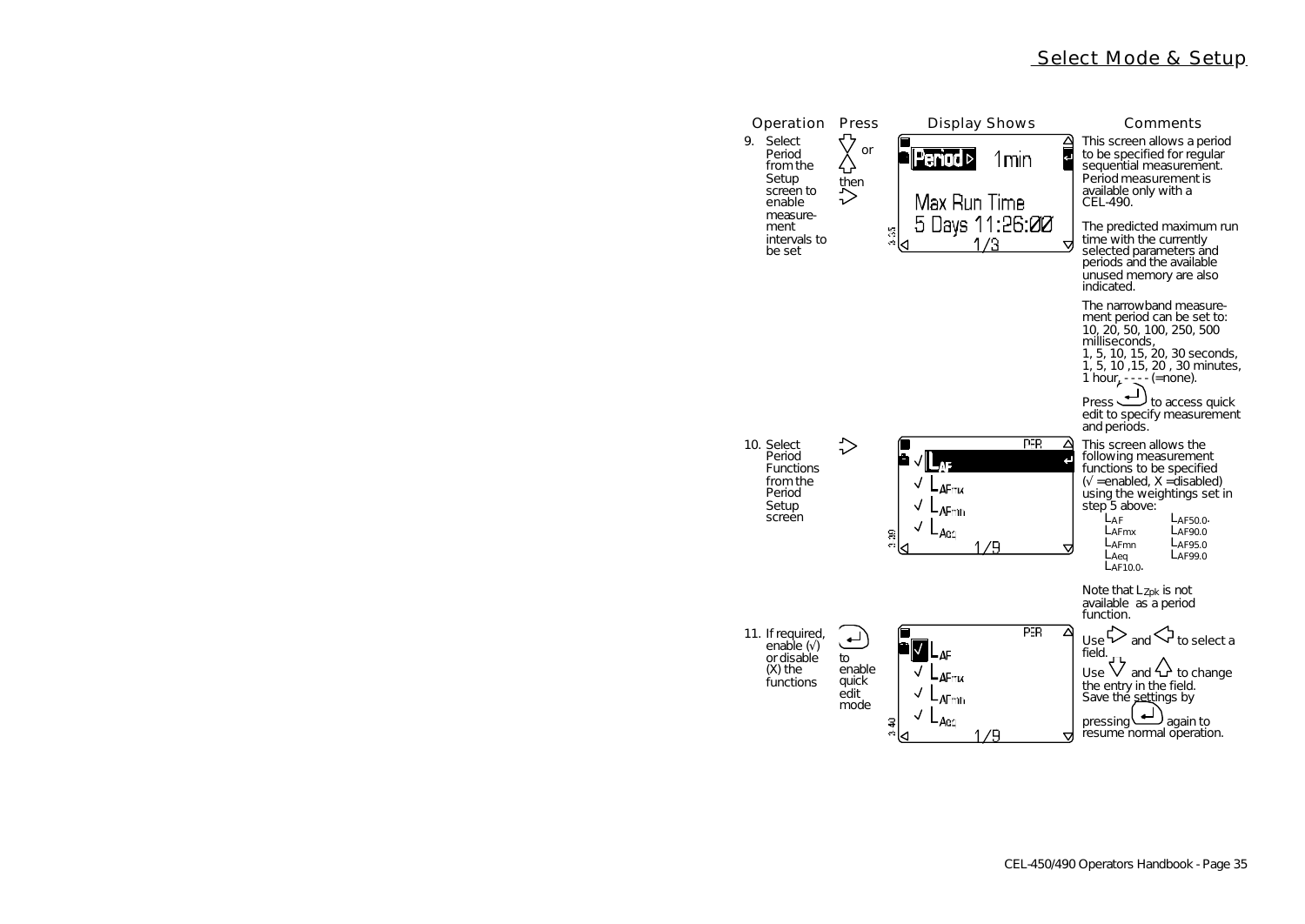

When the required narrow band setup has been selected, press  $\circledR$ once to obtain the Narrow Band Measurement screen or twice to obtain the Main menu that gives access to all settings and stored data.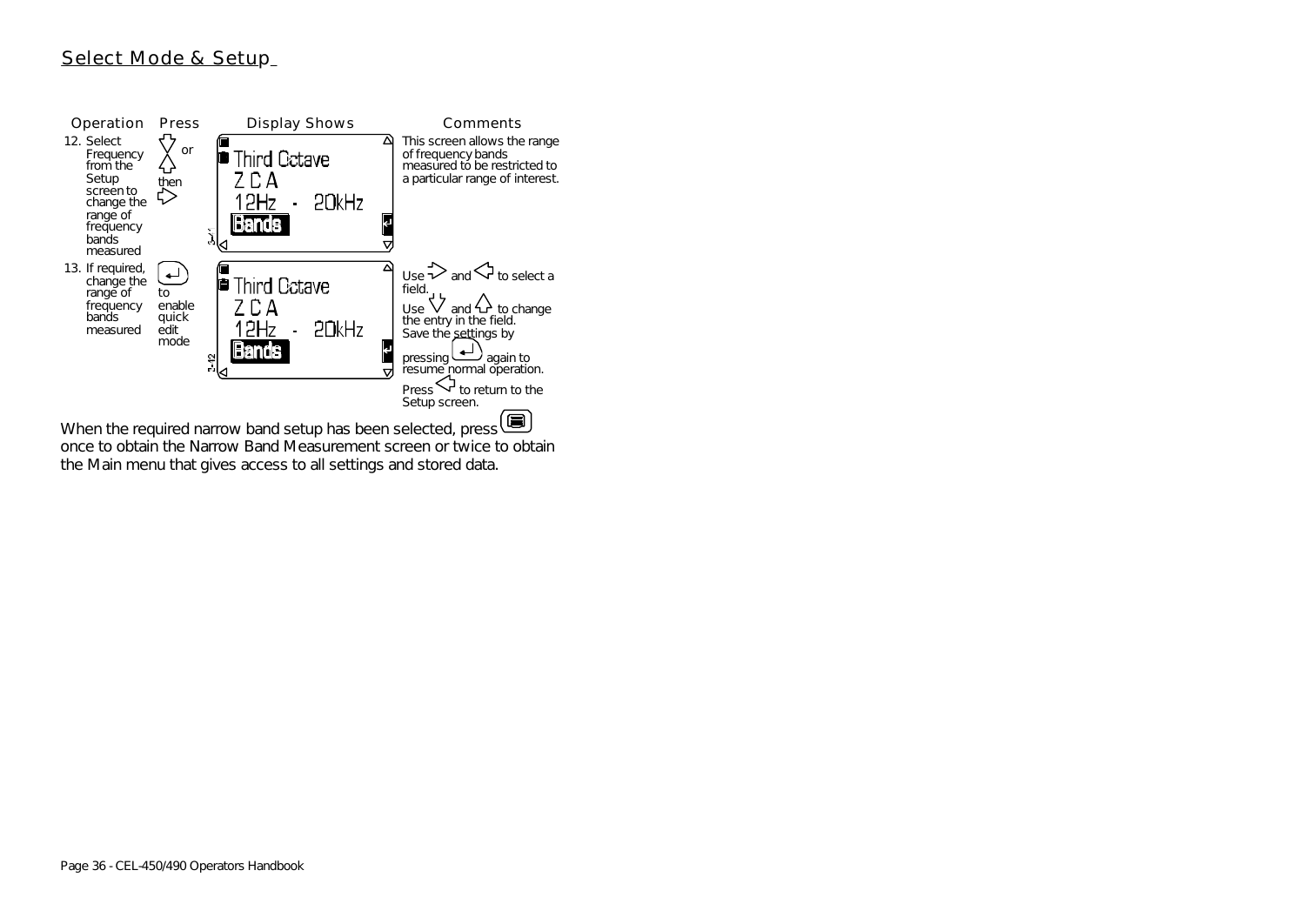# 4. ACOUSTIC CALIBRATION CHECK

## 4.1 Start Acoustic Calibration Check

It is recommended that a calibration check of the microphone be made both before and after a measurement run. A record of the last calibration before the run and the first calibration after the run are stored. This gives the confidence that the microphone remained calibrated throughout the measurement period.

In addition to storing a "before" and "after" calibration with every measurement, the instrument saves the last four calibrations, which can be viewed on the instrument screen.

At the end of a calibration check, the user is offered the option of saving the new calibration, or not saving it and reverting to the previous calibration.

If any runs have been completed since the the previous calibration, ensure that only a calibration with the correct level be saved, as this calibration will be saved as the first calibration after a run and once stored it cannot be changed. Saving a new calibration will also calibrate the "next" measurement. However, the user always has the option of performing another calibration immediately before any future run is started.

The calibration level indicated by the instrument will depend on the microphone response set. Therefore, an acoustic calibration check should be performed only when the microphone response is correct for the required task. When the calibration is known to be acceptable, press

 $(\blacksquare)$ <sup>J</sup>once to obtain a Measurement screen or twice to obtain the Main menu that gives access to all settings and stored data.

It is recommended that an acoustic calibration check be performed both BEFORE and AFTER a measurement run.

Perform the calibration check using a CEL-110/1 (or 284/2) Class 1 Calibrator for sound level meters with Class 1 accuracy (WS2) and a CEL-110/2C (or CEL-282) Class 2 Calibrator for Class 2 instruments (WS3). All of these calibrators provide a nominal level of 114.0 dB at 1 kHz, while the CEL-110/1 can also supply a calibration level of 94 dB. However, the exact value to which the instrument must be calibrated will depend on the microphone type in use, its response and the local atmospheric conditions.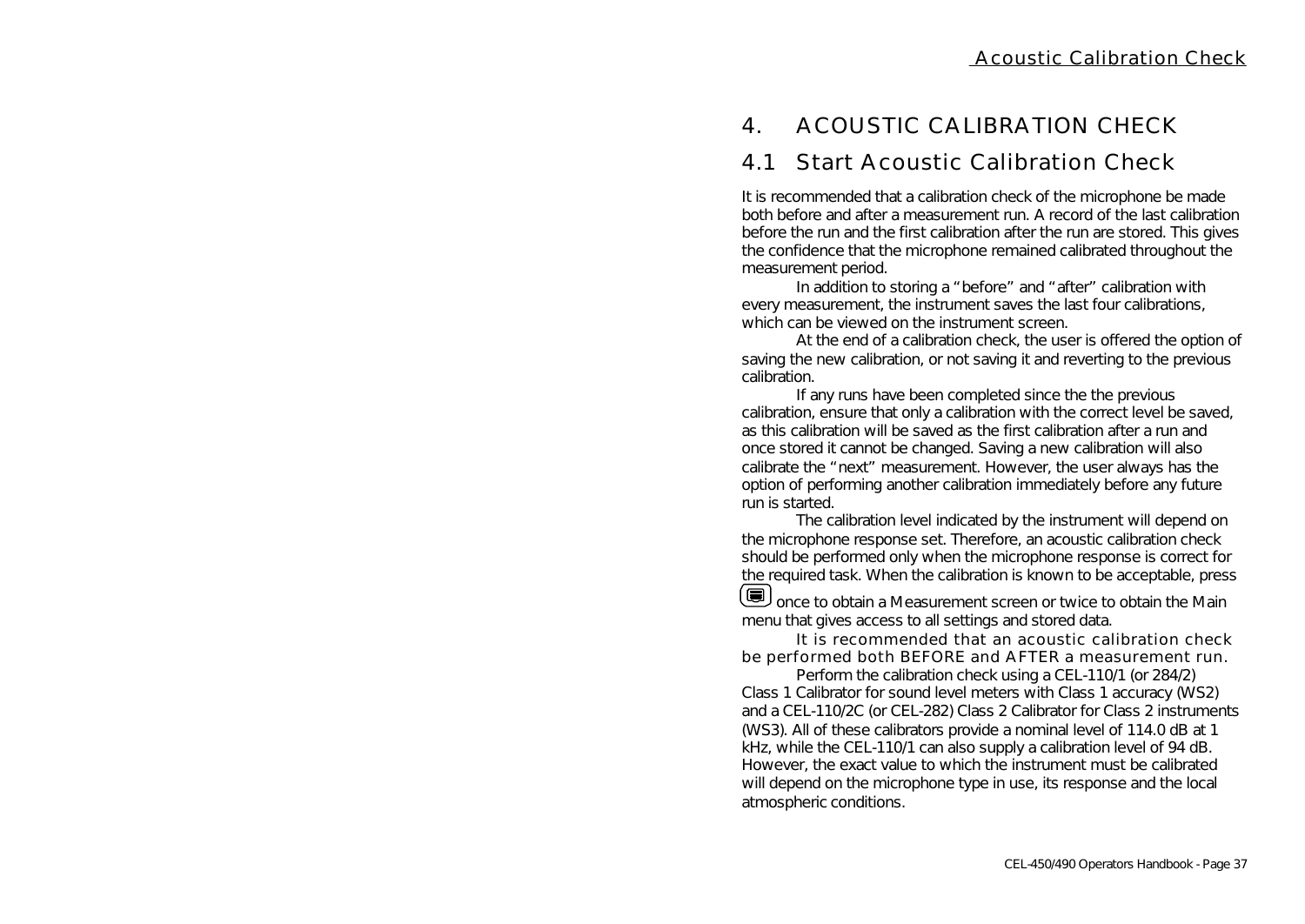DO NOT remove the protective metal grid from Class 1 microphones.

With a WS2, 1/2" microphone, fit the calibrator directly on to the microphone, making sure it is pushed firmly into contact with the stop in the calibrator cavity (Figure 5).

With a WS3, 1/4" microphone, fit the coupler, supplied with the calibrator, on to the microphone making sure it is pushed firmly into contact with the stop in



the coupler cavity (Figure 5). Then fit the coupler complete with microphone and instrument into the calibrator cavity, again ensuring that it is pushed firmly into contact with the stop in the calibrator cavity.

DO NOT lay the sound level meter and calibrator on a horizontal surface during calibration, as the combined weight will cause the microphone to move inside the calibrator cavity with the risk of causing damage and the possibility of obtaining an incorrect calibration level.

Support the sound level meter and calibrator in an upright position. To aid removal, the coupler flange does not fit tightly against the calibrator housing.

A Calibration screen is displayed at the end of the start up sequence and this will be the normal entry to the calibration check. The Calibration screen can also be obtained via the Calibration option on the Main menu. Perform an automatic calibration check of the microphone as detailed in Section 4.2, or a manual check as described in Section 4.3

# 4.2 Automatic Calibration Check of the Microphone

The Calibration screen shown after start up allows automatic calibration.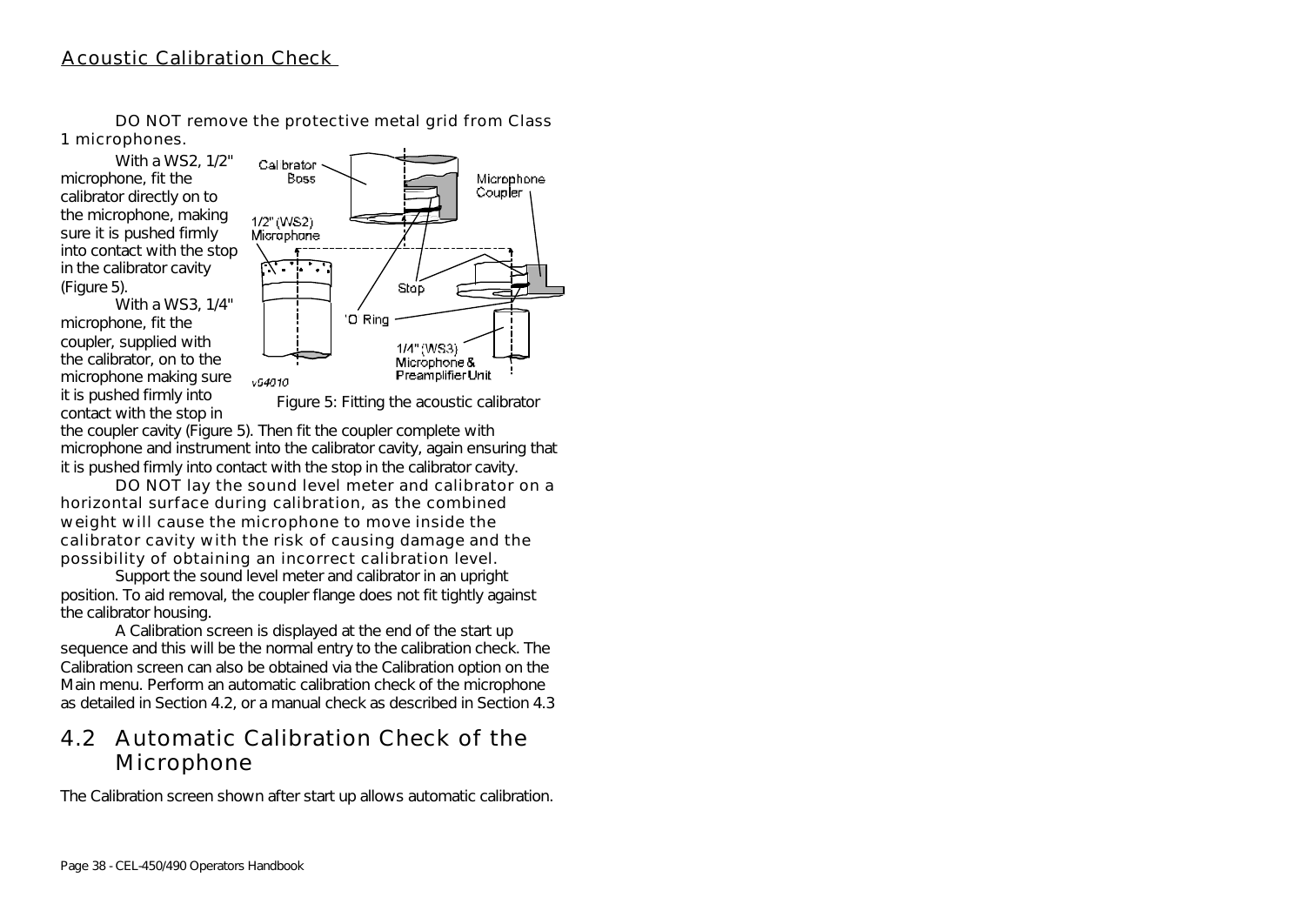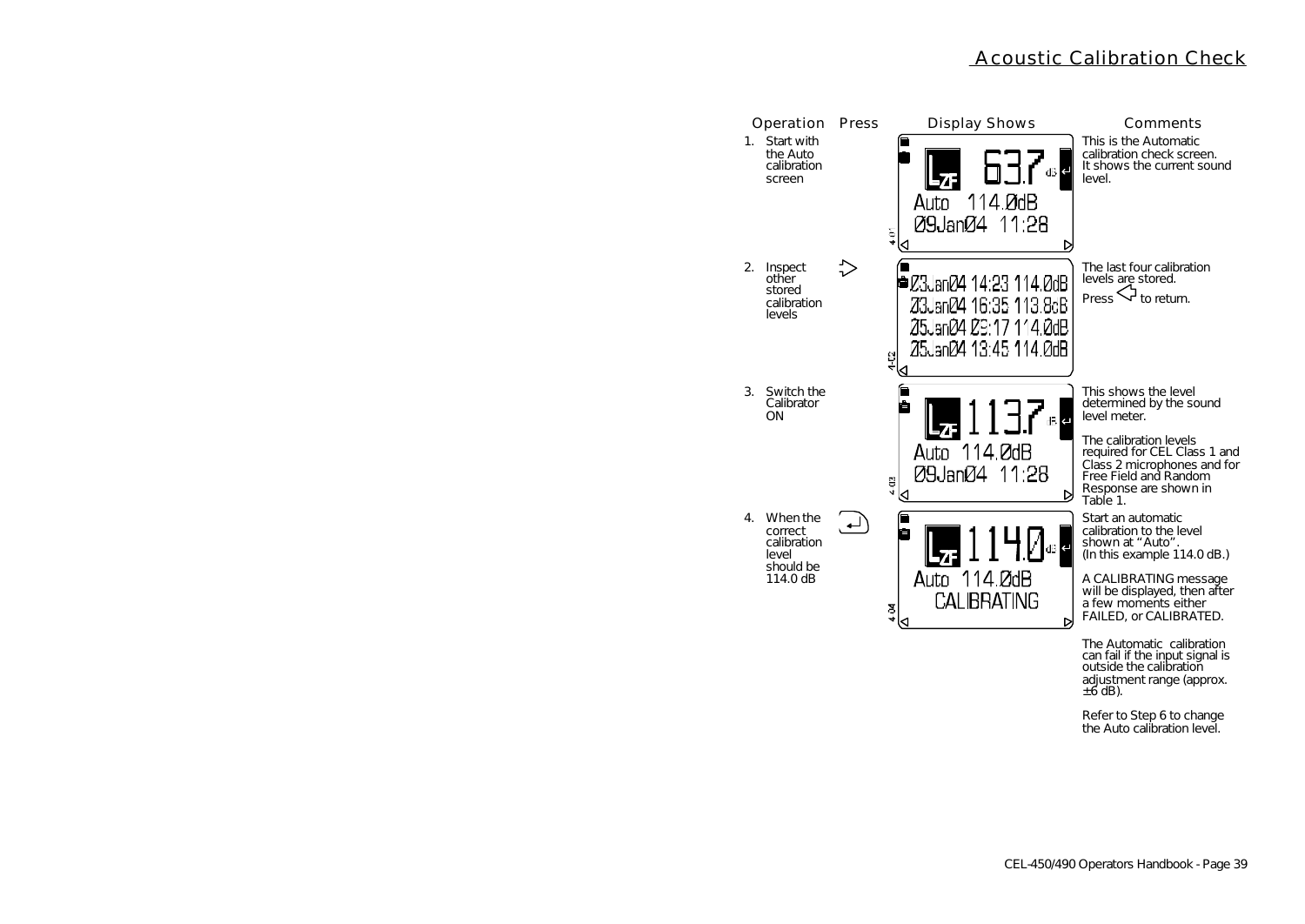

*Table 1: Calibration Levels<sup>2</sup>*

|                        | Accuracy Microphone<br>Class | Directional<br>Response of<br>Microphone | Acoustic<br>Calibrator                                | <b>Calibration</b><br>Level <sup>3</sup> |
|------------------------|------------------------------|------------------------------------------|-------------------------------------------------------|------------------------------------------|
| Class <sub>1</sub>     | CEL-250                      | Free Field (IEC)                         | CEL-110/1                                             | 114.0 dB                                 |
| Instruments            |                              |                                          | CEL-284/2                                             | 114.0 dB                                 |
|                        |                              | Random Incidence (ANSI)                  | CEL-110/1                                             | 113.8 dB                                 |
|                        |                              |                                          | CEL-284/2                                             | 113.8 dB                                 |
| Class 2<br>Instruments | CEL-485                      | Free Field (IEC)                         | CEL-110/1<br>CEL-110/2<br><b>CEL-282</b><br>CEL-284/2 | 113.6 dB                                 |
|                        |                              | Random Incidence (ANSI)                  | CEL-110/1<br>CEL-110/2<br>CEL-282<br>CEL-284/2        | 113.6 dB                                 |

Note 2: These levels may also be subject to further correction as follows: (a)When a traceable calibration certificate is available for the acoustic calibrator and/or the sound level meter. (b)To compensate for atmospheric conditions as described in the calibrator instructions.

Note 3: The instrument can be set to Autocalibrate to these levels.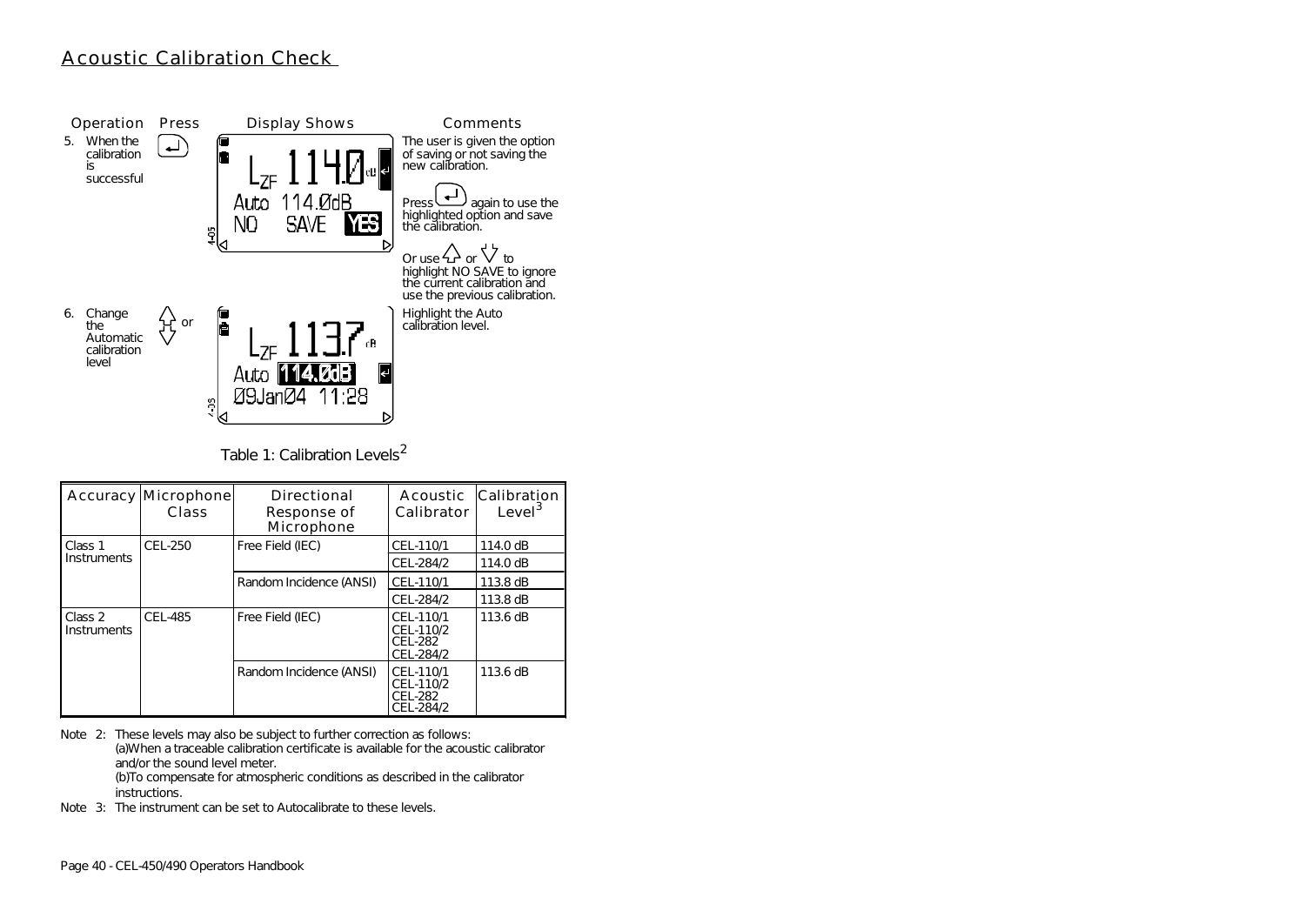

# 4.3 Manual Calibration Check of the Microphone

Normally, Auto calibration will be used as the most convenient method. However, the user has the option of performing a manual microphone calibration, for example iwhen the calibration source is outside the limits of the automatic calibration (85.0 to 130.0 dB).

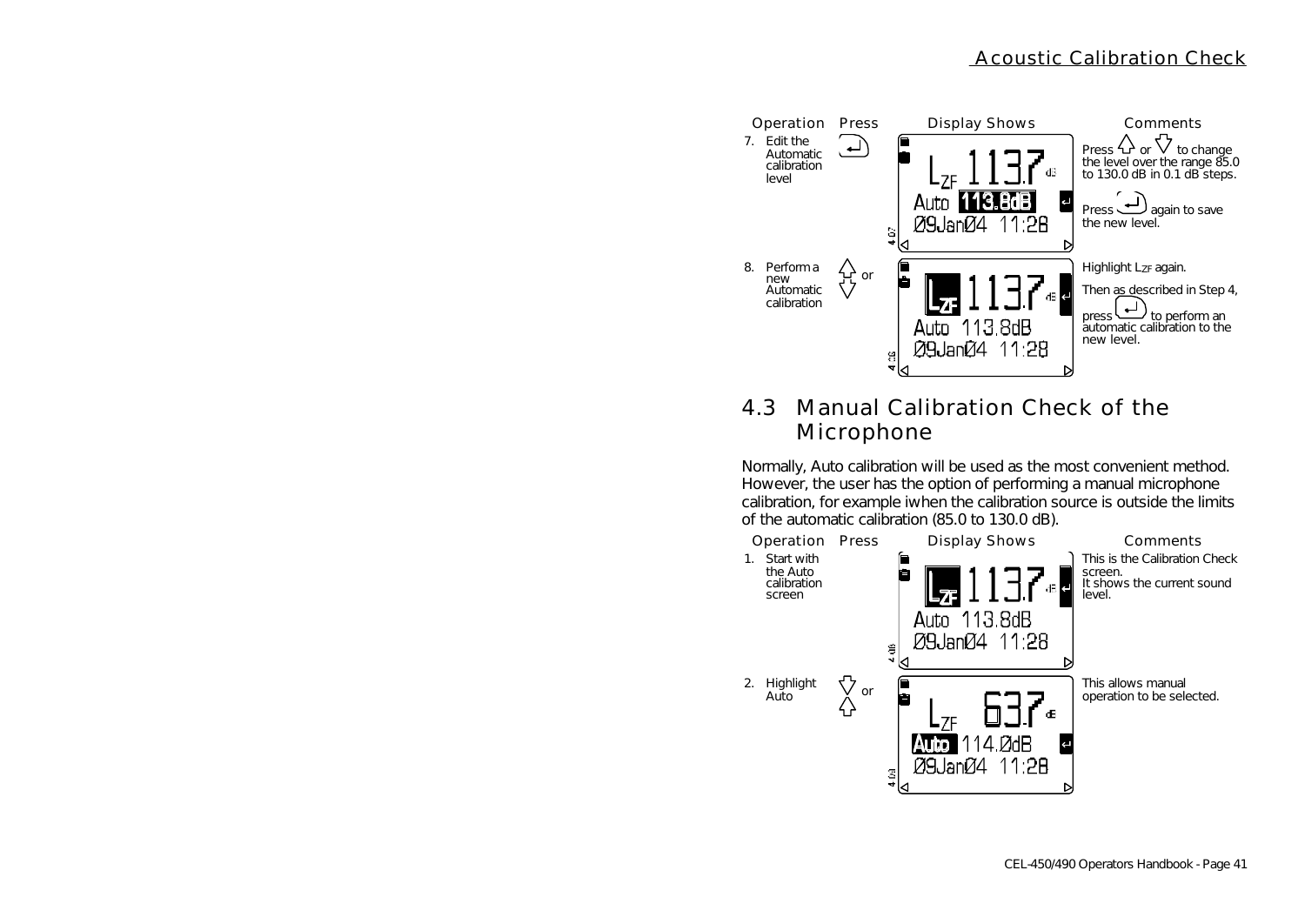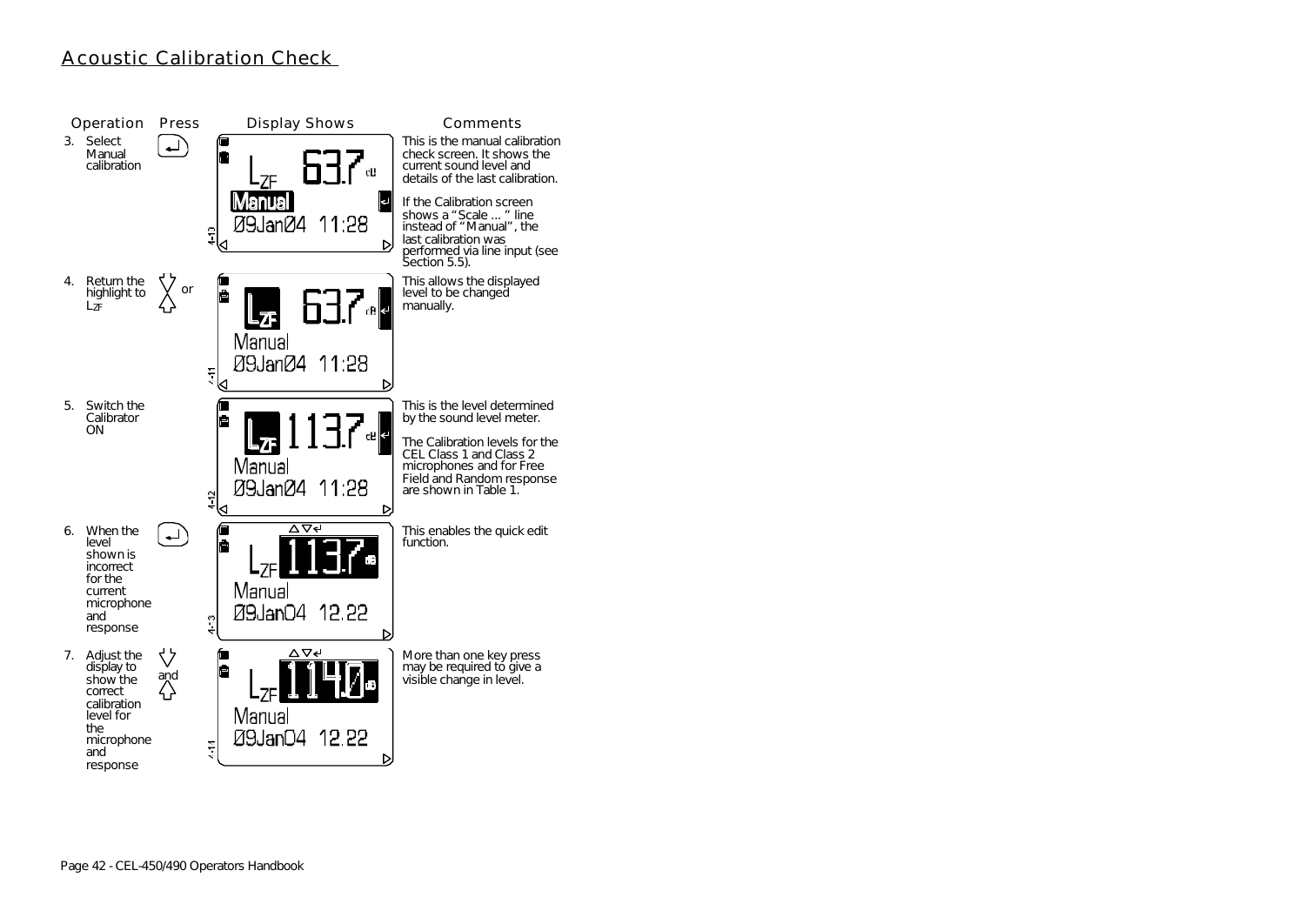

Note 4: The instrument saves the four most recent calibrations.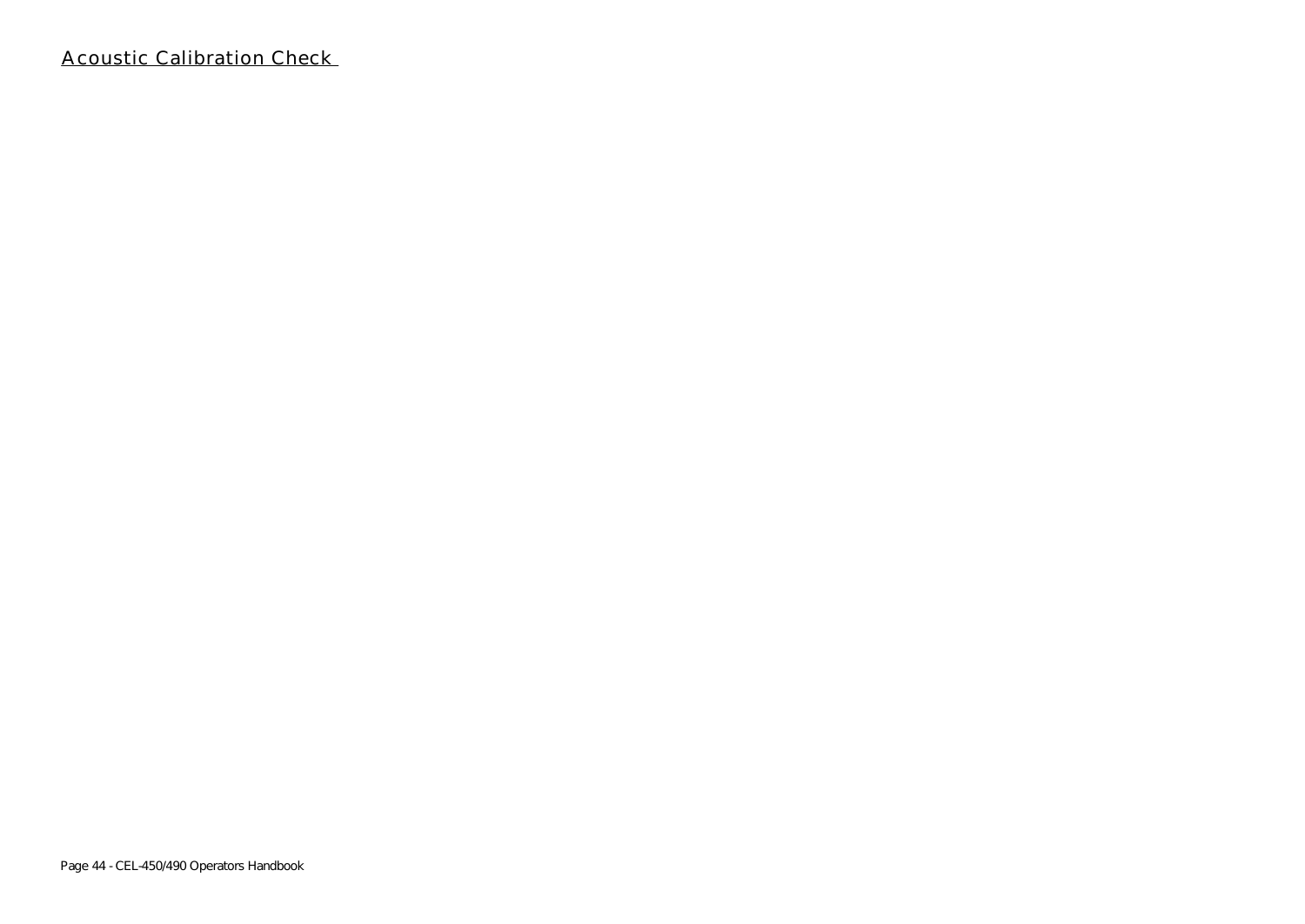# 5. OPERATION

## 5.1 Measurement

With the instrument configured, calibration checked, timers set and measurement parameters specified as described in the preceding chapters perform measurements as described in this chapter.

This chapter may also be used as a tutorial to give an idea of how the instrument functions by accepting the currently selected measurement parameters and the last saved calibration.

#### 5.1.1 Start Measurement



2. If required perform a Calibration Check as described in Chapter 4, or go directly to step 3

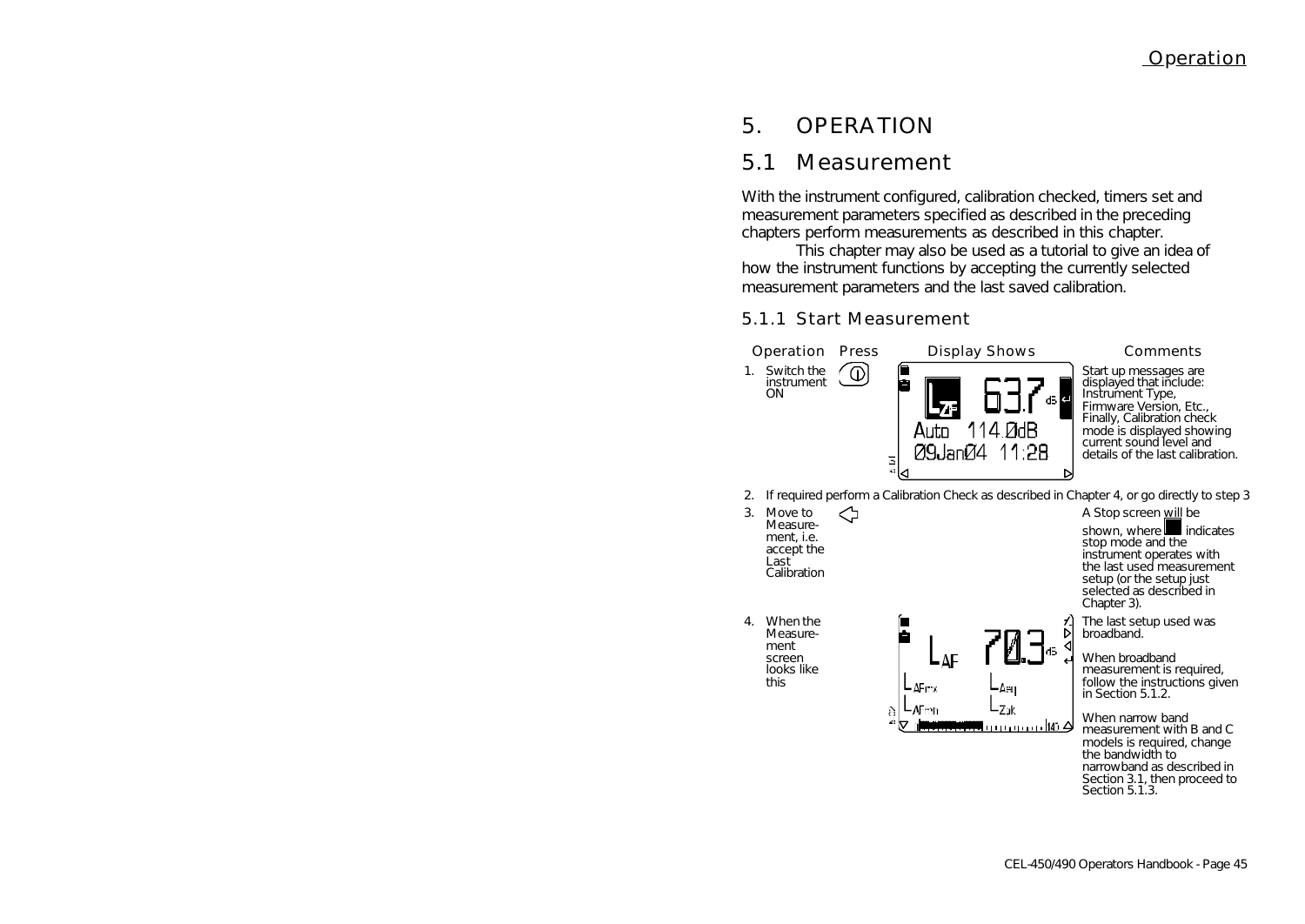

### 5.1.2 Broadband Measurement

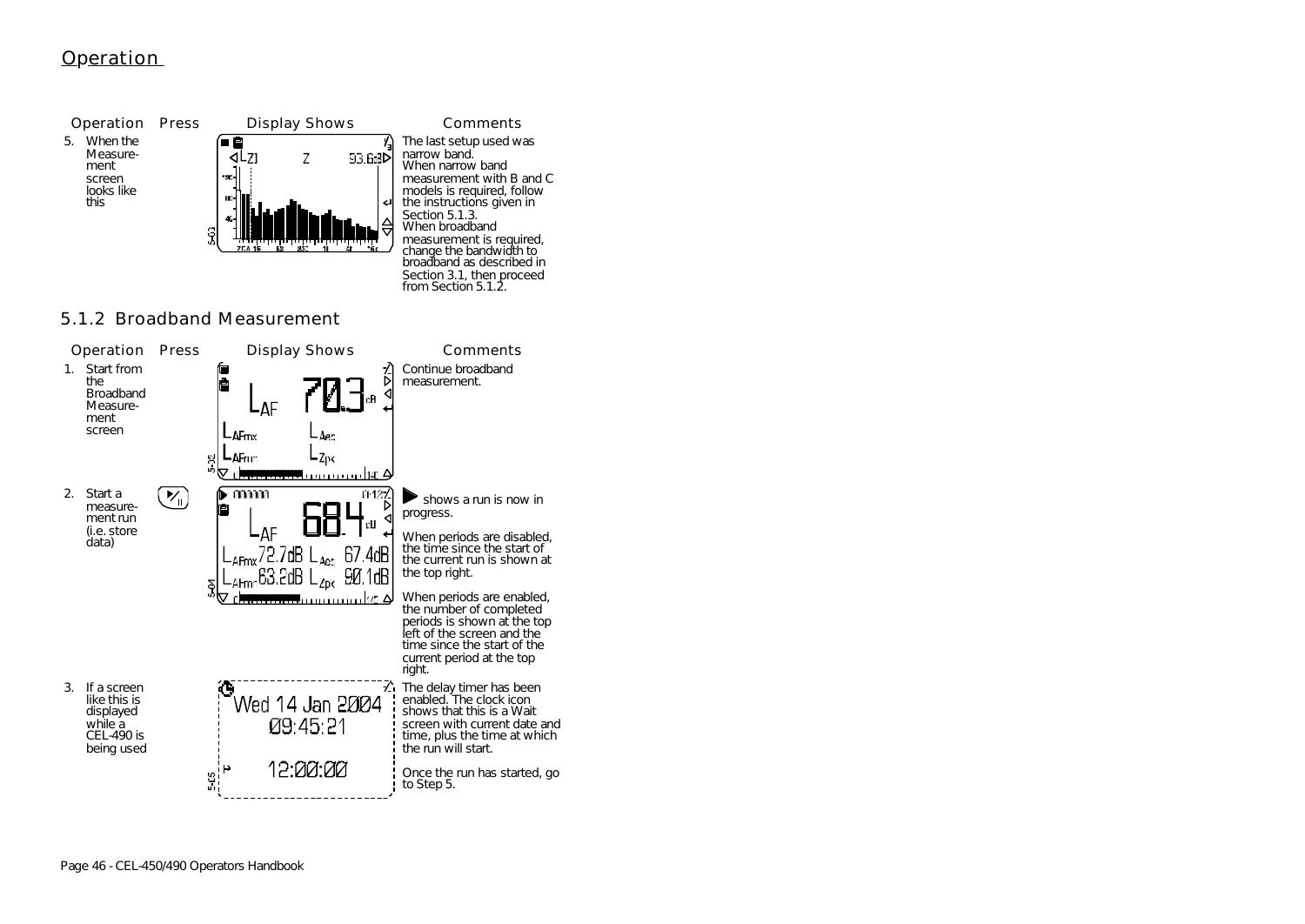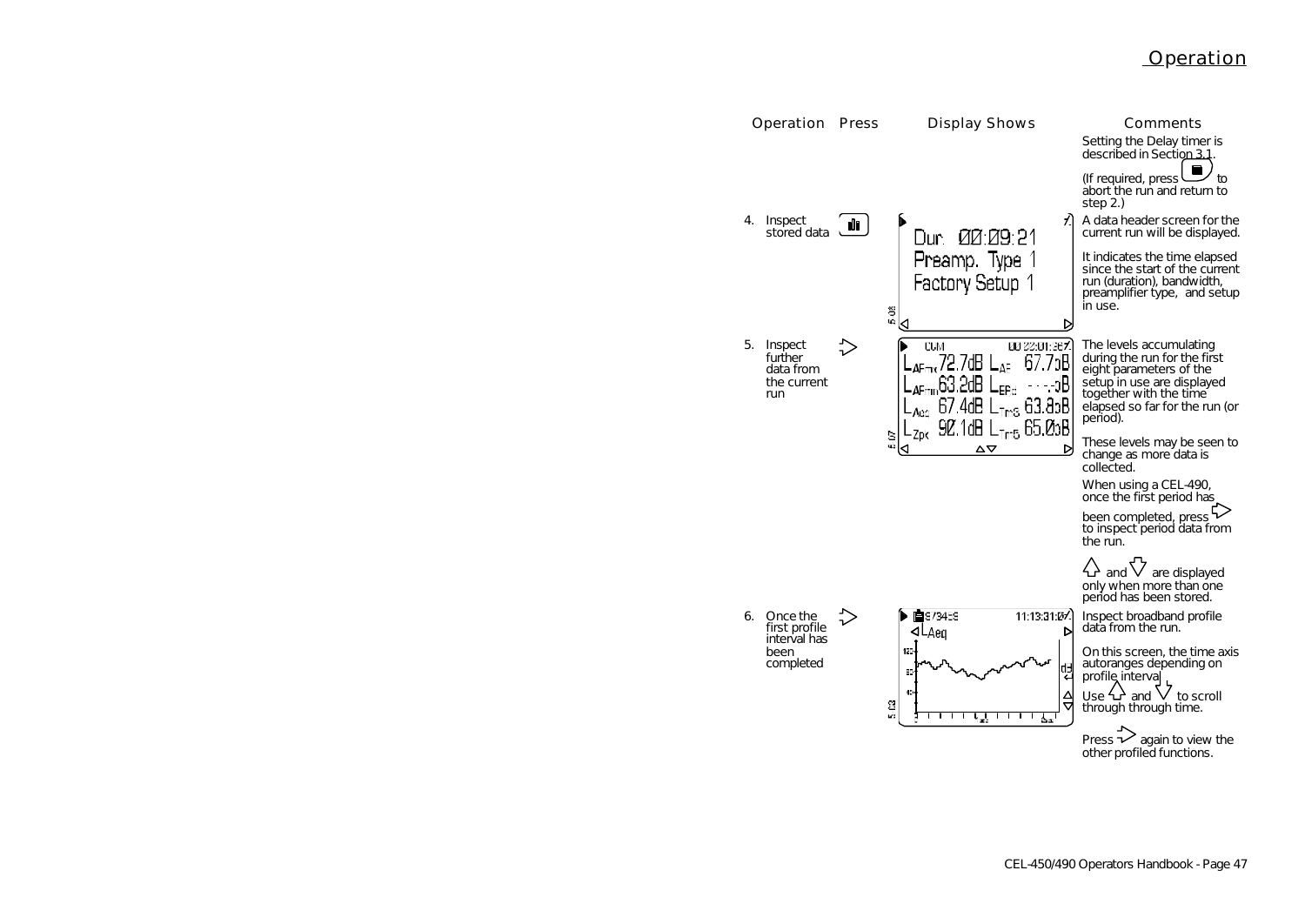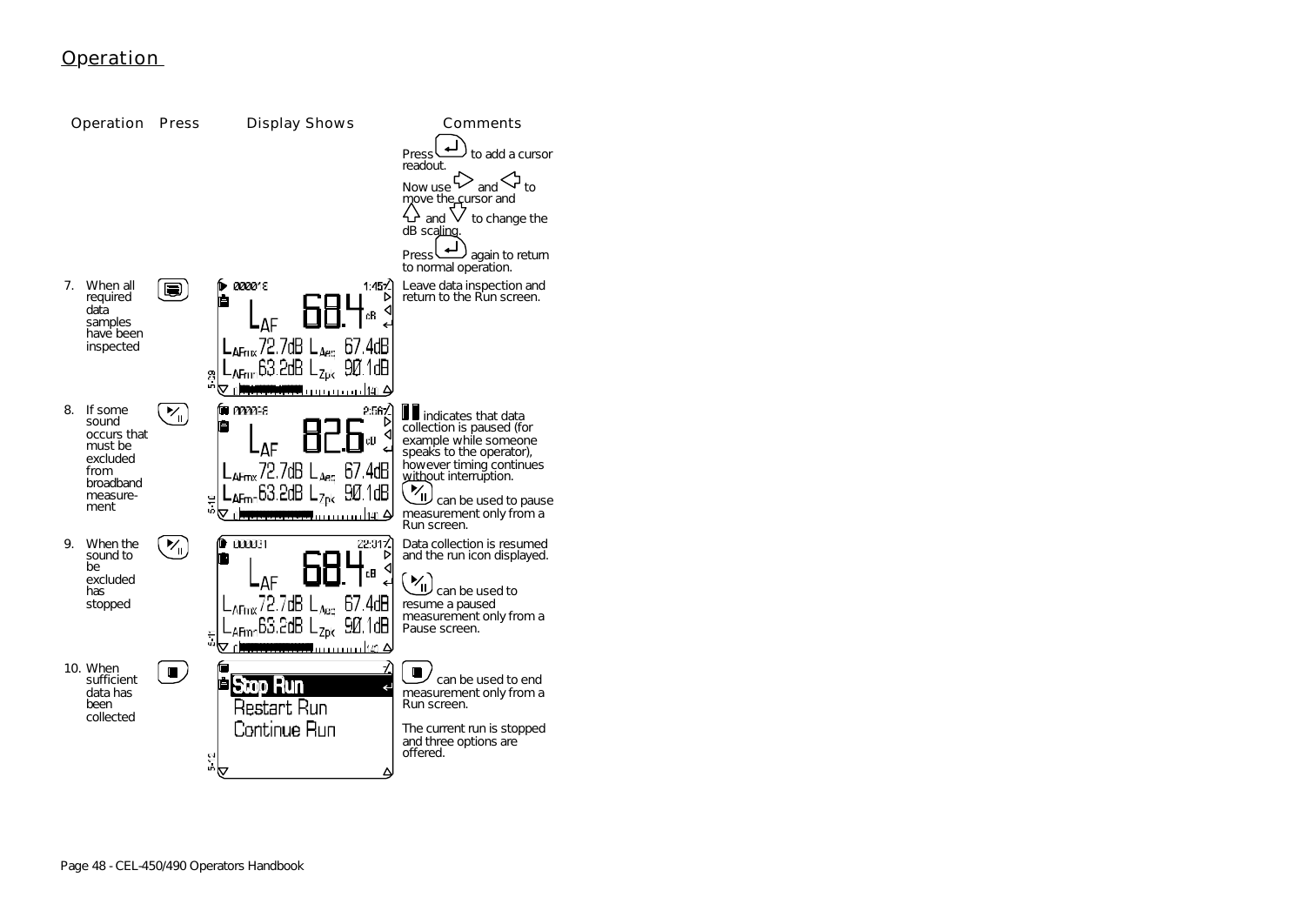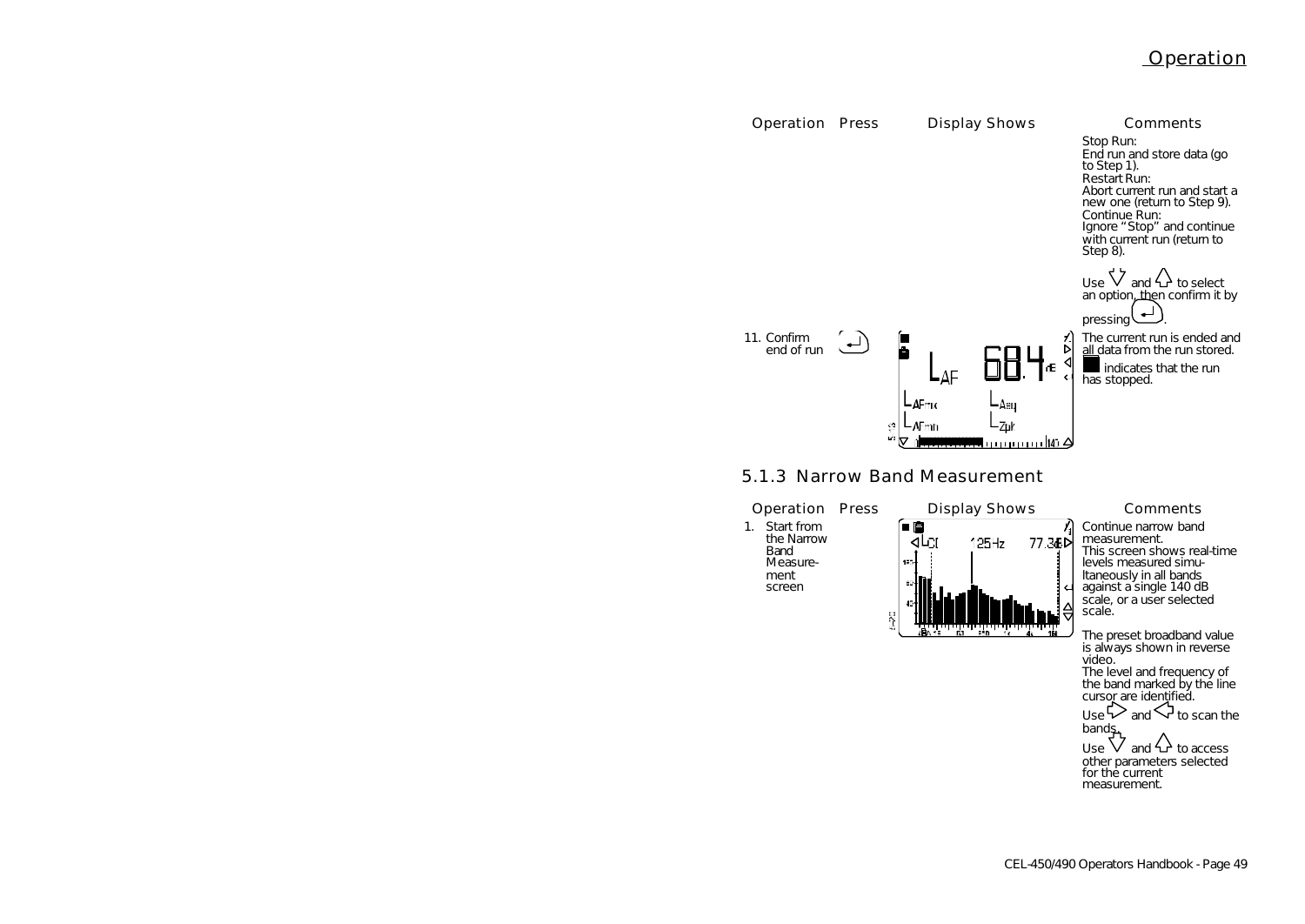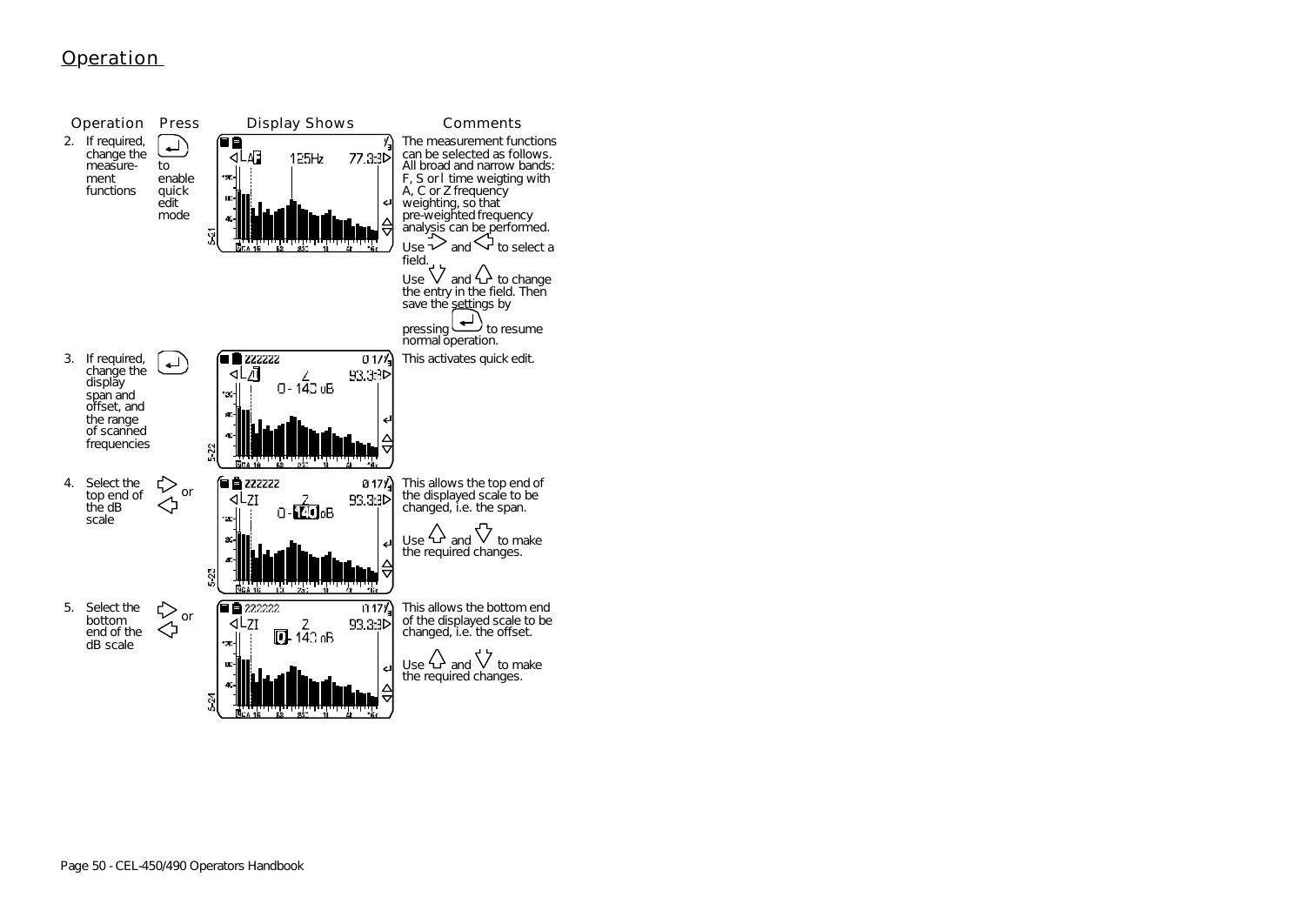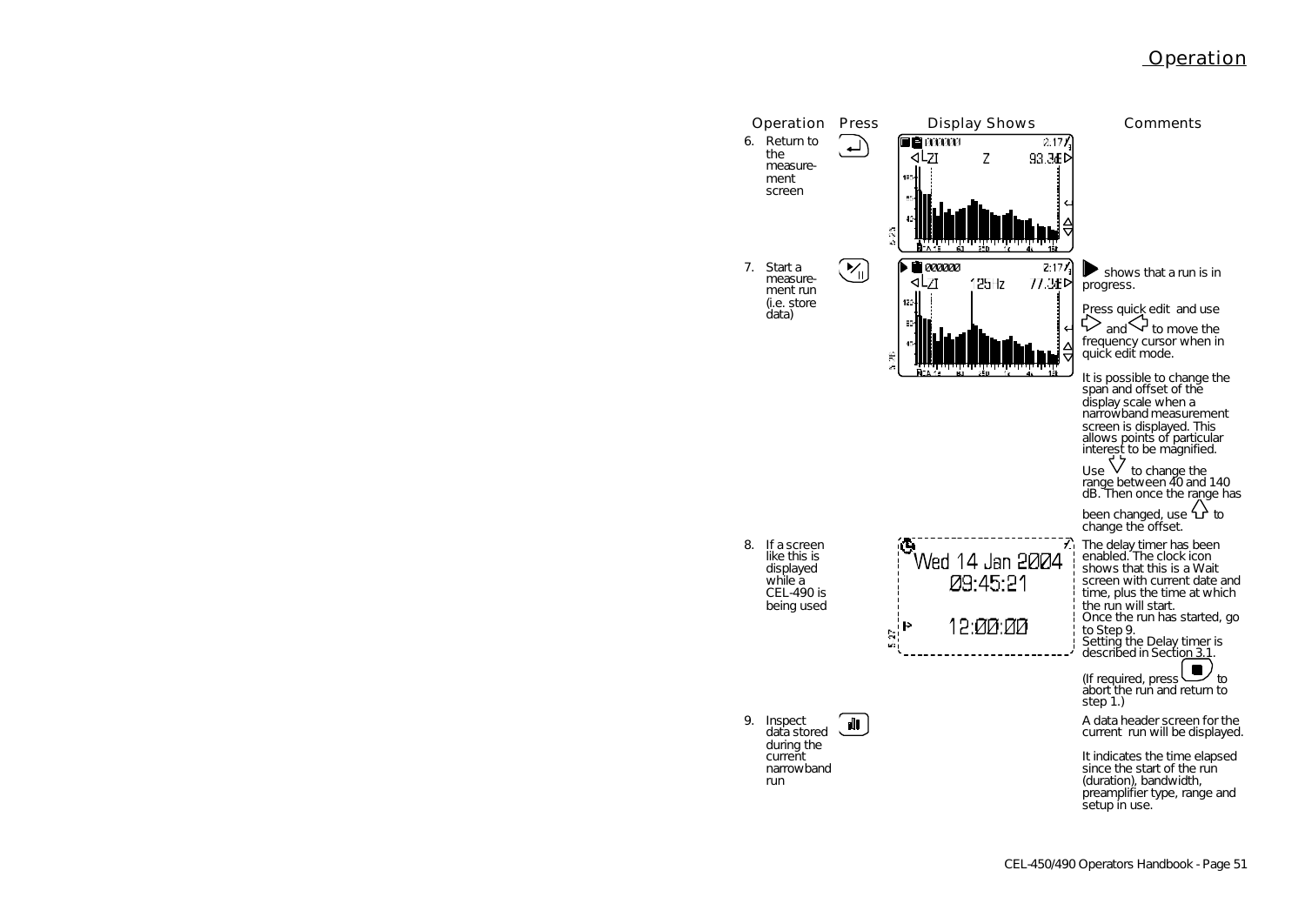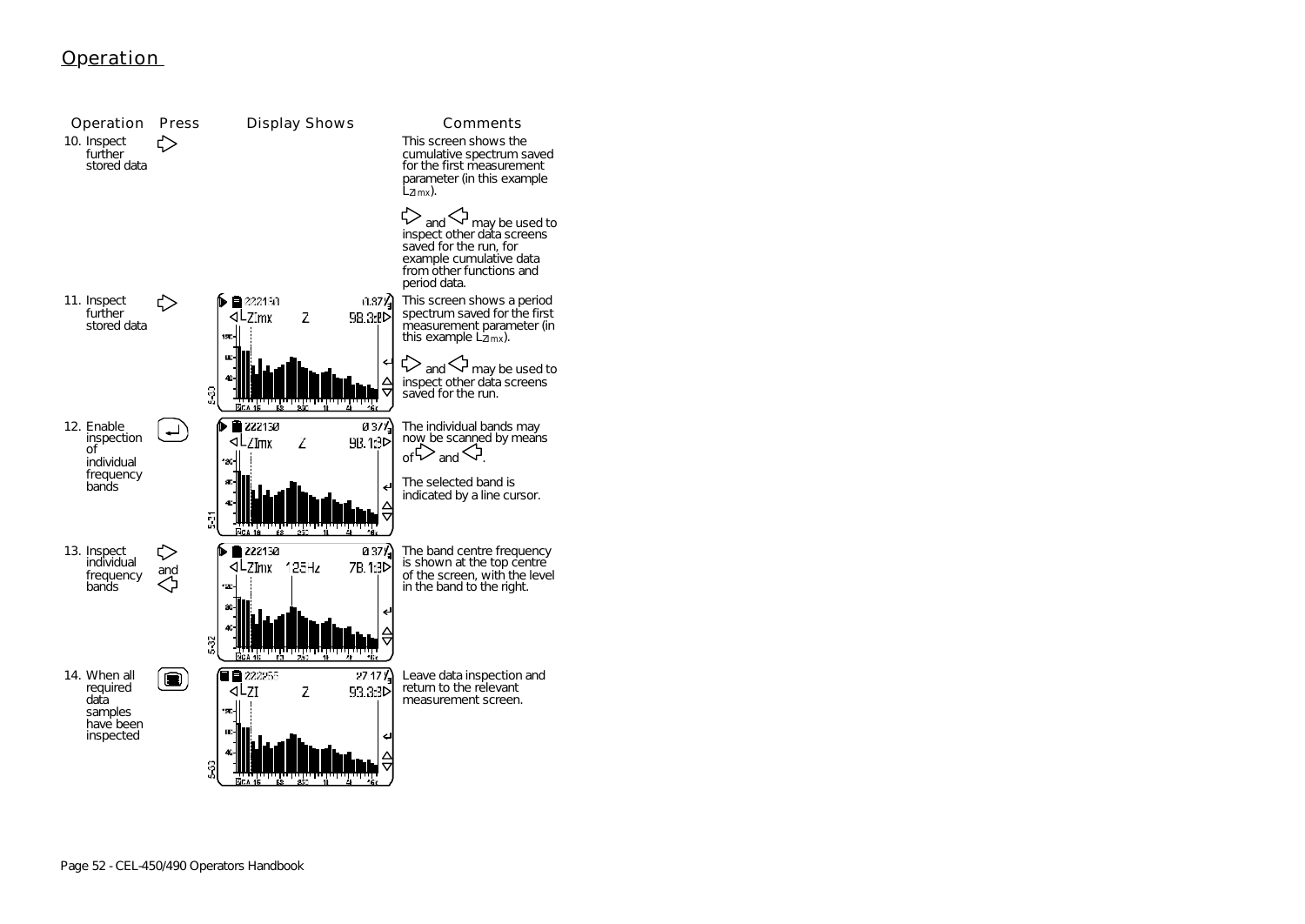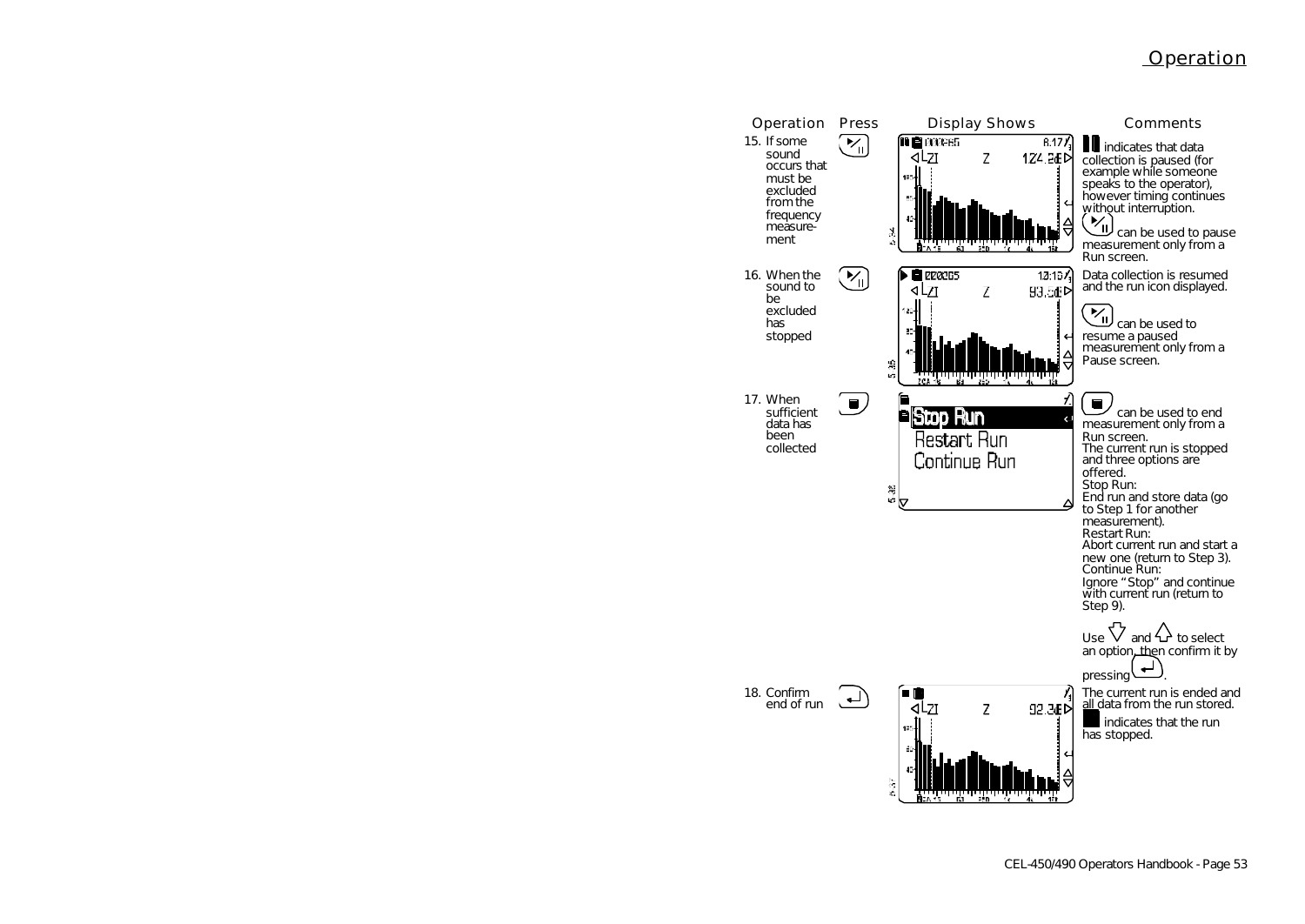# 5.2 Recall Stored Data

Data stored in the instrument can be recalled to the display for inspection. This allows the operator to check the quality of results before leaving the test site.

To display data from any stored run, proceed as follows.

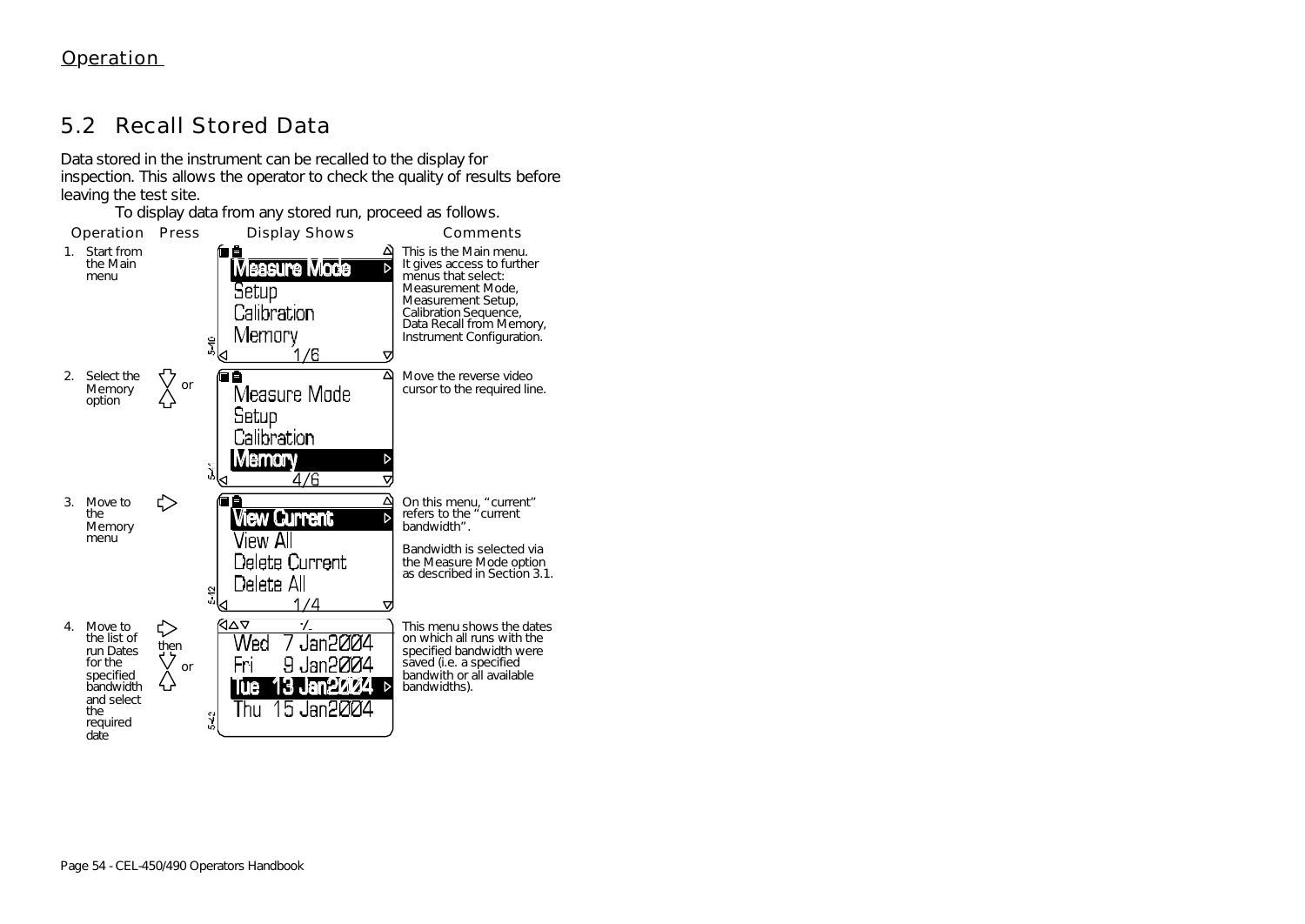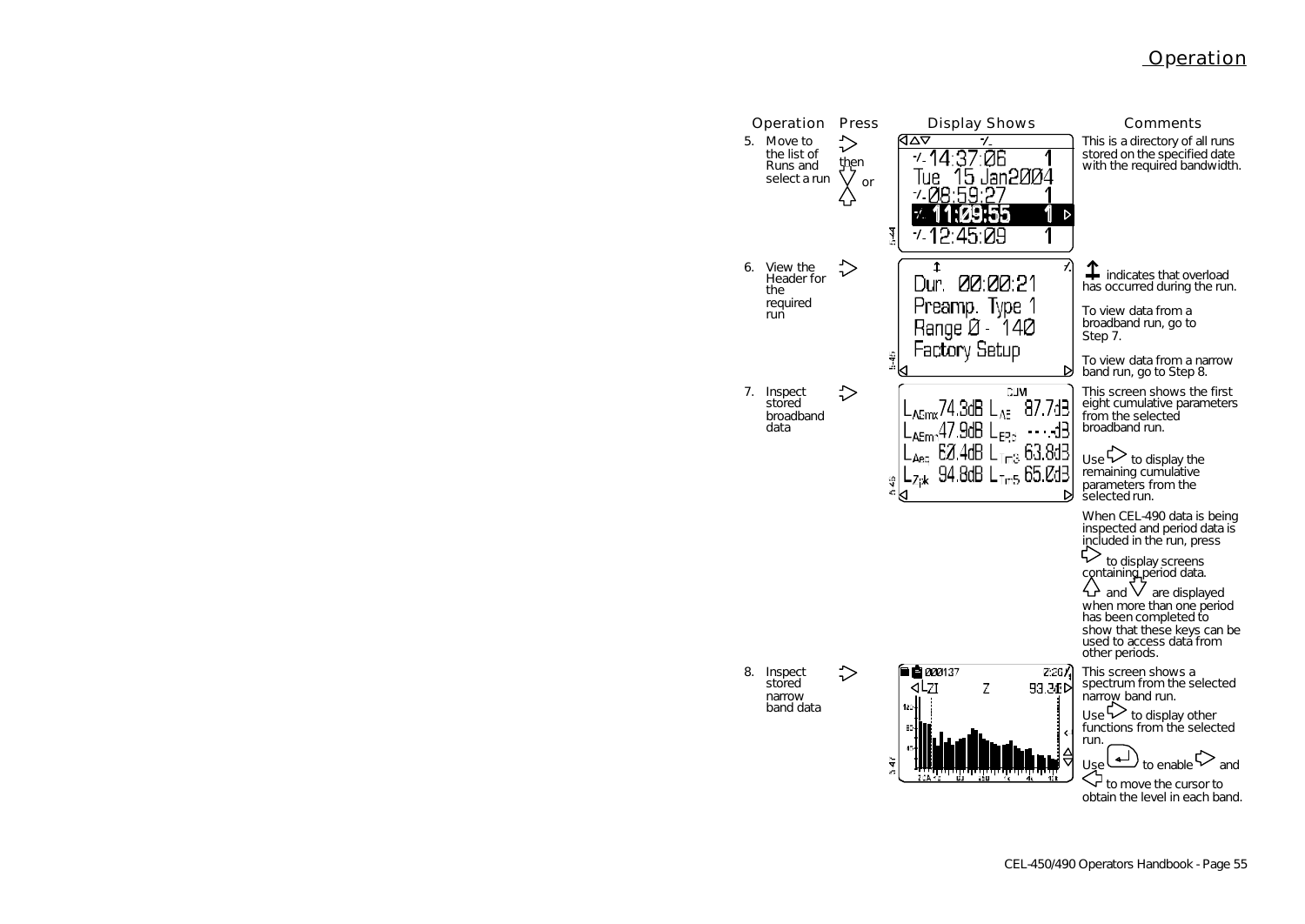Operation Press Display Shows Comments

 $Press$  then use  $\bigoplus$  and  $\nabla$  to scan the band levels manually.  $Press$  $\bigcup$  to cancel.

Press  $\vee$  and  $\vee$  to display frequency data from any other parameters stored. Press <del>'</del> and V to display data from other periods stored.

# 5.3 Delete Stored Data

Unwanted data stored in the instrument can be deleted to make room for new data. Proceed as follows.

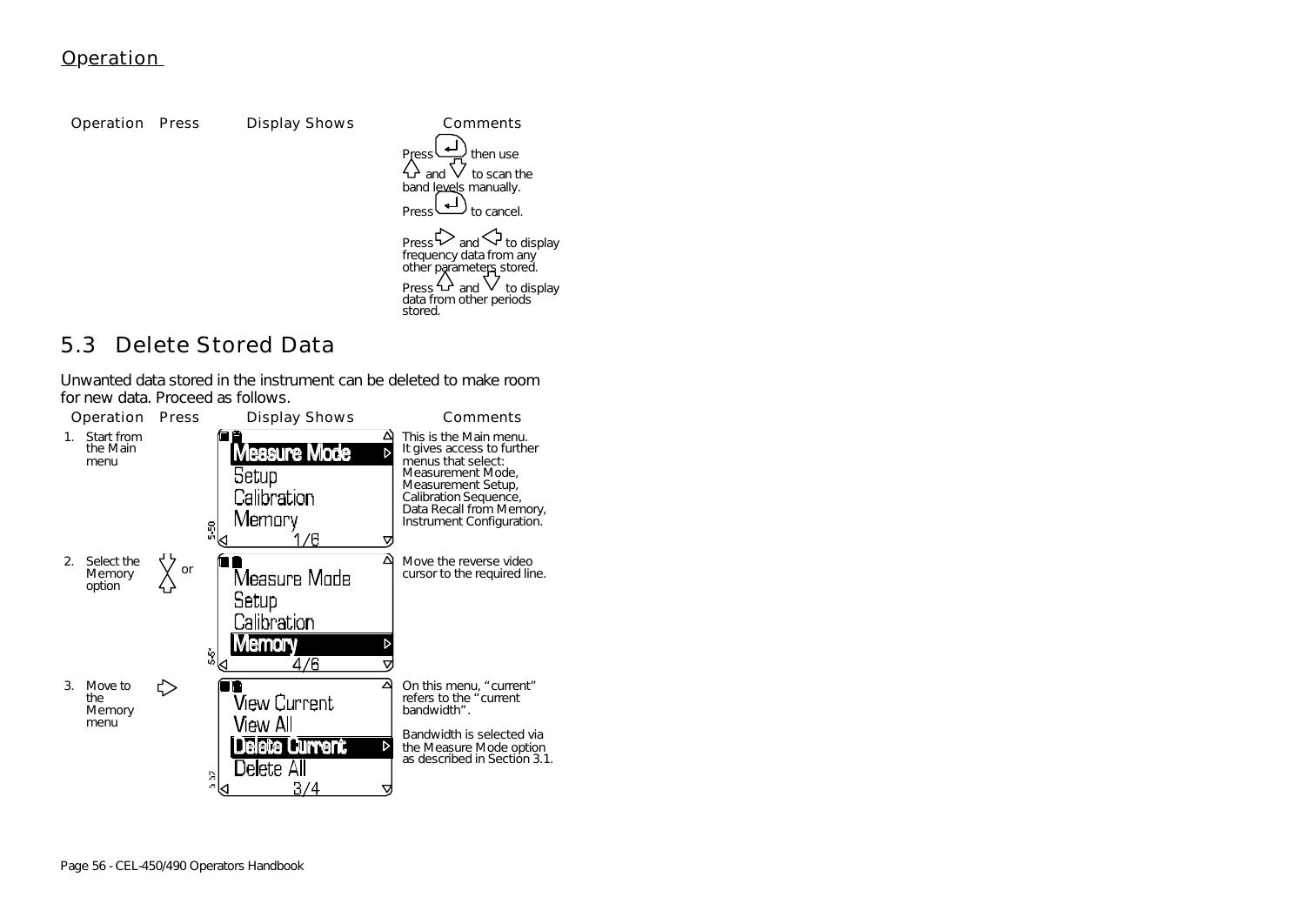

# 5.4. Format Memory

Formatting the memory (strictly re-formatting) is a global operation that deletes all stored data (runs) and all user setups from every available bandwidth.

### USE THIS OPTION WITH GREAT CAUTION !

The option to format the instrument memory is displayed on the final Self Test screen. Proceed as follows.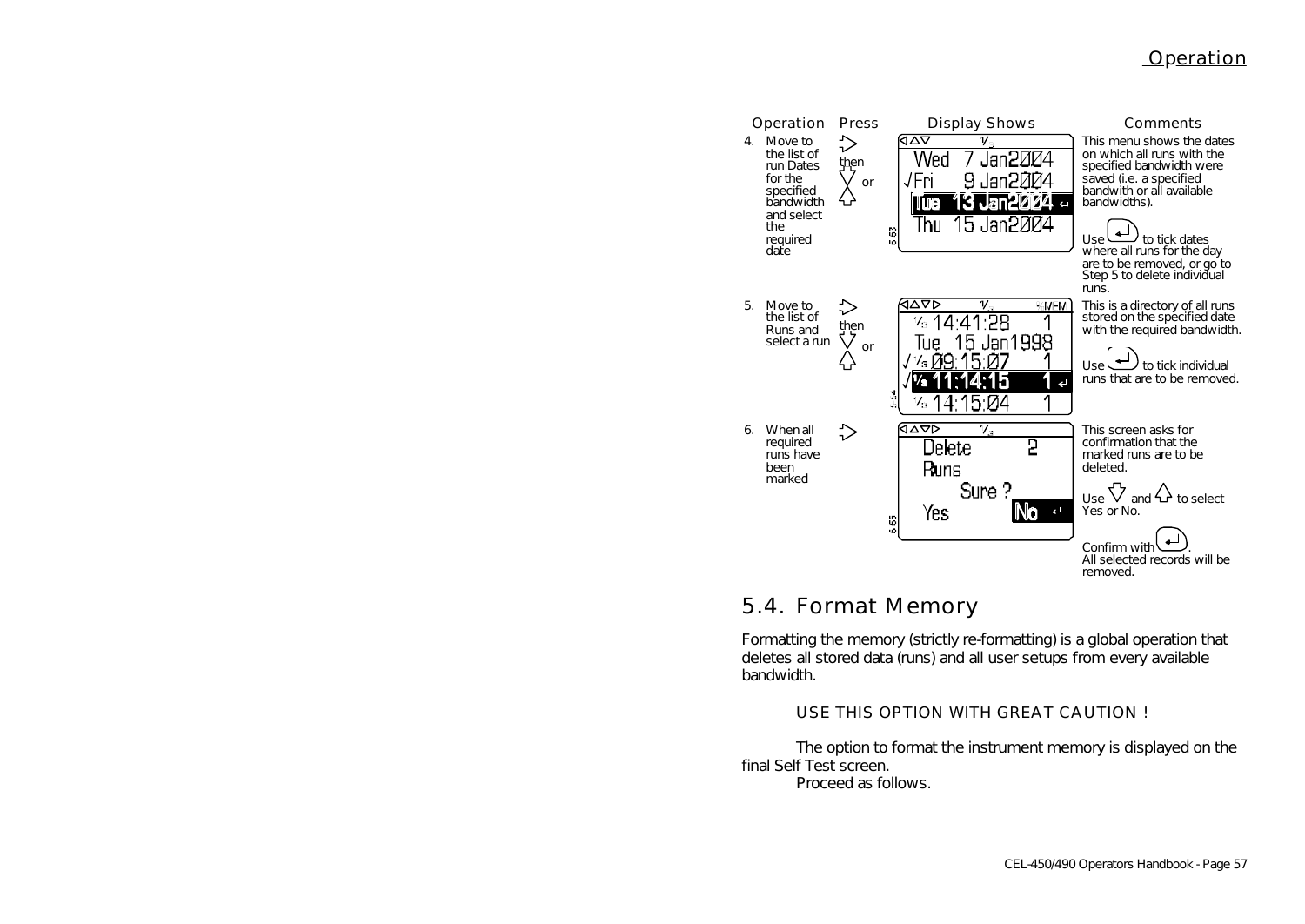

# 5.5 Use With Tape and DAT Recorders (Including Calibration For Line Input)

The sound level meters can be connected to a DAT or tape recorder and function as an accurately calibrated input system. This enables the measured sound levels to be recorded for further calculation and analysis.

When recording, connect the recorder to the OUT Phono jacksocket in the bottom of the sound level meter (Figure 6). This socket supplies an unconditioned AC signal with a maximum level of 0.5 V RMS.

When replaying, insert the recorded signal via the IN Phono jacksocket shown in Figure 6. Suitable signals from other sources may also be inserted for measurement or analysis in this way.

If an electrical calibration of the instrument using the microphone substitution method is required, insert the calibration signal via a CEL-516 Line Input Adaptor (or the earlier CEL-216) screwed into a CEL-495 Preamplifier in place of the Class 1 microphone. These line input adaptors and preamplifiers may also be used with a Class 2 instrument.

Then perform an acoustic calibration as described in Chapter 4.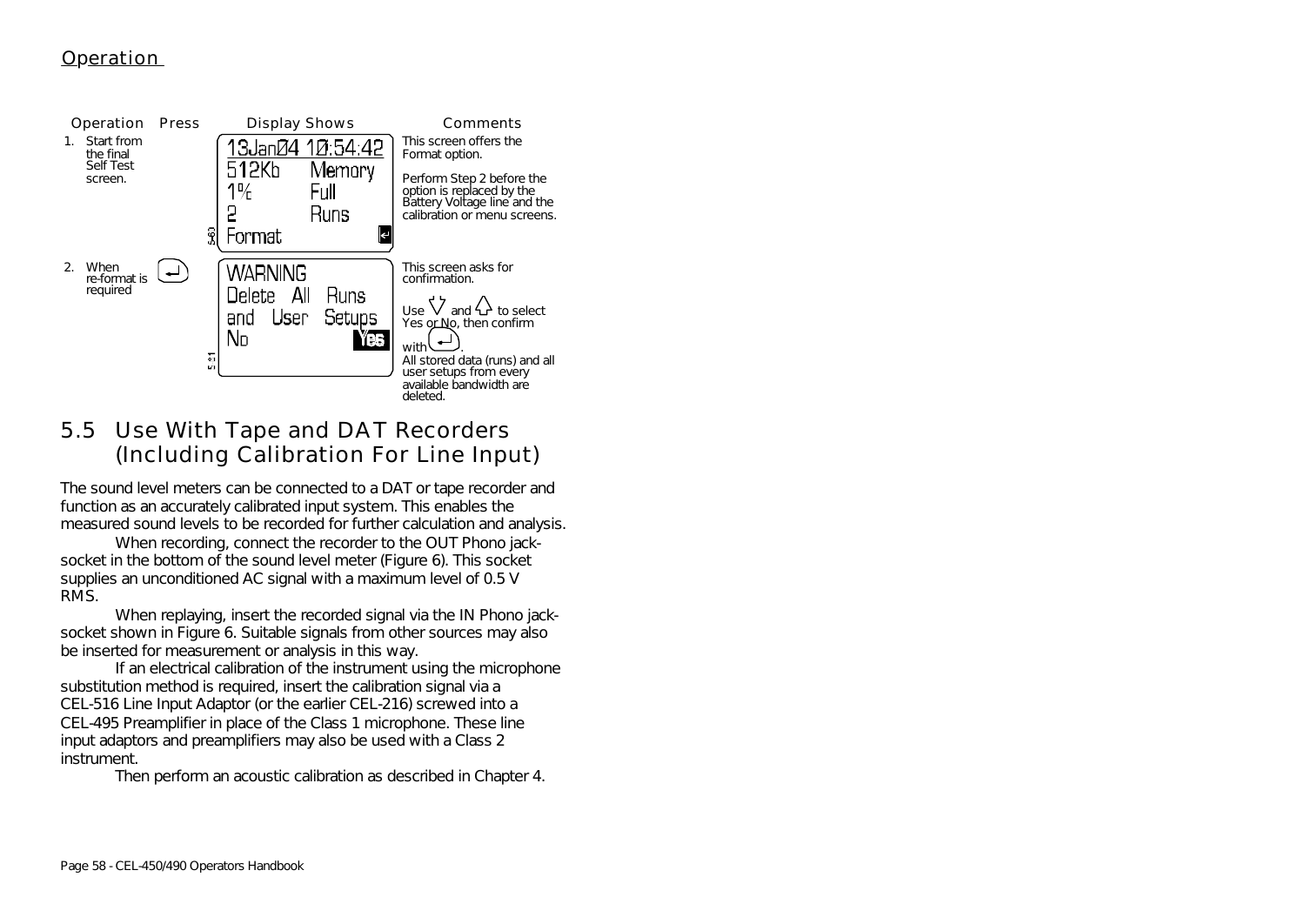### 4.5.1 Recording

DAT recorders have a typical dynamic range of 70 dB, while analog recorders often have less. To ensure the maximum dynamic range for recording while avoiding overload, the 60 to 70 dB range of the recorder must be arranged to accommodate only the top or bottom 60 to 70 dB portion of the 140 dB output from the sound level meter. This is achieved by selecting an AC output signal to match the level used to calibrate the sound level meter. The following guide lines are suggested.

- 1. Use a CEL-110, CEL-284/2 or CEL-282 Calibrator to perform an acoustic calibration check of the sound level meter at 114 dB or 94 dB, as described in Section 4
- 2. Display the Configure screen, accessed from the Main screen as described in Section 2.1.
- 3. Select and display the AC Output screen.



- 4. Select Hi or Low to match the calibration level used in Step 1,
	- i.e. Use Low range with a 94 dB calibration, Use Hi range with a 114 dB calibration.
- 5. Connect the input of the recorder to the instrument OUT terminal.
- 6. Select broadband LzF measure mode on the sound level meter.
- 7. Switch the recorder ON and start it operating in record mode.
- 8. For accurately repeatable recordings, adjust the Record Level control on the recorder until the calibrator signal gives a reading of -12 dB on the tape recorder VU meter.

Now the top of the recording range on the tape  $(= 0 VU)$  will occur in the same place as overload on the sound level meter (140 dB or 98 dB depending on the calibration used).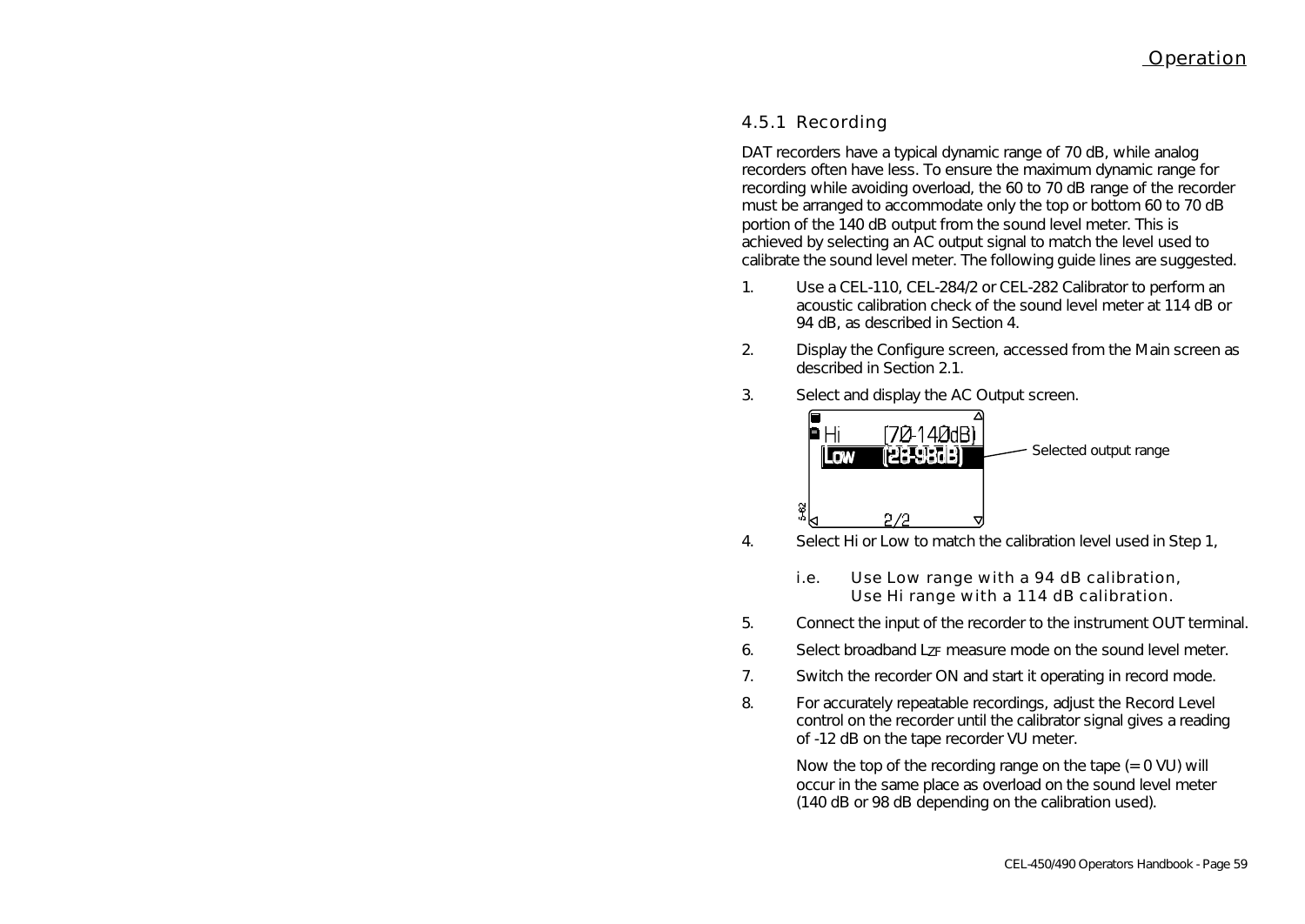

*Figure 6: Bottom panel of the instrument*

9. Record about 30 seconds of the calibration signal.

A calibration signal with known level is inserted via the sound level meter and recorded, so that when replayed, it gives an indication of the record/replay characteristics of the tape.

10. Switch the calibrator OFF and remove it from the microphone.

When the VU reading is estimated (which it usually must be at these levels), repeatability from one series of recordings to another may suffer. Therefore, either keep the Record Level control in the same position for ALL recordings, or perform a new calibration for EACH series of measurements.

- 11. Without touching the Record Level on the recorder, if required, change the measurement range of the instrument to accommodate the noise signal.
- 12. Make a note of the range used for measurement.
- 13. Proceed with recording the noise signal.
- 5.5.2 Replay

The following guide lines are suggested for replaying sound signals.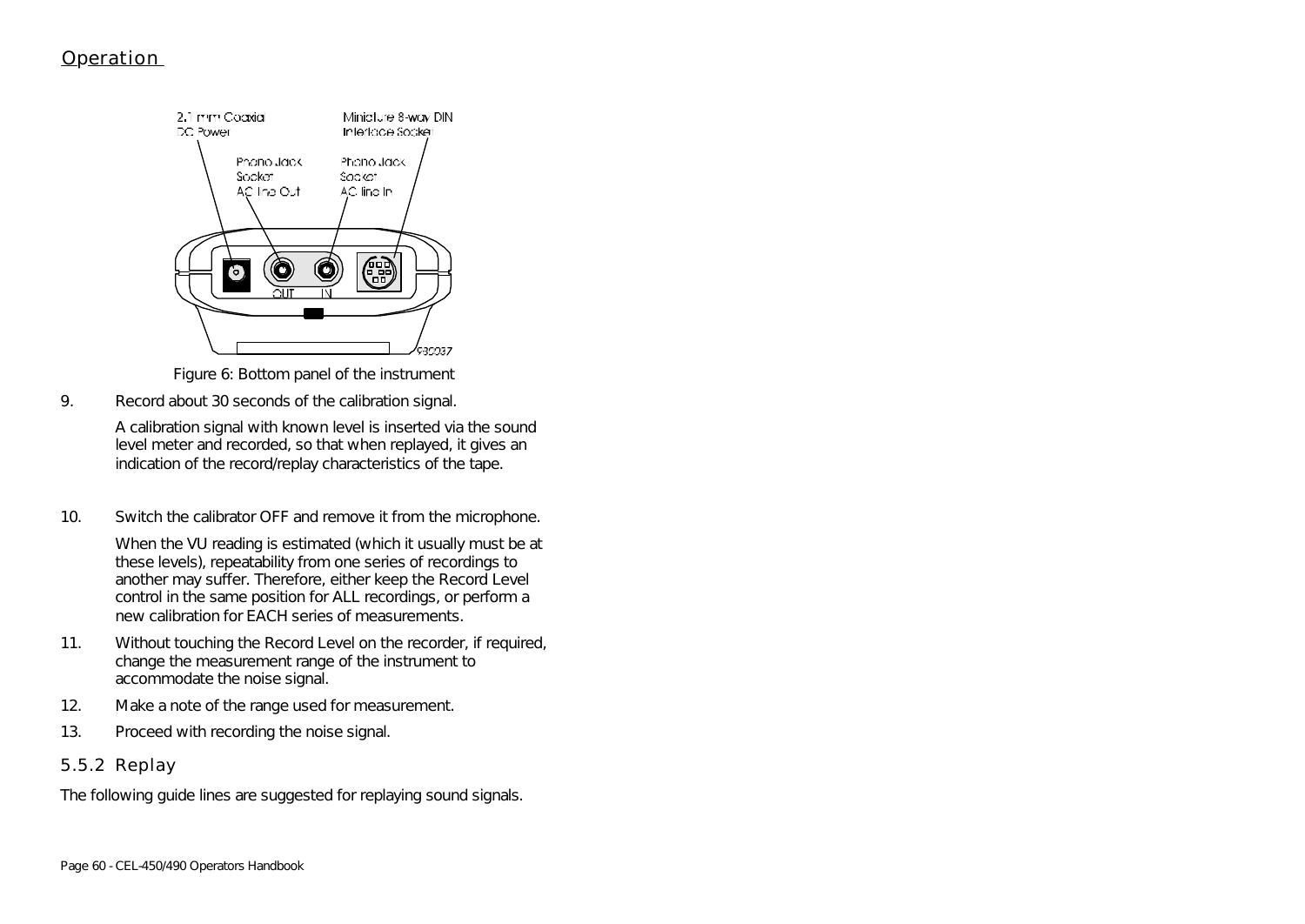1. Start from the sound level meter Line Input Calibration screen

Broadband LzF measure mode will be selected automatically by the sound level meter.

- 2. Connect the recorder output to the instrument IN terminal.
- 3. Switch the recorder to replay mode.
- 4. Replay the recorded calibration signal.
- 5. Adjust the Replay Level control on the recorder so that the sound level meter display indicates the calibration level for the microphone and response used.
- 6. Stop the recorder.

The system is now calibrated to replay at accurately determined levels with the calibration signal near the top of the input range, which gives the widest possible replay dynamic range.

However, the instrument measurement range may need to be adjusted so that the display scale gives a correct indication of the recorded values.

7. Press  $\overline{L}$  to enter quick edit mode.



- 8. Use  $\bigcirc$  and  $\forall$  to select the measurement range that was noted for the measurement.
- 9. Press  $\overline{)}$  again to confirm the calibration and any scale change.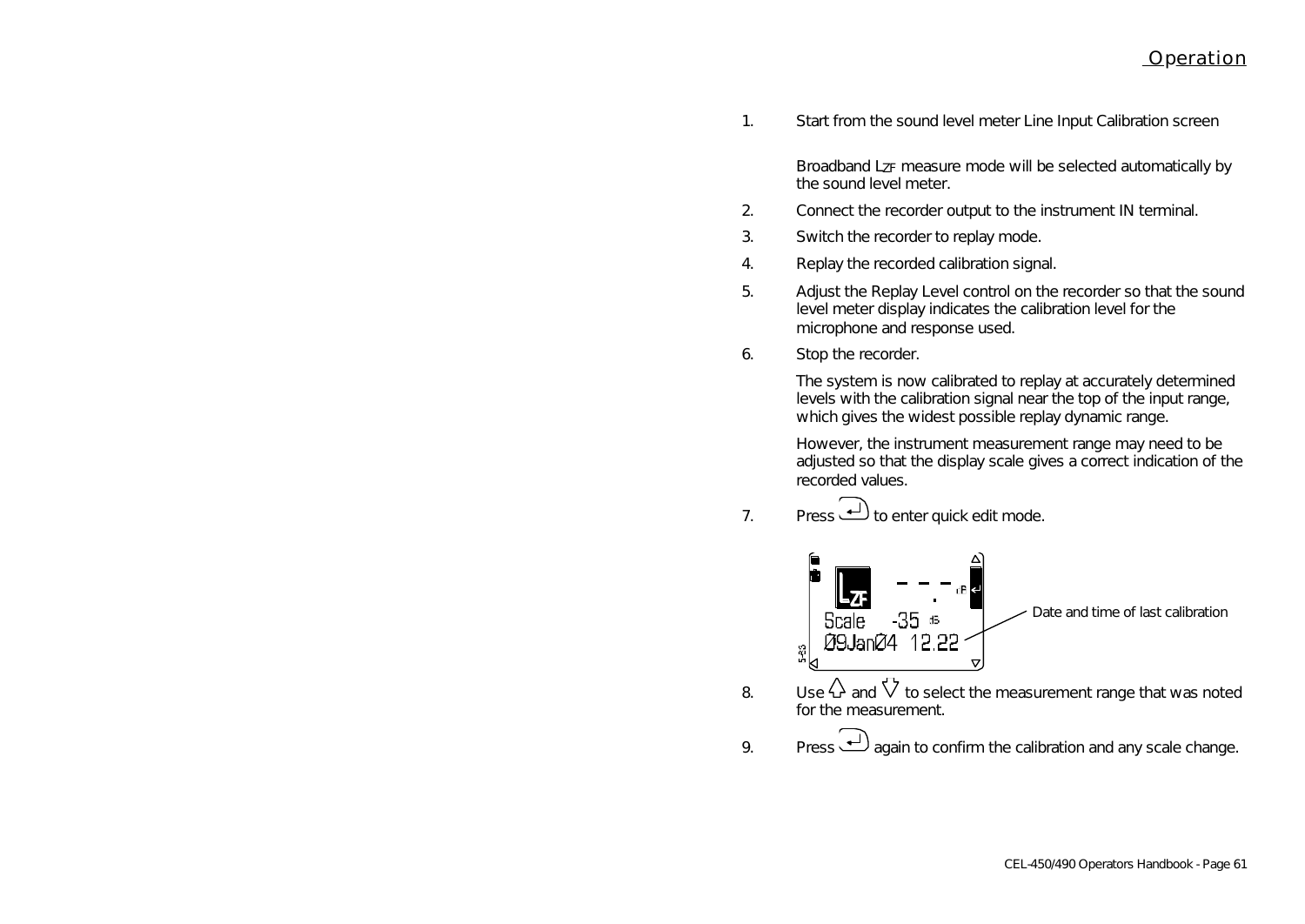The instrument replay scale now matches the scale used for the recording so that the levels indicated by the display will be correct.

10. Press  $\cup$  to display the measurement screen, then replay the recorded material and perform any measurements and analysis required.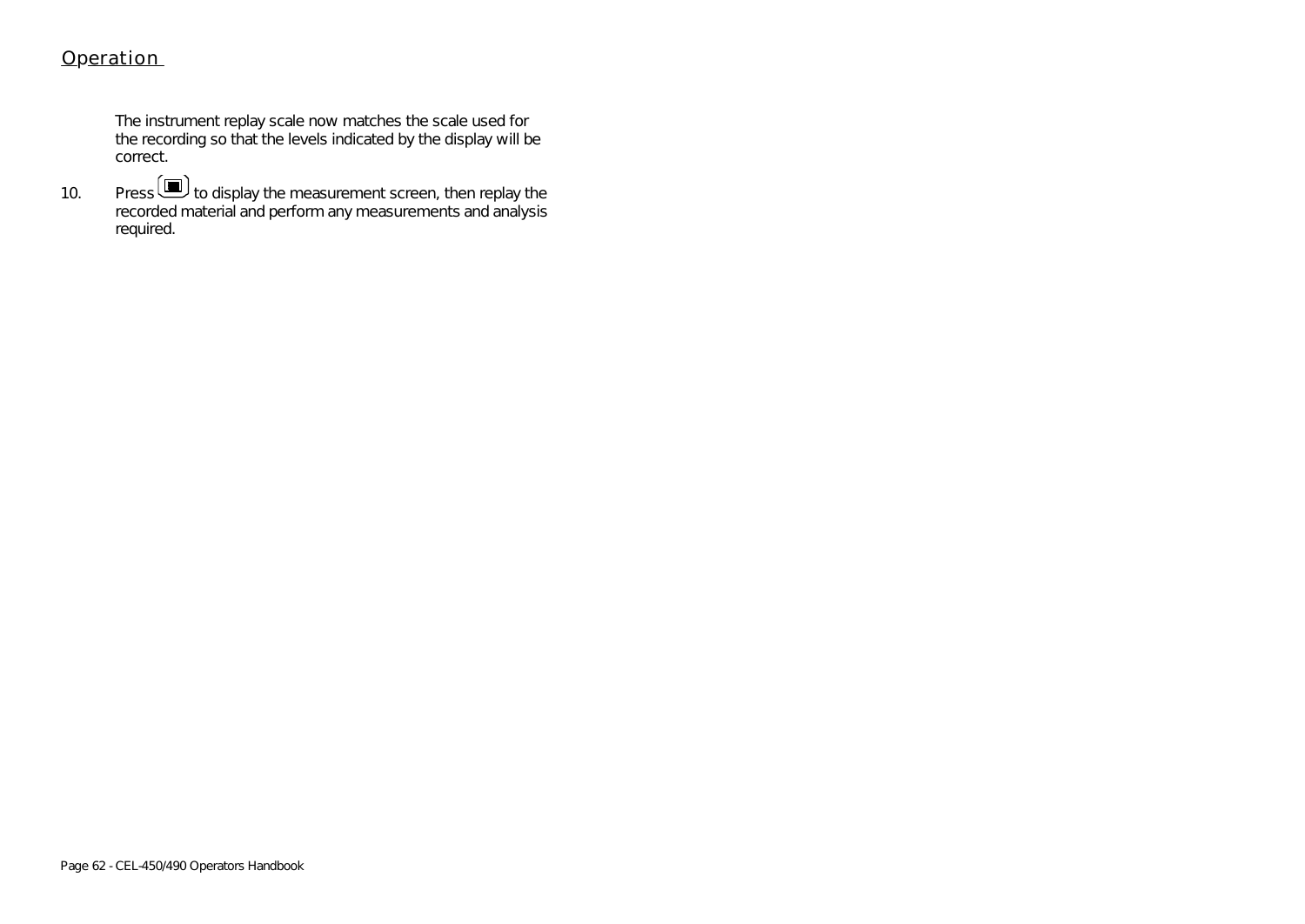# 6. SPECIFICATION

## 6.1 General

Standards:

The CEL-450/490 series are self contained sound level meters designed to comply with the following international standards.

IEC 61672-1 2002-5 (Electroacoustics - Sound Level Meters) Group "X" instruments, performance class 1 or 2 as relevant to the instrument model.

IEC 60651 197, IEC 60804: 1985, ANSI S1.4: 1983, ANSI S1.

In addition, for Octave and Third-Octave band versions (B and C models) the filters comply with:

EN 61260: 1996, Class 0 and ANSI S1.11, Order-3 Type 0C.

Octave Filters: 11 bands with centre frequencies from 16 Hz to 16 kHz (B and C models).

Third Octave Filters: 33 bands with centre frequencies from 12.5 Hz to 20 kHz (C models).

Narrow band filters may also be pre-weighted with A, C or Z frequency weightings.

Measurement Ranges:

Single 0 -140 dB range: Linear operating range defined by the self-generated noise of the instrument only.

Peak levels: A, C and Z available to 143 dB.

Dynamic range: Typically 123 dB.

Level Detector: Digitally derived true root-mean-square (RMS) detection, 0.1 dB display resolution.

Electric Noise Floor:

Noise floor with 18 pF dummy microphone: Typically 16.5 dBA.

Total inherent Noise including microphone thermal noise at  $20^{\circ}$ C:Typically <18.5 dBA.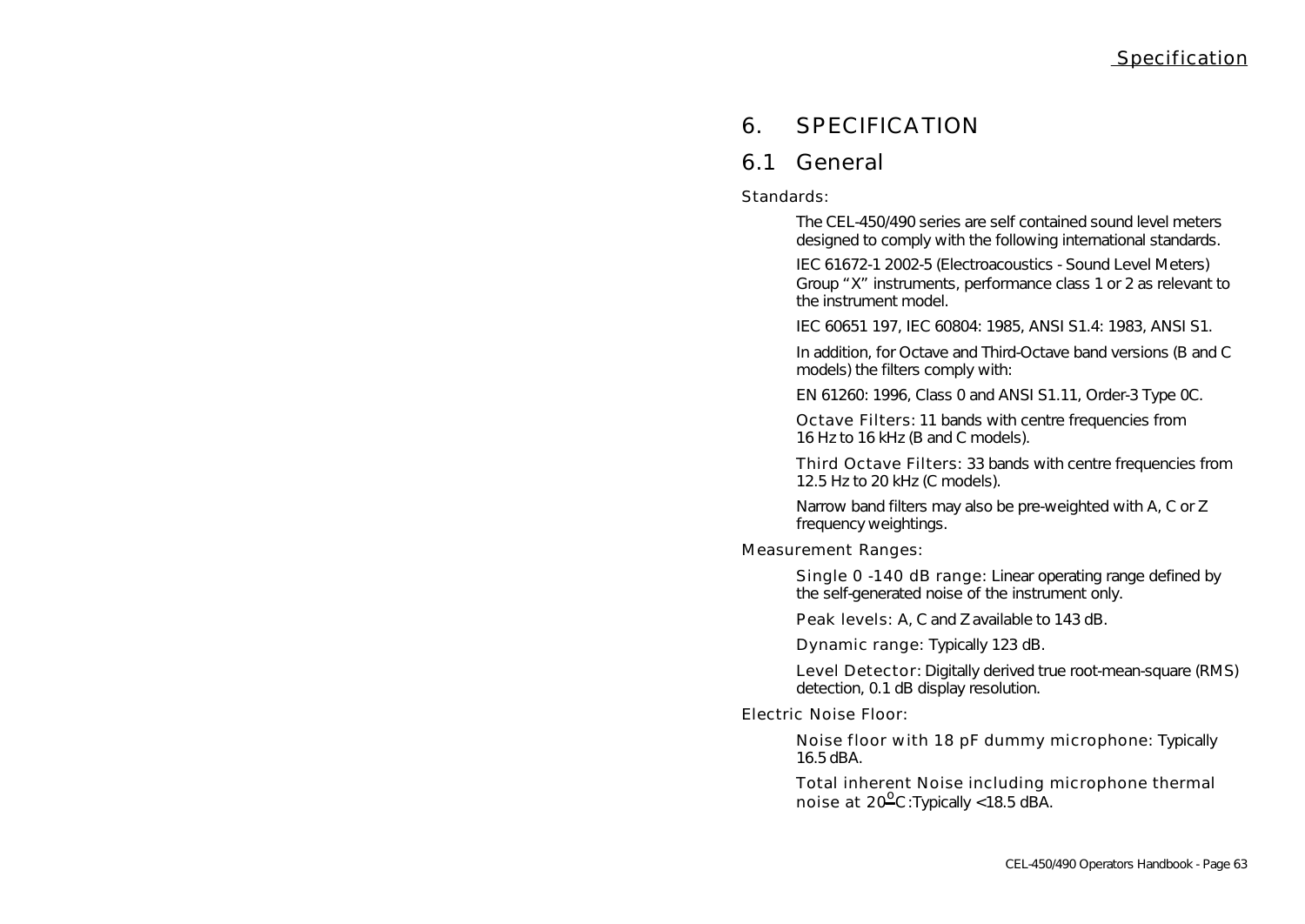### *Specification*

Total linear A-weighted measurement range: 25 to 140dB.

Frequency Response:

6 Hz to 30 kHz (upper and lower 3 dB frequencies) with Digital sampling rate: 67.2 kHz.

Time Weightings:

S, F and I according to IEC 61672-1, with only one selected at a time.

RMA Frequency Weightings:

A, C and Z satisfying IEC 61672-1 2002 Class 1.

Filter weightings are derived simultaneously via DSP.

Correction Filters:

Built in correction filters for Random Incidence microphones.

Reference Microphones:

20<sup>o</sup>C Air temperature,

101.325 kPa Atmospheric pressure,

65% Relative humidity,

114.0 dB Nominal reference level.

Operating Environmental Conditions:

Temperature range (Class 1): -10 to +50 $^{\circ}$ C,

Temperature range (Class 2): 0 to  $+40^{\circ}$ C,

Humidity: 5 to 90% RH in the absence of condensation.

Atmospheric pressure: 65 to 108 kPa.

Storage Environmental Conditions:

Temperature range:  $-25$  to  $+60^{\circ}$ C,

Humidity: 0 to 90% RH in the absence of condensation.

Atmospheric pressure: 65 to 108 kPa.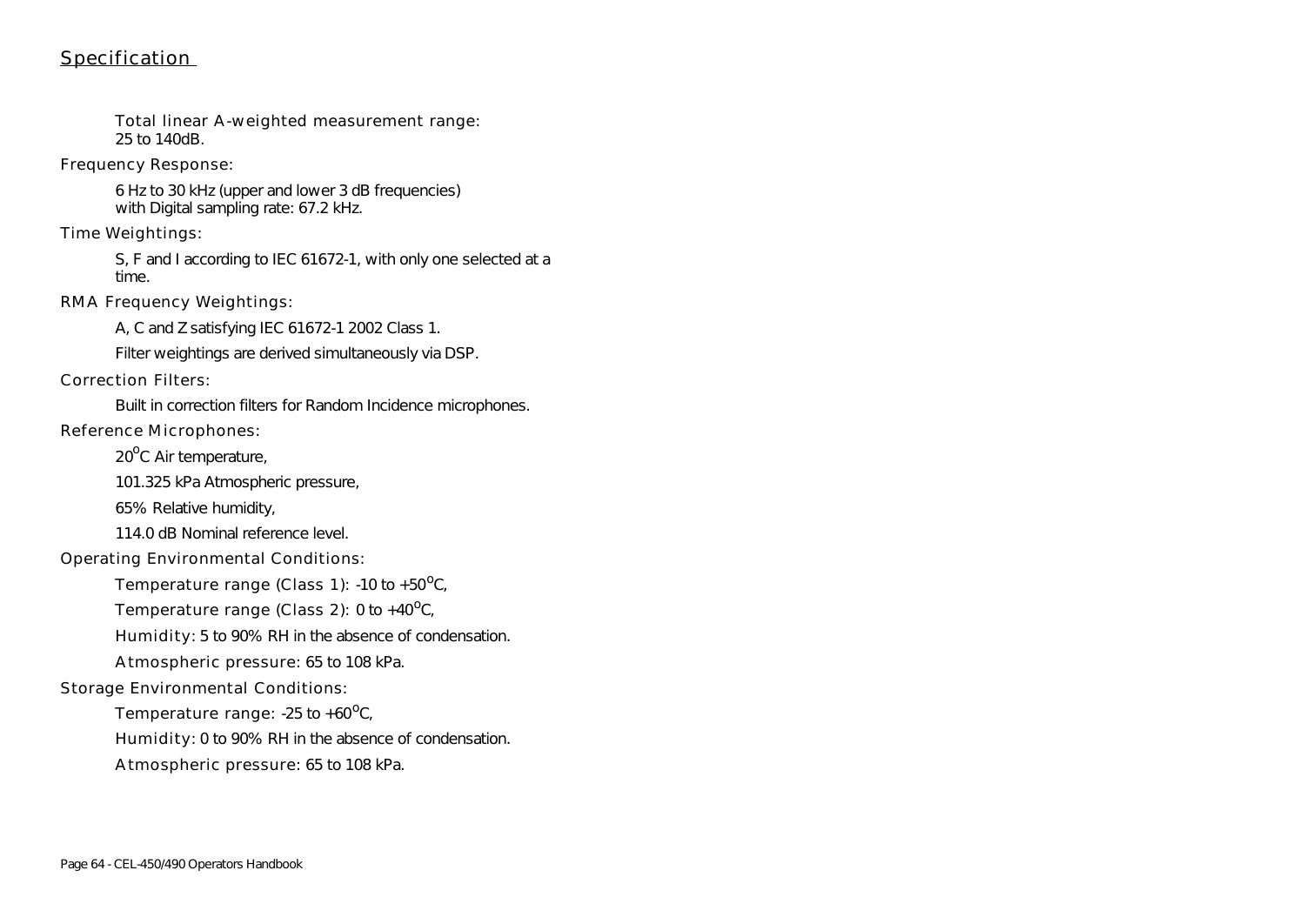#### Effect of Temperature:

Electrical accuracy of the instrument over -10 to +50 $^{\circ}$ C: <  $\pm$ 0.2 dB

Temperature coefficient of CEL-250 Microphone: 0.02  $dB$ <sup>o</sup>C.

Effect of Humidity:

Less than  $\pm 0.5$  dB over the range 25 to 90% RH (non condensing), relative to the reference conditions.

#### Supplied Microphone:

Class 1: CEL-250 ½" pre-polarised Free Field type for use with CEL-495 Preamplifier,

Nominal sensitivity: 50 mV/Pa,

Capacitance: 18 pF.

Class 2: CEL-485 ¼" electret microphone incorporated into preamplifier unit,.

No cable correction is required for microphone cables up to 10 m (33 ft) when calibration is performed with C6716 or C6717 Cables fitted.

#### Calibration:

Direct for Class 1 CEL-250 Microphone used with CEL-495 Preamplifier.

Direct for Class 2 CEL-485 Microphone/Preamplifier Unit.

Manual, or automatic calibration to a user specified reference level.

The date, time and offset of the last 4 calibrations are stored.

#### Power Supply:

Batteries: 4 x LR6 Alkaline cells.

Battery Life: Typically 15 hours in broadband mode, 12 hours in narrowband mode.

Batteries may be safely left in the instrument whilst operating from an external DC supply.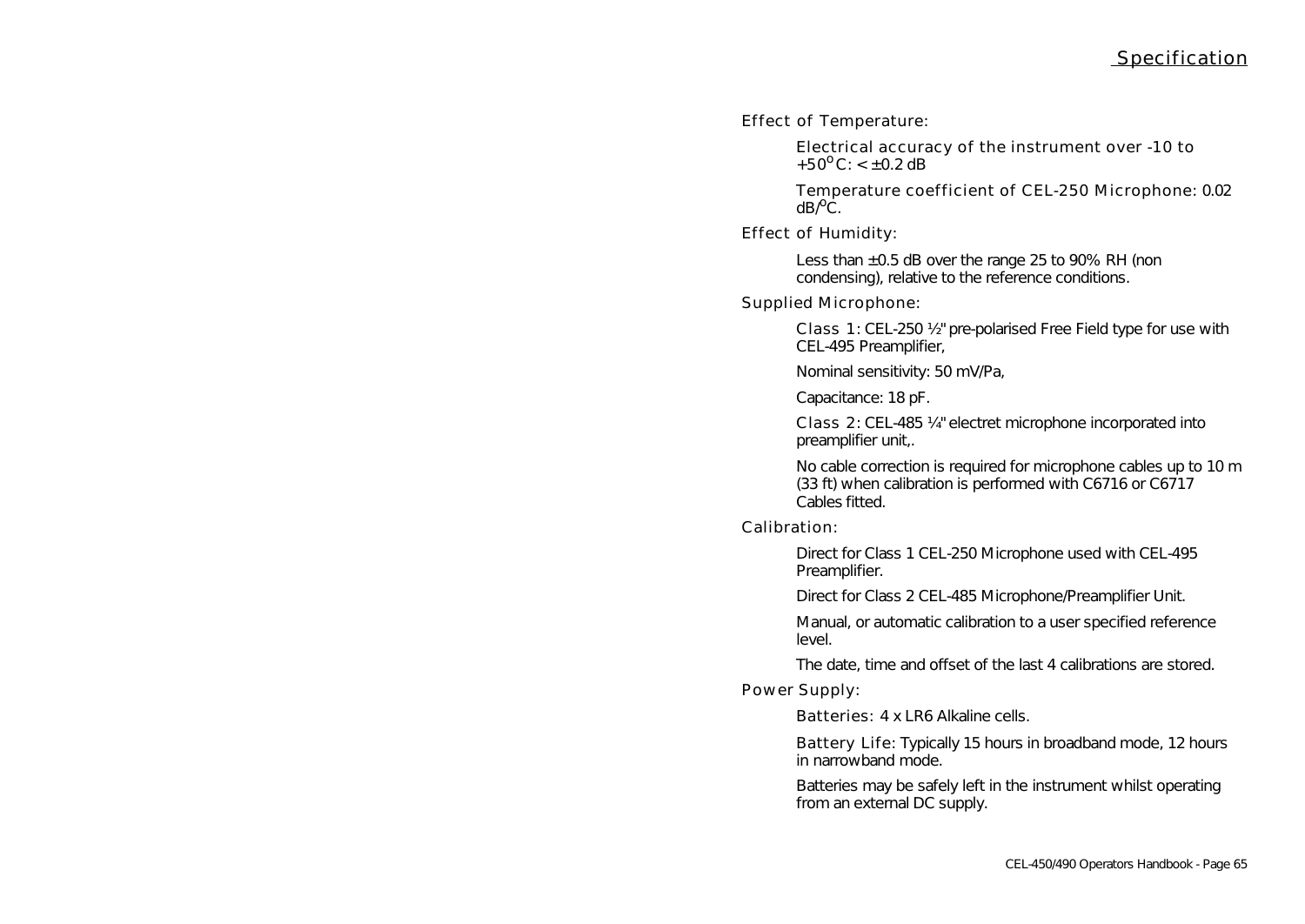## *Specification*

Remove the batteries when the instrument is to be out of service for some time. A built in lithium battery will maintain stored data and setup information while the instrument is switched off.

External DC Via 2.1 mm Power Connector: 9 to 14 VDC at typically 150 mA with 1000 mA inrush current.

### AC Output:

Approximately 0.5 VRMS via "AC Line Out" jack socket. Full scale output corresponds to either 94 or 114 dB, with 22 kW minimum load impedance.

This output is suitable for DAT recorders, tape recorders, PC wav file recording and headphone applications.

### AC Input:

10 VRMS maximum via "AC Line In" jack socket or via a CEL-516 Dummy Microphone. Maximum source impedance is 100 kW.

This input is suitable for inserting direct-line signals from DAT or tape recorders for analysis.

### Optional DC Output:

0 to 2 VDC corresponds with 0 to 140 dB, with 2 kW output impedance.

#### Internal Clock:

Date and time accuracy better than 2 seconds per day.

### Electromagnetic Compatibility:

The instrumentation is designed and tested to comply with the following EMC and ESD Standards.

IEC 61000-4-2 Testing and Measuring Techniques - Electrostatic Discharge Immunity Tests,

IEC 61000-4-3 Electromagnetic compatibility (EMC) - Radiated Electromagnetic Field Tests.

IEC 61000-4-6 Electromagnetic compatibility (EMC) - Immunity to Conducted Disturbances induced by Radio Frequency Fields. Tested at 10 V/m or greater.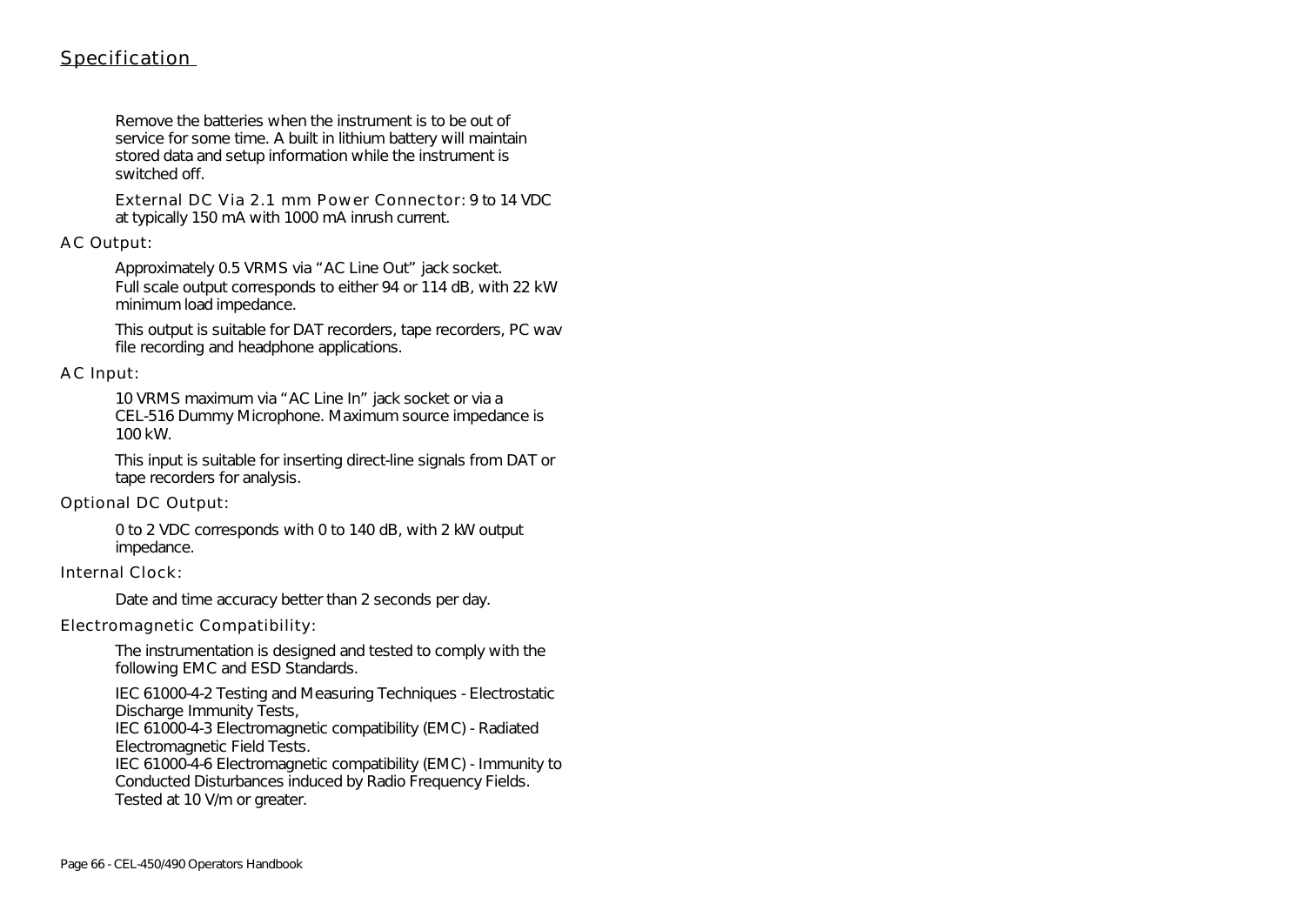#### Effects of AC Power Frequency Fields:

Less than  $\pm 0.5$  dB change in 74 dBA 925 Hz reference level when subjected to 160 A/m AC magnetic field at 50 and 60 Hz.

#### Menu Languages:

English, French, German, Spanish, Italian.

#### Tripod Mounting:

Socket to accommodate standard ¼" camera tripod thread.

#### Display:

128 x 64 pixel Transflective monochrome LCD.

LED backlight with Manual on/off, timed or keypress operation .

#### Serial I/O Port:

RS 232 via mini DIN connector and CEL cable.

9600 to 115200 baud, ring indicates auto switch-on provided.

#### Digital Control:

Remote PC control commands to permit change of instrument setup, perform in-house testing or to control operation of the meter's measurements.

#### Dimensions:

340 x 100 x 40 mm (13.5 x 4 x 1.5 in) including preamplifier and microphone.

#### Weight:

550 gm (19.3 oz) with batteries.

## 6.2 Measurement Functionality

### 6.2.1 CEL-450 Versions

#### Measurement Setups:

Factory determined setup plus 4 user defined setups for each available operating mode (Broadband, Octave and Third Octave).

The last (most recently) used set is saved for each mode.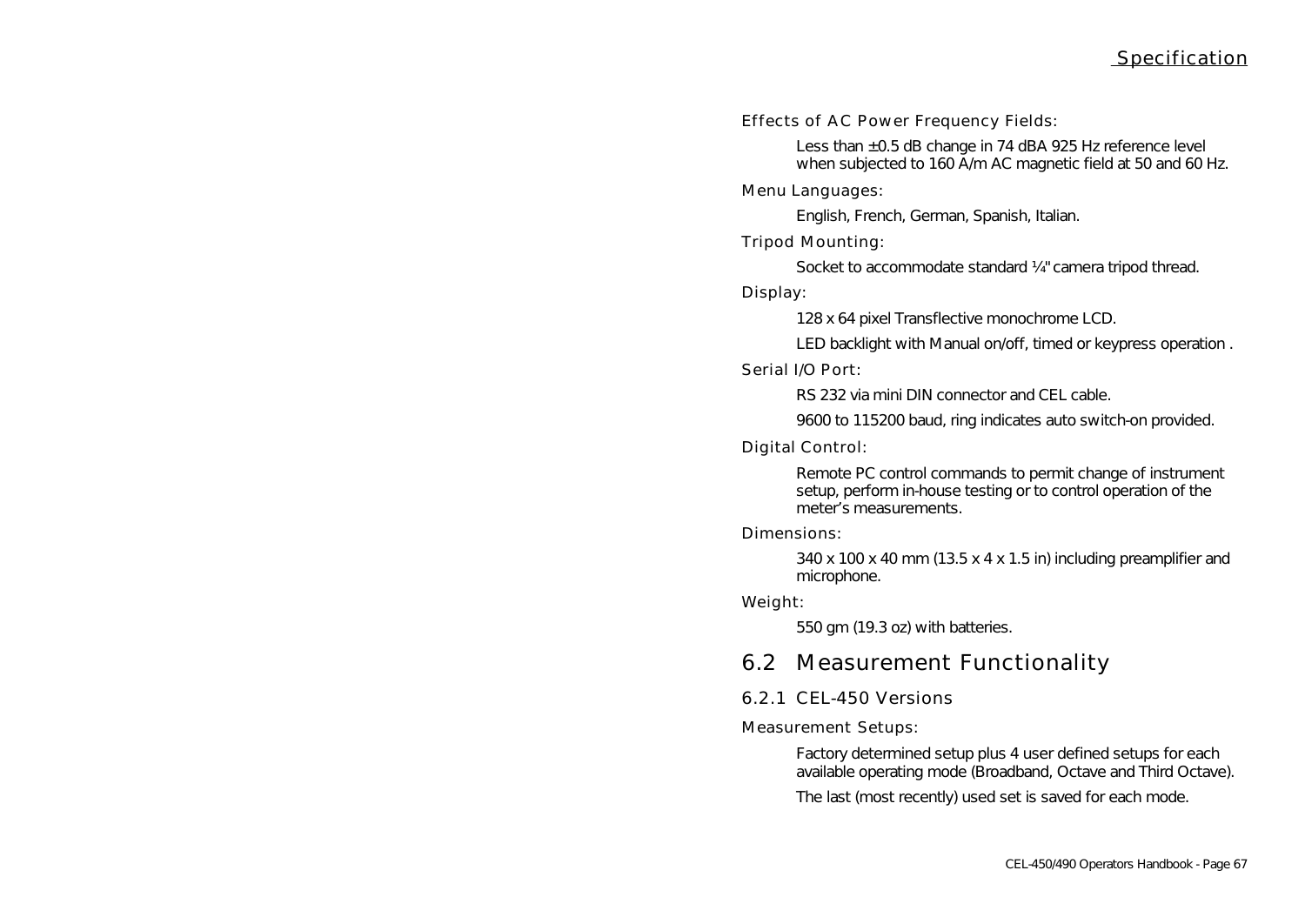### *Specification*

### Data Storage:

Cumulative data set of overall values for all user specified parameters from all available bandwidths for all runs, plus time history data from up to 4 user specified profiles from the runs.

### Measurement Times:

Fixed measurement durations:

1, 5, 10, 15, 20, 30 minutes,

1, 2, 4, 8, 12, 24 hours.

Fixed integration times for profiles:

10, 20, 50, 100, 250, 500 milliseconds,

1, 5, 10, 15, 20, 30 seconds,

1, 5, 10, 15, 20, 30 minutes.

### Amplitude weighting (Q):

Selection of  $Q = 3$  plus one other from  $Q = 4, 5, 6$  or none.

### Parameters measured:

See Table 2.

Broadband Data Storage:

Manual storage of up to 999 complete sets of results.

### Frequency Data Storage:

The memory can save results relating to any measurement mode (broadband, octave or thirdoctave).

See Table 2 for parameters measured.

### Data Recall:

Stored results can be recalled to the display for inspection, even while a measurement is in progress.

Data can be downloaded according to RS 232 standards (or USB with adaptor) to a PC for further manipulation and report preparation under the control of dB23 application software.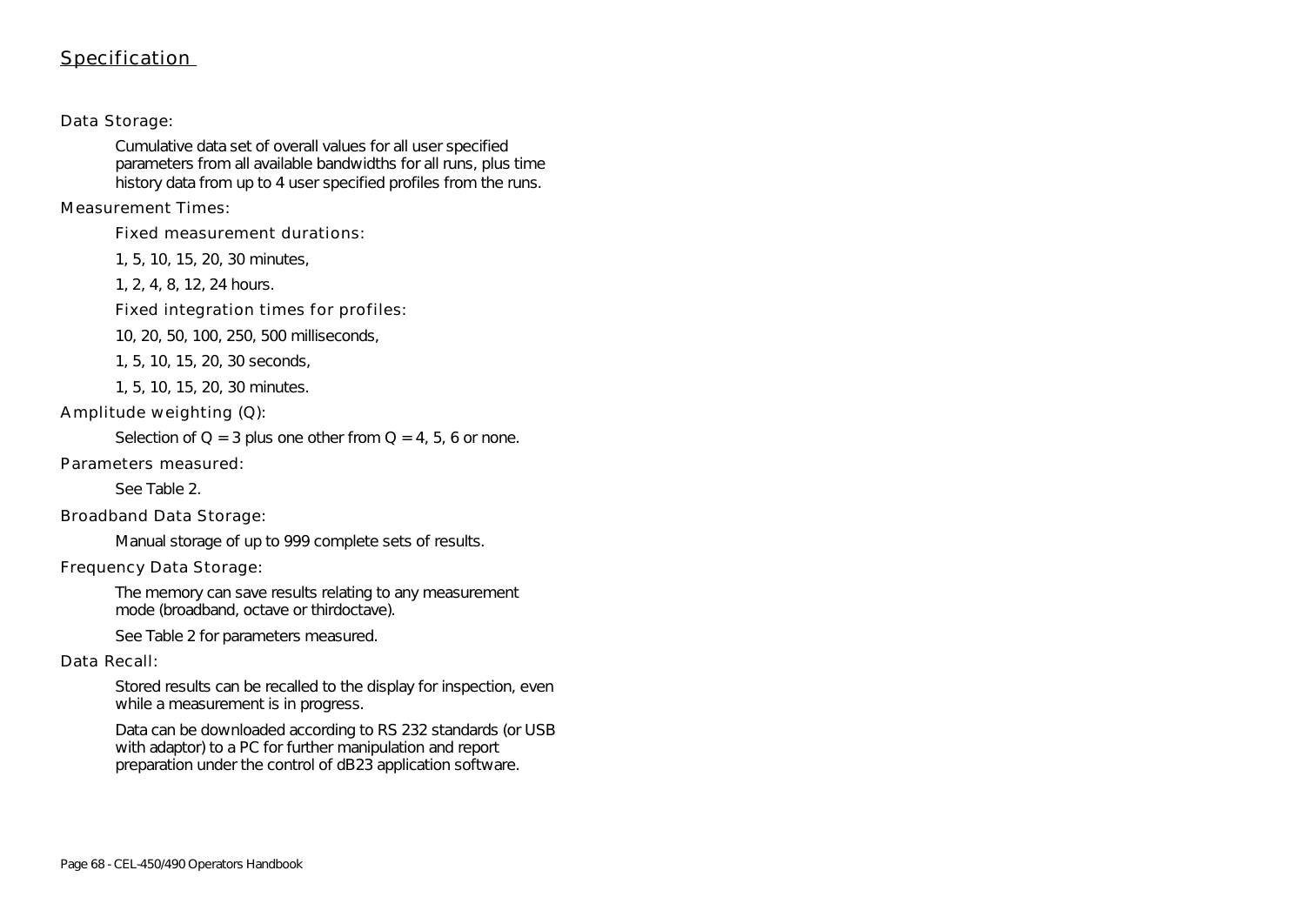### 6.2.2 CEL-490 Versions

In addition to the features listed for the CEL-450, the CEL-490 has the following.

Measured Parameters:

See Table 2.

Period Timer:

Single period timer from 10 millisecond to 1 hour.

Should be divisible by the profile timer.

The period timer provides a set of period measurements after each specified period.

Delayed Start/Stop Timers:

7 user specified sets of start and stop times, identified by date to the nearest minute.

LN Measurement:

5 LN percentile statistics.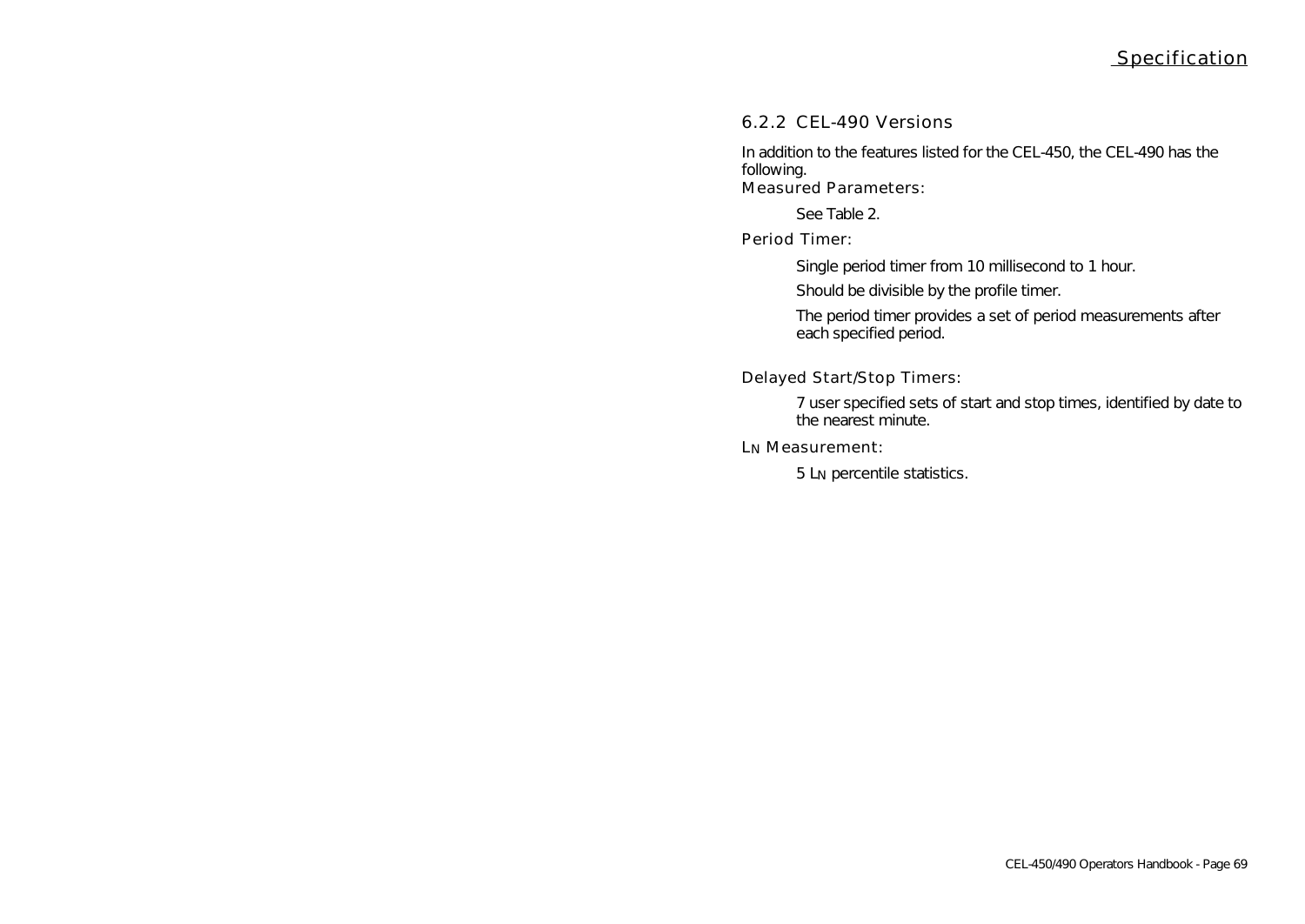| Ex L <sub>Na</sub> from 2.0 to 100.0% in 2.1% steps<br><b>Notes</b><br>Dose fine < > 3 hairs<br>Dose time <> 3 hours<br>Dose frire - 8 routs<br>Dose fire = 9 yours<br>F<br>n<br>E<br>i<br>9<br>karowatan<br>T <sup>iy</sup> i <sup>yi</sup> l<br>×<br>×<br>×<br>×<br>×<br>i<br>S<br>Periodic Functions<br>×<br>×<br>×<br>×<br>×<br>×<br>化二硫酸 计字符<br>Profile<br>×<br>×<br>×<br>×<br>×<br>×<br>×<br>×<br>×<br>×<br>Enseptional (1)<br>erer<br>Pro<br>×<br>×<br>×<br>×<br>×<br>×<br>×<br>$\times$<br>×<br>×<br>×<br>×<br>×<br>×<br>×<br><b>Cum</b><br>×<br>×<br>×<br>×<br>×<br>×<br>×<br>×<br>4.5.6<br>Ballet, 20<br>ु<br>इ<br>×<br>×<br>×<br>×<br>×<br>×<br>×<br>×<br>×<br>×<br>×<br>×<br>×<br>$\hat{C}$<br>×<br>×<br>×<br>$\times$<br>×<br>×<br>$\times$<br>×<br>×<br>×<br>$\times$<br>×<br>×<br>$\times$<br><b>SLM Response</b><br>RMS Weigthg   Time Weighting<br>×<br>×<br>$\times$<br>×<br>×<br>×<br>×<br>$\times$<br>×<br>×<br>×<br>×<br>×<br>×<br>×<br>íÇ,<br>$\times$<br>×<br>$\times$<br>$\times$<br>×<br>×<br>$\times$<br>×<br>$\times$<br>×<br>×<br>$\times$<br>×<br>$\times$<br>$\times$<br>$\times$<br>l p<br>×<br>×<br>×<br>×<br>×<br>×<br>×<br>×<br>×<br>×<br>×<br>×<br>×<br>×<br>₫<br>×<br>×<br>×<br>$\times$<br>×<br>$\times$<br>×<br>$\mathbb{Z}^2$<br>×<br>×<br>×<br>×<br>×<br>×<br>×<br>×<br>×<br>×<br>×<br>Ñ<br>×<br>×<br>×<br>×<br>×<br>×<br>×<br>×<br>×<br>×<br>×<br>×<br>×<br>×<br>×<br>Lis. Des A<br>Disclayed<br>Example<br>АЕна У.<br>25mm<br><b>Zinx</b><br>$M_{\nu}$<br>j<br>S<br>۹.<br>ا<br>F<br>$\frac{1}{2}$<br>Ĭ<br>ř<br>$\tilde{\mathbb{F}}$<br>≶<br>P<br>ξ.<br>$\frac{1}{2}$<br>ن<br>تو<br>ل<br>آ<br><b>Histogram</b><br>$\mathbf{b}$ and<br>L <sub>ivi</sub> we:<br>Fornat<br>$\frac{1}{2}$ , $\frac{1}{2}$<br><b>NUCLA</b><br>$\frac{1}{2}$ w/m<br>TWN,<br>Livies.<br>Ljez <b>v</b> i<br>l <sub>ivi</sub> n<br>Цí<br>Ц<br>Ê<br>i.<br>E<br>تي<br>تا<br>⋚<br>$\frac{1}{2}$<br>룿<br>History <sub>el</sub><br>TVA XTIB<br><b>Takiniax5</b><br>Taktmax!<br>EF xhis<br><b>Function</b><br><b>STLINEX</b><br>in a factor of the factor of the factor of the factor of the factor of the factor of the factor of the factor of the factor of the factor of the factor of the factor of the factor of the factor of the factor of the factor<br>$\frac{1}{2}$<br>Z<br>S<br>F<br>M<br>$\frac{1}{2}$<br>$\overline{1}$<br>ś<br>혺<br>륛<br>ğ<br>ų |            |  |  |  |  |  | Table 2: Functions Available (X) Deepending on Measurement Setup<br>Shaded area reless only to GEL-490) |  |                                                                                                        |
|--------------------------------------------------------------------------------------------------------------------------------------------------------------------------------------------------------------------------------------------------------------------------------------------------------------------------------------------------------------------------------------------------------------------------------------------------------------------------------------------------------------------------------------------------------------------------------------------------------------------------------------------------------------------------------------------------------------------------------------------------------------------------------------------------------------------------------------------------------------------------------------------------------------------------------------------------------------------------------------------------------------------------------------------------------------------------------------------------------------------------------------------------------------------------------------------------------------------------------------------------------------------------------------------------------------------------------------------------------------------------------------------------------------------------------------------------------------------------------------------------------------------------------------------------------------------------------------------------------------------------------------------------------------------------------------------------------------------------------------------------------------------------------------------------------------------------------------------------------------------------------------------------------------------------------------------------------------------------------------------------------------------------------------------------------------------------------------------------------------------------------------------------------------------------------------------------------------------------------------------------------------------------------------------------------------------------------------------------------------------------|------------|--|--|--|--|--|---------------------------------------------------------------------------------------------------------|--|--------------------------------------------------------------------------------------------------------|
|                                                                                                                                                                                                                                                                                                                                                                                                                                                                                                                                                                                                                                                                                                                                                                                                                                                                                                                                                                                                                                                                                                                                                                                                                                                                                                                                                                                                                                                                                                                                                                                                                                                                                                                                                                                                                                                                                                                                                                                                                                                                                                                                                                                                                                                                                                                                                                          | Parameters |  |  |  |  |  |                                                                                                         |  |                                                                                                        |
|                                                                                                                                                                                                                                                                                                                                                                                                                                                                                                                                                                                                                                                                                                                                                                                                                                                                                                                                                                                                                                                                                                                                                                                                                                                                                                                                                                                                                                                                                                                                                                                                                                                                                                                                                                                                                                                                                                                                                                                                                                                                                                                                                                                                                                                                                                                                                                          |            |  |  |  |  |  |                                                                                                         |  |                                                                                                        |
|                                                                                                                                                                                                                                                                                                                                                                                                                                                                                                                                                                                                                                                                                                                                                                                                                                                                                                                                                                                                                                                                                                                                                                                                                                                                                                                                                                                                                                                                                                                                                                                                                                                                                                                                                                                                                                                                                                                                                                                                                                                                                                                                                                                                                                                                                                                                                                          |            |  |  |  |  |  |                                                                                                         |  |                                                                                                        |
|                                                                                                                                                                                                                                                                                                                                                                                                                                                                                                                                                                                                                                                                                                                                                                                                                                                                                                                                                                                                                                                                                                                                                                                                                                                                                                                                                                                                                                                                                                                                                                                                                                                                                                                                                                                                                                                                                                                                                                                                                                                                                                                                                                                                                                                                                                                                                                          |            |  |  |  |  |  |                                                                                                         |  |                                                                                                        |
|                                                                                                                                                                                                                                                                                                                                                                                                                                                                                                                                                                                                                                                                                                                                                                                                                                                                                                                                                                                                                                                                                                                                                                                                                                                                                                                                                                                                                                                                                                                                                                                                                                                                                                                                                                                                                                                                                                                                                                                                                                                                                                                                                                                                                                                                                                                                                                          |            |  |  |  |  |  |                                                                                                         |  |                                                                                                        |
|                                                                                                                                                                                                                                                                                                                                                                                                                                                                                                                                                                                                                                                                                                                                                                                                                                                                                                                                                                                                                                                                                                                                                                                                                                                                                                                                                                                                                                                                                                                                                                                                                                                                                                                                                                                                                                                                                                                                                                                                                                                                                                                                                                                                                                                                                                                                                                          |            |  |  |  |  |  |                                                                                                         |  |                                                                                                        |
|                                                                                                                                                                                                                                                                                                                                                                                                                                                                                                                                                                                                                                                                                                                                                                                                                                                                                                                                                                                                                                                                                                                                                                                                                                                                                                                                                                                                                                                                                                                                                                                                                                                                                                                                                                                                                                                                                                                                                                                                                                                                                                                                                                                                                                                                                                                                                                          |            |  |  |  |  |  |                                                                                                         |  |                                                                                                        |
|                                                                                                                                                                                                                                                                                                                                                                                                                                                                                                                                                                                                                                                                                                                                                                                                                                                                                                                                                                                                                                                                                                                                                                                                                                                                                                                                                                                                                                                                                                                                                                                                                                                                                                                                                                                                                                                                                                                                                                                                                                                                                                                                                                                                                                                                                                                                                                          |            |  |  |  |  |  |                                                                                                         |  |                                                                                                        |
|                                                                                                                                                                                                                                                                                                                                                                                                                                                                                                                                                                                                                                                                                                                                                                                                                                                                                                                                                                                                                                                                                                                                                                                                                                                                                                                                                                                                                                                                                                                                                                                                                                                                                                                                                                                                                                                                                                                                                                                                                                                                                                                                                                                                                                                                                                                                                                          |            |  |  |  |  |  |                                                                                                         |  |                                                                                                        |
|                                                                                                                                                                                                                                                                                                                                                                                                                                                                                                                                                                                                                                                                                                                                                                                                                                                                                                                                                                                                                                                                                                                                                                                                                                                                                                                                                                                                                                                                                                                                                                                                                                                                                                                                                                                                                                                                                                                                                                                                                                                                                                                                                                                                                                                                                                                                                                          |            |  |  |  |  |  |                                                                                                         |  | Single result from eslected pesk wghtp iZ_C, or A).                                                    |
|                                                                                                                                                                                                                                                                                                                                                                                                                                                                                                                                                                                                                                                                                                                                                                                                                                                                                                                                                                                                                                                                                                                                                                                                                                                                                                                                                                                                                                                                                                                                                                                                                                                                                                                                                                                                                                                                                                                                                                                                                                                                                                                                                                                                                                                                                                                                                                          |            |  |  |  |  |  |                                                                                                         |  |                                                                                                        |
|                                                                                                                                                                                                                                                                                                                                                                                                                                                                                                                                                                                                                                                                                                                                                                                                                                                                                                                                                                                                                                                                                                                                                                                                                                                                                                                                                                                                                                                                                                                                                                                                                                                                                                                                                                                                                                                                                                                                                                                                                                                                                                                                                                                                                                                                                                                                                                          |            |  |  |  |  |  |                                                                                                         |  |                                                                                                        |
|                                                                                                                                                                                                                                                                                                                                                                                                                                                                                                                                                                                                                                                                                                                                                                                                                                                                                                                                                                                                                                                                                                                                                                                                                                                                                                                                                                                                                                                                                                                                                                                                                                                                                                                                                                                                                                                                                                                                                                                                                                                                                                                                                                                                                                                                                                                                                                          |            |  |  |  |  |  |                                                                                                         |  |                                                                                                        |
|                                                                                                                                                                                                                                                                                                                                                                                                                                                                                                                                                                                                                                                                                                                                                                                                                                                                                                                                                                                                                                                                                                                                                                                                                                                                                                                                                                                                                                                                                                                                                                                                                                                                                                                                                                                                                                                                                                                                                                                                                                                                                                                                                                                                                                                                                                                                                                          |            |  |  |  |  |  |                                                                                                         |  |                                                                                                        |
|                                                                                                                                                                                                                                                                                                                                                                                                                                                                                                                                                                                                                                                                                                                                                                                                                                                                                                                                                                                                                                                                                                                                                                                                                                                                                                                                                                                                                                                                                                                                                                                                                                                                                                                                                                                                                                                                                                                                                                                                                                                                                                                                                                                                                                                                                                                                                                          |            |  |  |  |  |  |                                                                                                         |  |                                                                                                        |
|                                                                                                                                                                                                                                                                                                                                                                                                                                                                                                                                                                                                                                                                                                                                                                                                                                                                                                                                                                                                                                                                                                                                                                                                                                                                                                                                                                                                                                                                                                                                                                                                                                                                                                                                                                                                                                                                                                                                                                                                                                                                                                                                                                                                                                                                                                                                                                          |            |  |  |  |  |  |                                                                                                         |  |                                                                                                        |
|                                                                                                                                                                                                                                                                                                                                                                                                                                                                                                                                                                                                                                                                                                                                                                                                                                                                                                                                                                                                                                                                                                                                                                                                                                                                                                                                                                                                                                                                                                                                                                                                                                                                                                                                                                                                                                                                                                                                                                                                                                                                                                                                                                                                                                                                                                                                                                          |            |  |  |  |  |  |                                                                                                         |  |                                                                                                        |
|                                                                                                                                                                                                                                                                                                                                                                                                                                                                                                                                                                                                                                                                                                                                                                                                                                                                                                                                                                                                                                                                                                                                                                                                                                                                                                                                                                                                                                                                                                                                                                                                                                                                                                                                                                                                                                                                                                                                                                                                                                                                                                                                                                                                                                                                                                                                                                          |            |  |  |  |  |  |                                                                                                         |  | CondetOru cal city Winster Wall, first 1 「Weil = Thin H                                                |
|                                                                                                                                                                                                                                                                                                                                                                                                                                                                                                                                                                                                                                                                                                                                                                                                                                                                                                                                                                                                                                                                                                                                                                                                                                                                                                                                                                                                                                                                                                                                                                                                                                                                                                                                                                                                                                                                                                                                                                                                                                                                                                                                                                                                                                                                                                                                                                          |            |  |  |  |  |  |                                                                                                         |  |                                                                                                        |
|                                                                                                                                                                                                                                                                                                                                                                                                                                                                                                                                                                                                                                                                                                                                                                                                                                                                                                                                                                                                                                                                                                                                                                                                                                                                                                                                                                                                                                                                                                                                                                                                                                                                                                                                                                                                                                                                                                                                                                                                                                                                                                                                                                                                                                                                                                                                                                          |            |  |  |  |  |  |                                                                                                         |  | 3.5 dB cell width SPL hetogram over 145 dB 16199<br>Frie den beluteer used by dR23 Application Sphere. |

∢≑ବାବଟଦ

Maximum of 4 profiles each or solocked from those available.<br>If the Period or Profile interval is 10 ins, then only Lee and SPL functions are available.<br>The following functions are available only when the Pericol or Profil

voutes

## *Specification*

*Page 70 - CEL-450/490 Operators Handbook*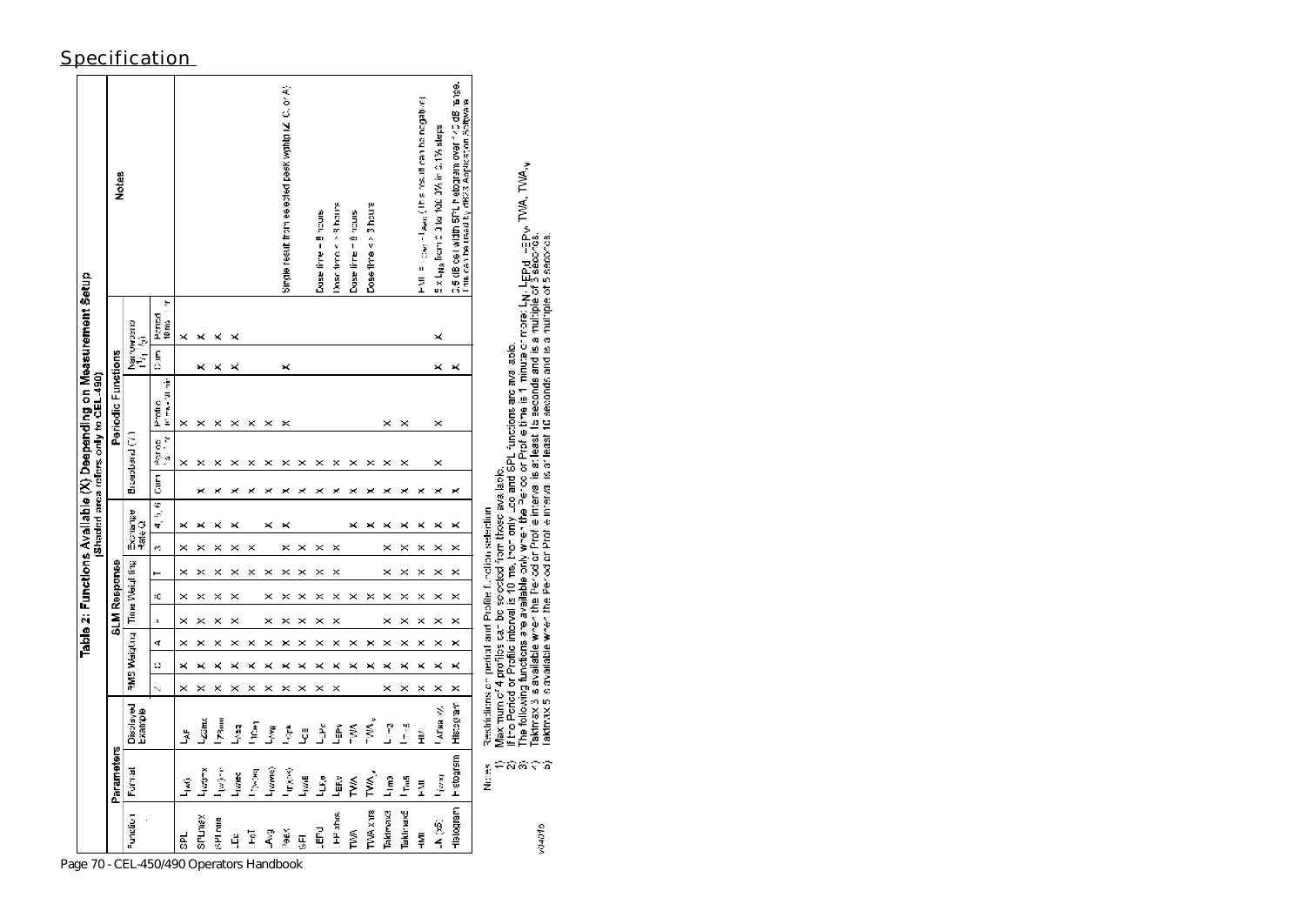# 7. PARTS & WARRANTY

# 7.1 Schedule of Parts

|                | A complete CEL-450 Sound Level Meter consists of:                    |
|----------------|----------------------------------------------------------------------|
| <b>CEL-450</b> | Sound Level Meter,                                                   |
|                | Plus as applicable:                                                  |
| CEL-250        | Class 1 WS2 (1/2") Electret Microphone                               |
|                | (or MK 250),                                                         |
| <b>CEL-495</b> | Class 1 Preamplifier,                                                |
| or CEL-485     | Class 2 WS3 $(^{7}/_{4}$ ") Electret Microphone in a                 |
|                | Preamplifier Assembly.                                               |
|                | The following additional items are also included:                    |
| 016004 (4 off) | Alkaline-Manganese Battery 1.5 V (IEC LR6),                          |
| HB3307         | CEL-450/490 Operator's Handbook.                                     |
|                | A complete CEL-490 Sound Level Meter consists of:                    |
| <b>CEL-490</b> | Sound Level Meter,                                                   |
|                | Plus as applicable:                                                  |
| <b>CEL-250</b> | Class 1 WS2 $(^{1}/_{2}$ ") Electret Microphone                      |
|                | (or MK 250),                                                         |
| CEL-495        | Class 1 Preamplifier,                                                |
| or CEL-485     | Class 2 WS3 $(^{T}/_{4}$ ") Electret Microphone in a                 |
|                | Preamplifier Assembly.                                               |
|                | The following additional items are also included:                    |
| CEL-6726       | dB21 Download Software on a single 31/2"                             |
|                | floppy disk,                                                         |
| C6724          | Communications Cable to PC,                                          |
|                | 016004 (4 off) Alkaline-Manganese Battery 1.5 V (IEC LR6),           |
| HB3307         | CEL-450/490 Operators Handbook,                                      |
| HB3309         | dB23 Users Handbook.                                                 |
|                | When the instrument is delivered, check that all of these items have |
| been supplied. |                                                                      |
|                | The following standard accessories may be ordered separately.        |
| CEL-110/1      | Acoustic Calibrator Class 1L (Includes CEL-4726                      |
|                | Microphone Adaptor),                                                 |
| CEL-110/2C     | Acoustic Calibrator Class 2L (Includes CEL-4726                      |
|                | Microphone Adaptor),                                                 |
| CEL-2962       | Windshield for Class 1 Microphones,                                  |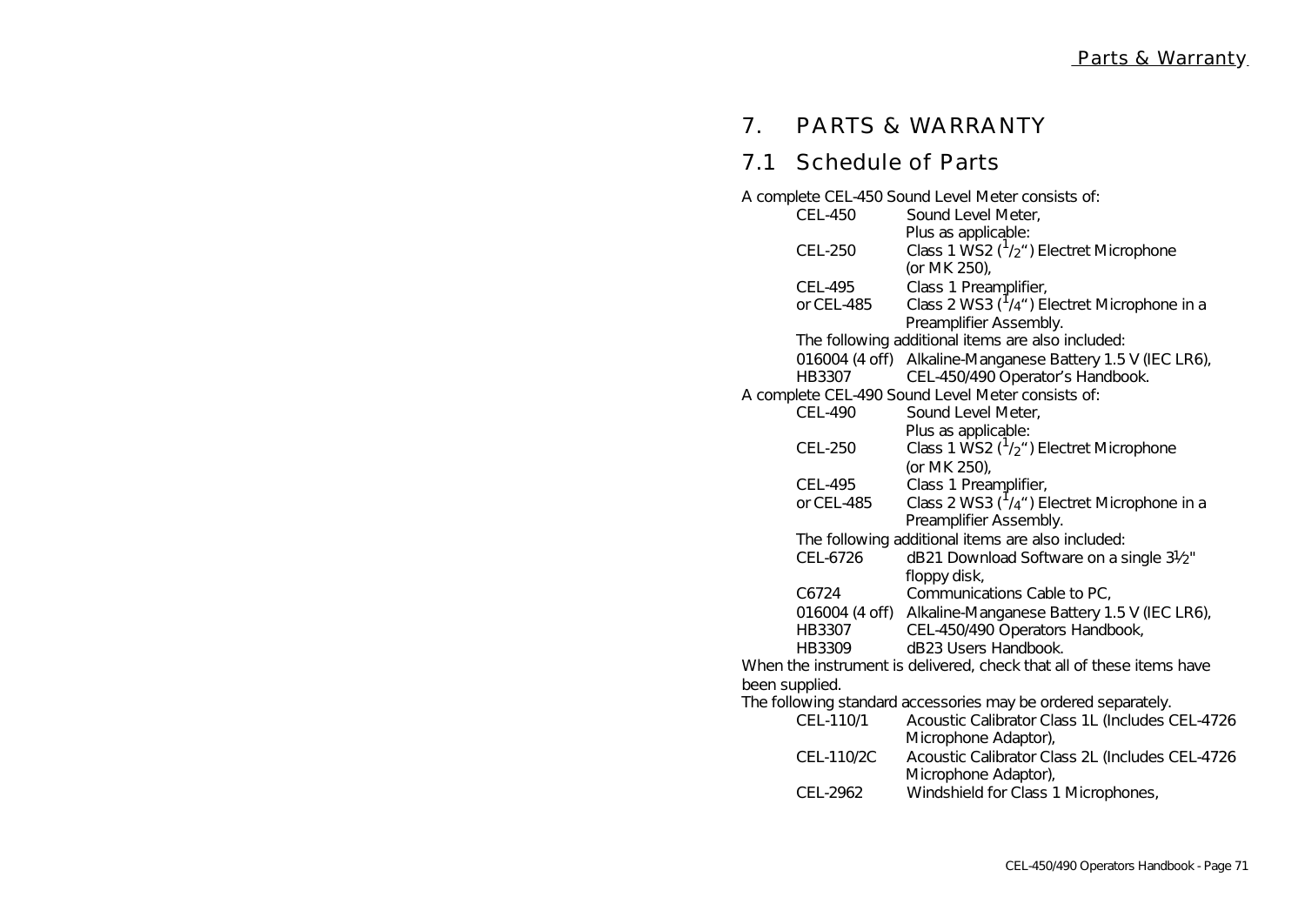### *Parts & Warranty*

| Windshield for Class 2 Microphones,             |
|-------------------------------------------------|
| Acoustic Calibrator Class 2L (Includes CEL-4725 |
| Microphone Adaptor),                            |
| Acoustic Calibrator Class 1L (Includes CEL-4725 |
| Microphone Adaptor),                            |
| Communication Cable to PC.                      |
|                                                 |

# 7.2 Instrument Servicing & Warranty

To ensure its conformity with the specification, this instrument is thoroughly inspected and it's accuracy verified prior to dispatch. All technical information is filed under the instrument serial number, which should, therefore, be quoted in any correspondence.

The manufacturers undertake to rectify any defect in the instrument that is directly attributable to faulty design or assembly, and which becomes apparent during the warranty period. In order to take advantage of this warranty, the instrument must be returned, carriage paid, to the manufacturer's factory or accredited agent, where necessary repairs will be carried out.

The warranty period runs for 12 months from the date of receipt of goods, with exceptions on certain specialised components supplied by other manufacturers which may be warranted for shorter or longer periods by their actual manufacturers. In all such cases, the benefit of these undertakings will be passed on to the user.

CASELLA CEL liability is limited to items of their own manufacture, and they do not accept liability for any loss resulting from the operation or interpretation of the results from this equipment.

To obtain repair under warranty, the instrument should be packed and returned in it's original packing or an equivalent either to CASELLA CEL's local agent, or in the case of domestic sales, to the CASELLA CEL Service Department at Bedford. Please include the following information:

> Instrument Type(s), Serial Number(s) and Firmware Version Number(s), Customer name and address,

Contact name and phone number,

Details of any PC and Software involved, including Version Number(s),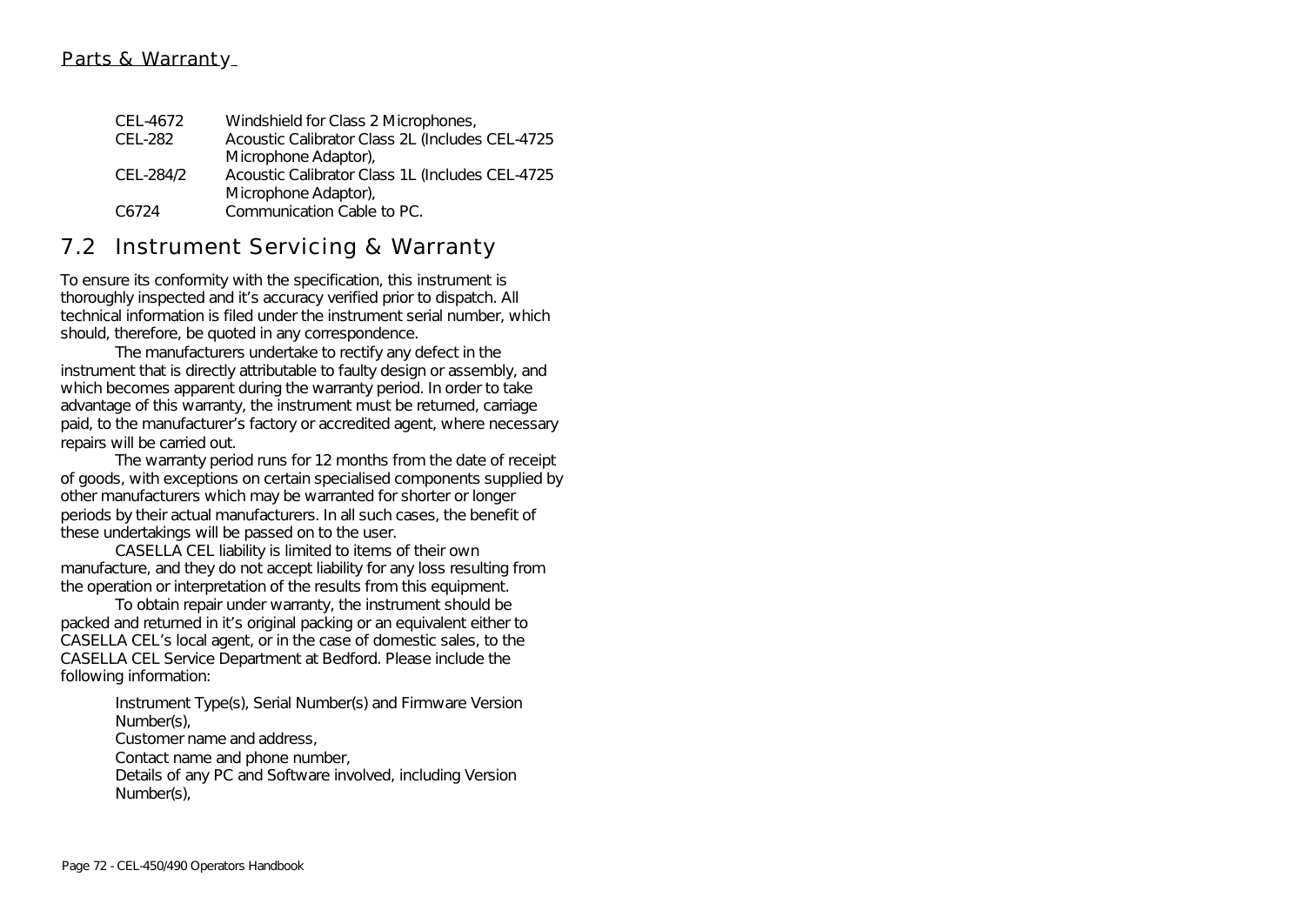Reason for returning the equipment with a detailed description of the fault,

List of any error messages that may have been displayed.

The necessary adjustments or repairs will be carried out, and the instrument returned as soon as possible.

A comprehensive Instrument Calibration Maintenance Agreement (ICMA) scheme is available to extend the initial warranty period of this instrument. At the end of the first warranty period, it is recommended that the equipment be returned to the Service and Verification Department at Bedford, where it will be inspected and entered into the ICMA scheme as required. The warranty will then be extended for the period stated on the individual schedule. Please contact your local CASELLA CEL agent for full details of this service.

After the warranty has expired (except on approved accounts) service work is undertaken against quotations, and all packing and transit costs are charged extra.

CEL instrumentation and software is designed, manufactured, and serviced by:

CASELLA CEL LIMITED and<br>.CASELLA CEL INC

CASELLA Group Companies

*CEL-450/490 Operators Handbook - Page 73*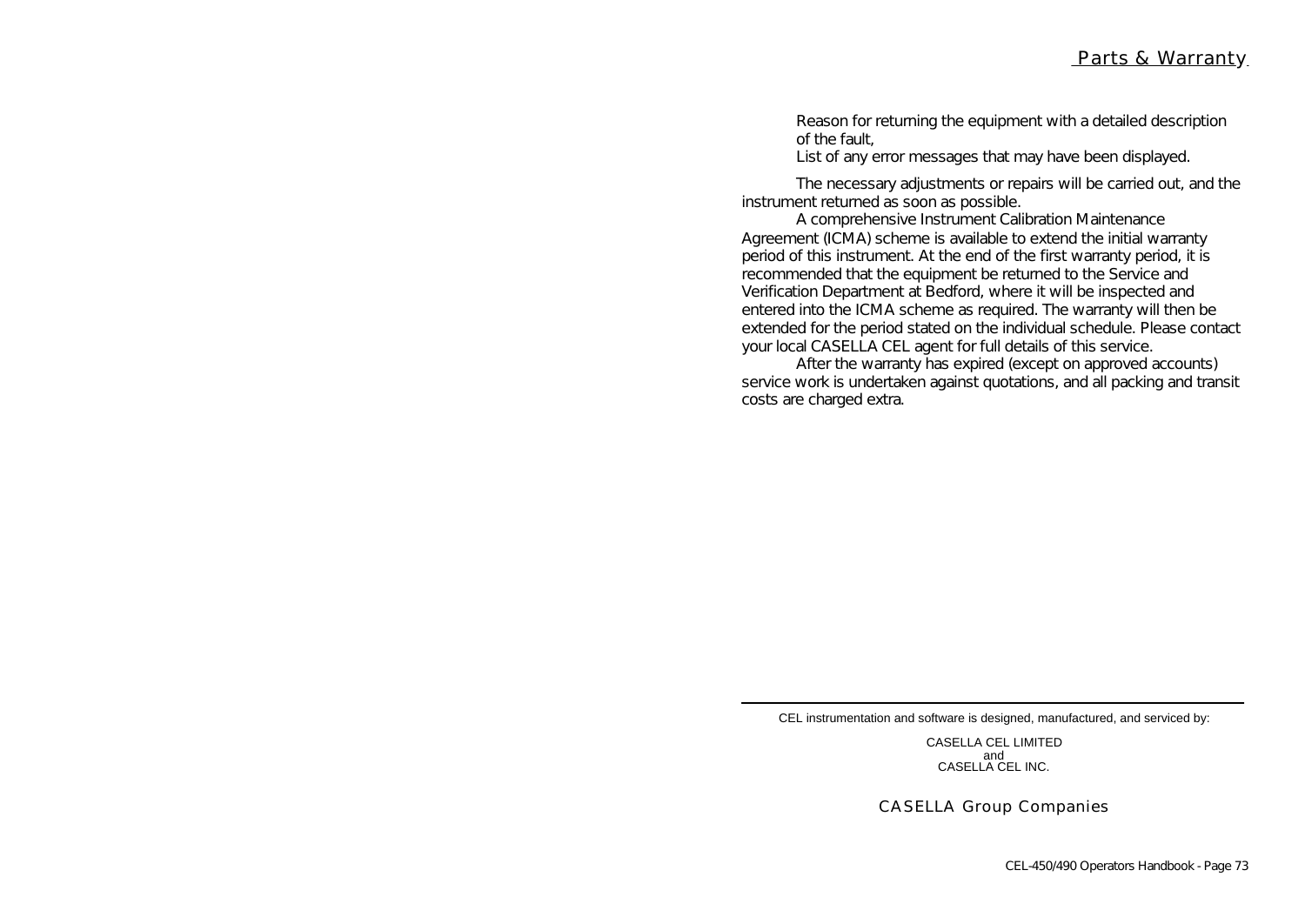*Parts & Warranty*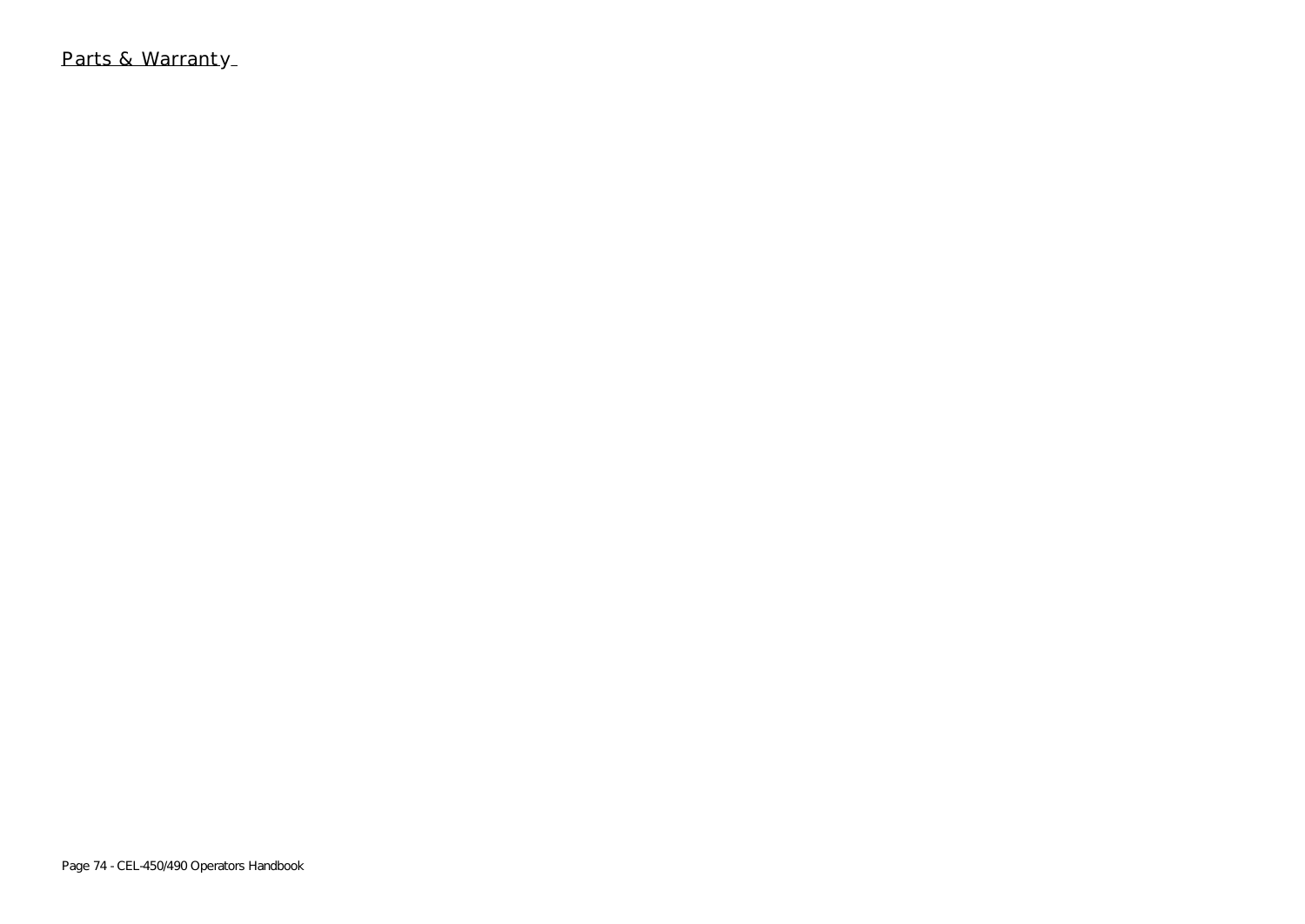*Parts & Warranty*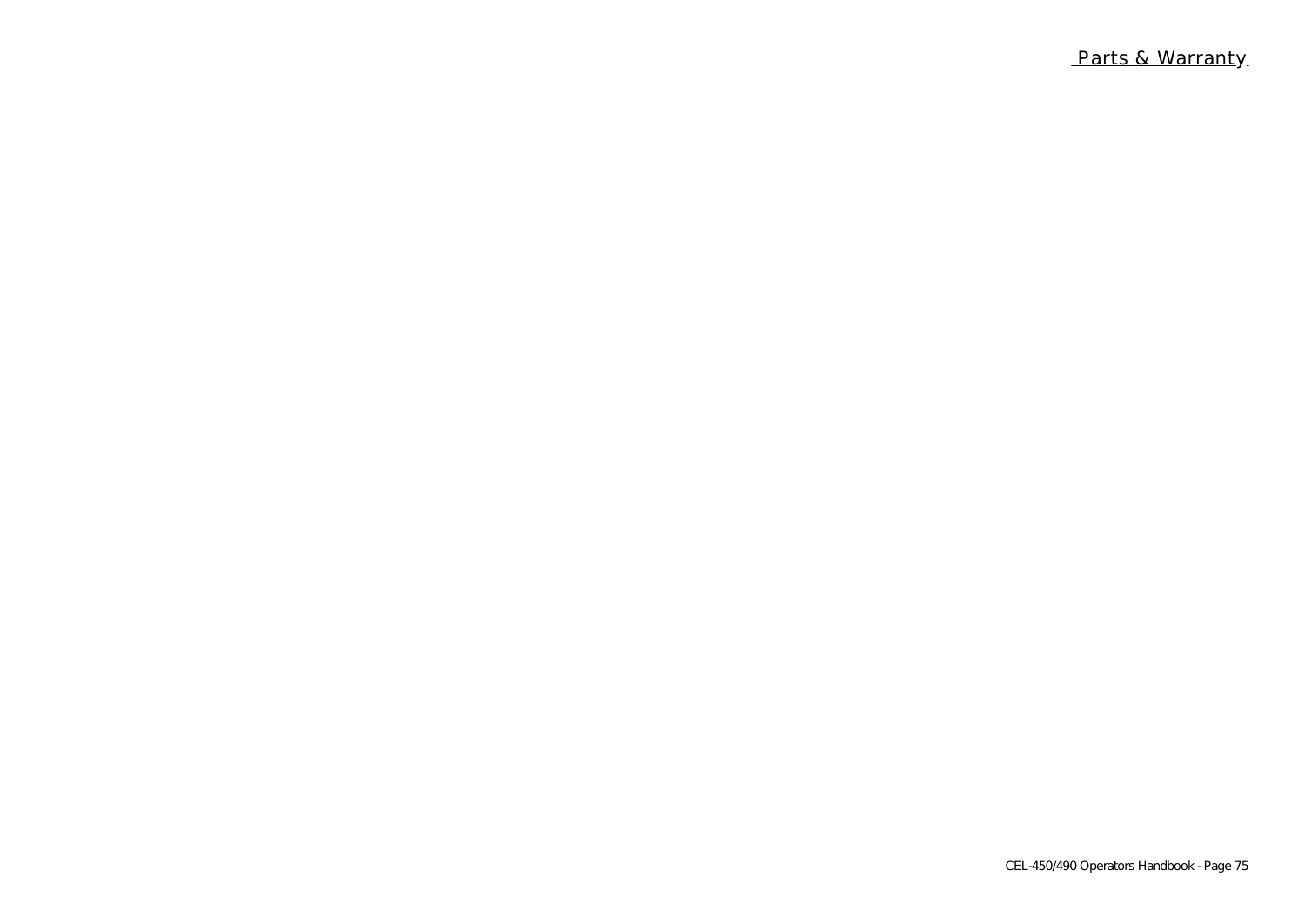*Parts & Warranty*